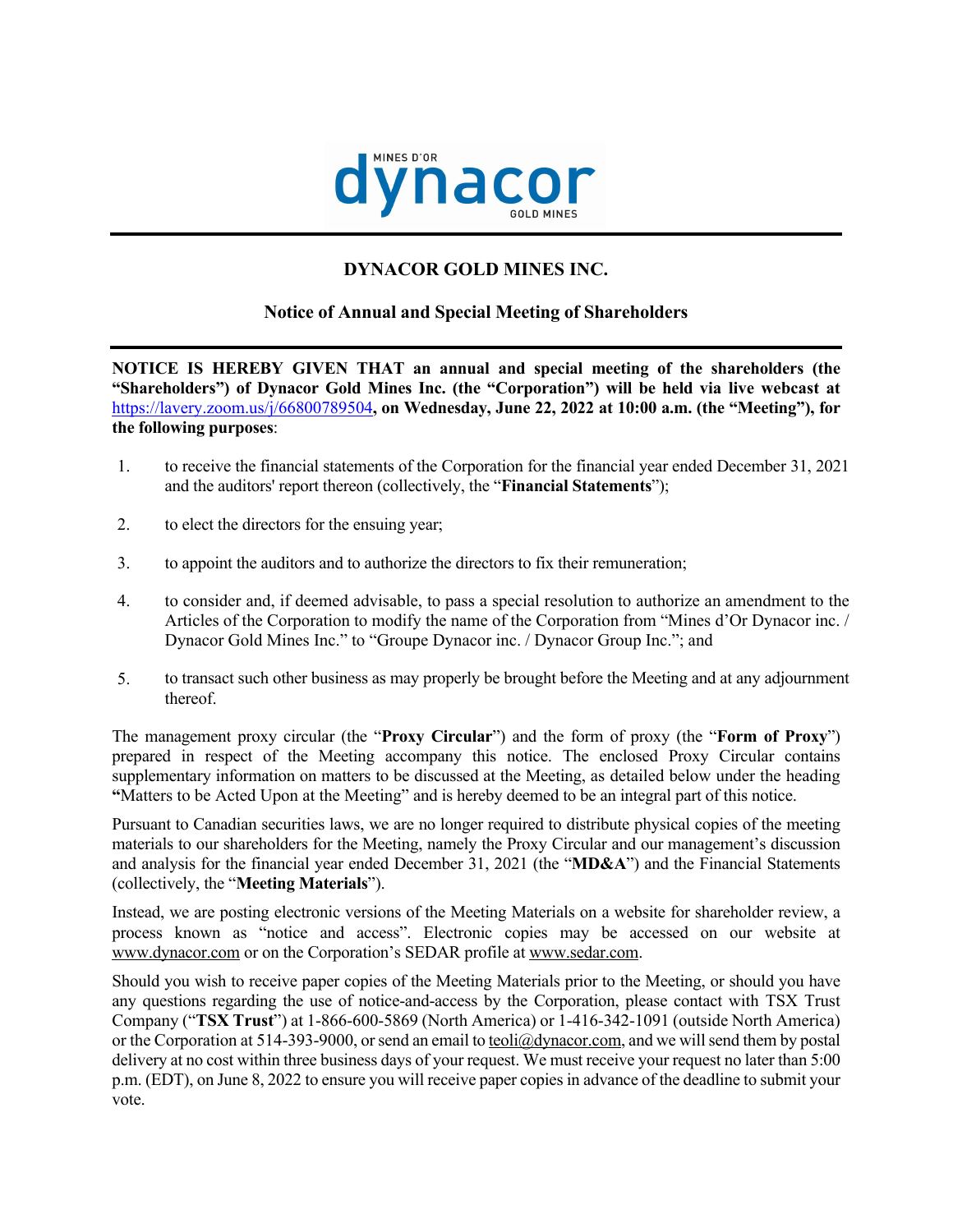**Due to restrictions relating to the global COVID-19 pandemic and to mitigate risks to the health and safety of our communities, shareholders, employees and other stakeholders, the Meeting will be held via live webcast, where all shareholders regardless of geographic location and equity ownership**  will have an equal opportunity to participate and engage with the Corporation, as well as other **shareholders.**

**To attend the Meeting virtually, please register using the link <https://lavery.zoom.us/j/66800789504> at least 30 minutes before the scheduled start of the Meeting. After registering, you will receive a confirmation email with access instructions. You can also contact the Corporation at [investors@dynacor.com](mailto:investor@dynacor.com) for more information. To ensure a smooth process, the Corporation is asking registered participants to log into the Meeting by 9:30 a.m. (EDT) on June 22, 2022. Registered shareholders and duly appointed proxyholders will be asked to identify themselves before the beginning of the Meeting.**

Montréal, Québec, May 12, 2022.

# **BY ORDER OF THE BOARD OF DIRECTORS**

*(s) Jean Martineau*

Jean Martineau, President and Chief Executive Officer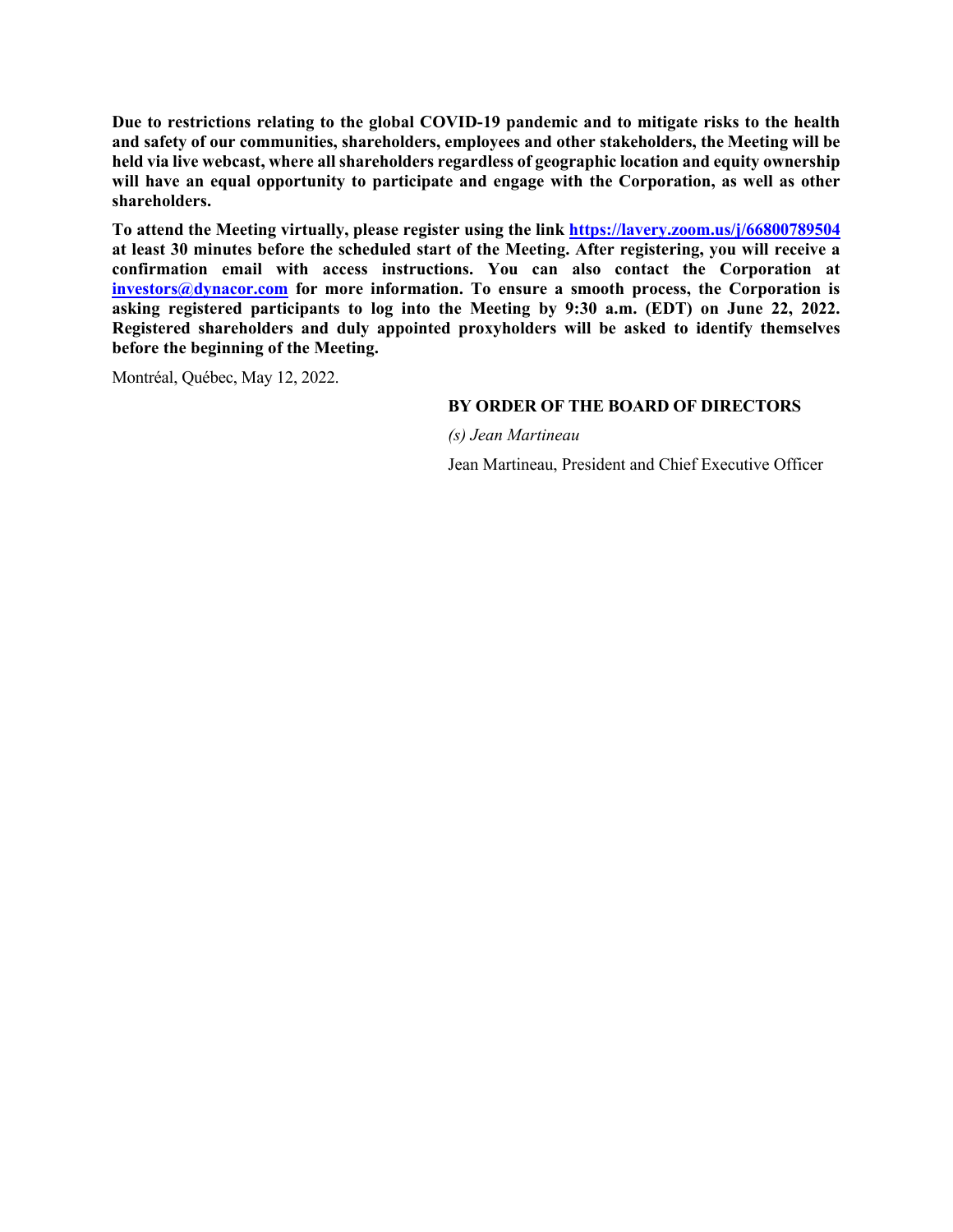### **IMPORTANT**

**Shareholders eligible to vote but unable to attend are requested to complete, sign and forthwith return to the Corporation the enclosed Form of Proxy or voting instruction form in the envelope provided for that purpose.** Please note that said instrument of proxy will not be valid unless it is deposited with TSX Trust or Broadridge, as applicable, in accordance with the instructions provided therewit[hmailto:](mailto:), prior to 10:00 a.m. on June 20, 2022 or no less than 48 hours (excluding Saturdays, Sundays and holidays) prior to any adjournment of the Meeting. The time limit for deposit of proxies may be waived or extended by the Chair of the Meeting at his discretion, without notice.

# **SHAREHOLDERS MAY VOTE PRIOR TO THE MEETING USING THE FOLLOWING METHODS**

| <b>Voting Method</b>    | <b>Registered Shareholders</b><br>If your securities are held in your name and<br>represented by a physical certificate or DRS<br>statement.                                                                                                                                                         | <b>Non-Registered Shareholders</b><br>If your shares are held with a broker, bank<br>or other intermediary                       |
|-------------------------|------------------------------------------------------------------------------------------------------------------------------------------------------------------------------------------------------------------------------------------------------------------------------------------------------|----------------------------------------------------------------------------------------------------------------------------------|
| <b>Internet</b>         | Go to www.tsxtrust.com/vote-proxy. Enter the 13-<br>digit control number printed on the form of proxy<br>and follow the instructions on screen.<br>Or<br>Complete, date and sign the proxy, then scan and<br>email your completed proxy to proxyvote@tmx.com                                         | Go to www.proxyvote.com. Enter the 16-<br>digit control number printed on the VIF and<br>follow the instructions on screen.      |
| <b>Telephone or Fax</b> | Call TSX Trust Company at 1-888-489-7352 and<br>follow the instructions. You will need the 13-digit<br>control number printed on the form of proxy to vote<br>Complete, date and sign the proxy and fax it to<br>1-866-781-3111 (within North America); or<br>1-416-368-2502 (outside North America) | Complete, date, and sign the VIF and fax it<br>to the number listed on the VIF.                                                  |
| Mail                    | Enter voting instructions, sign and date the form of<br>proxy and return your completed form of proxy in<br>the enclosed postage paid envelope to:<br><b>TSX Trust Company,</b><br>P.O. Box 721<br><b>Agincourt, Ontario</b><br><b>M1S 0A1</b>                                                       | Enter your voting instructions, sign and<br>date the VIF, and return the completed VIF<br>in the enclosed postage paid envelope. |

**The Corporation urges shareholders to review the Meeting Materials before voting.**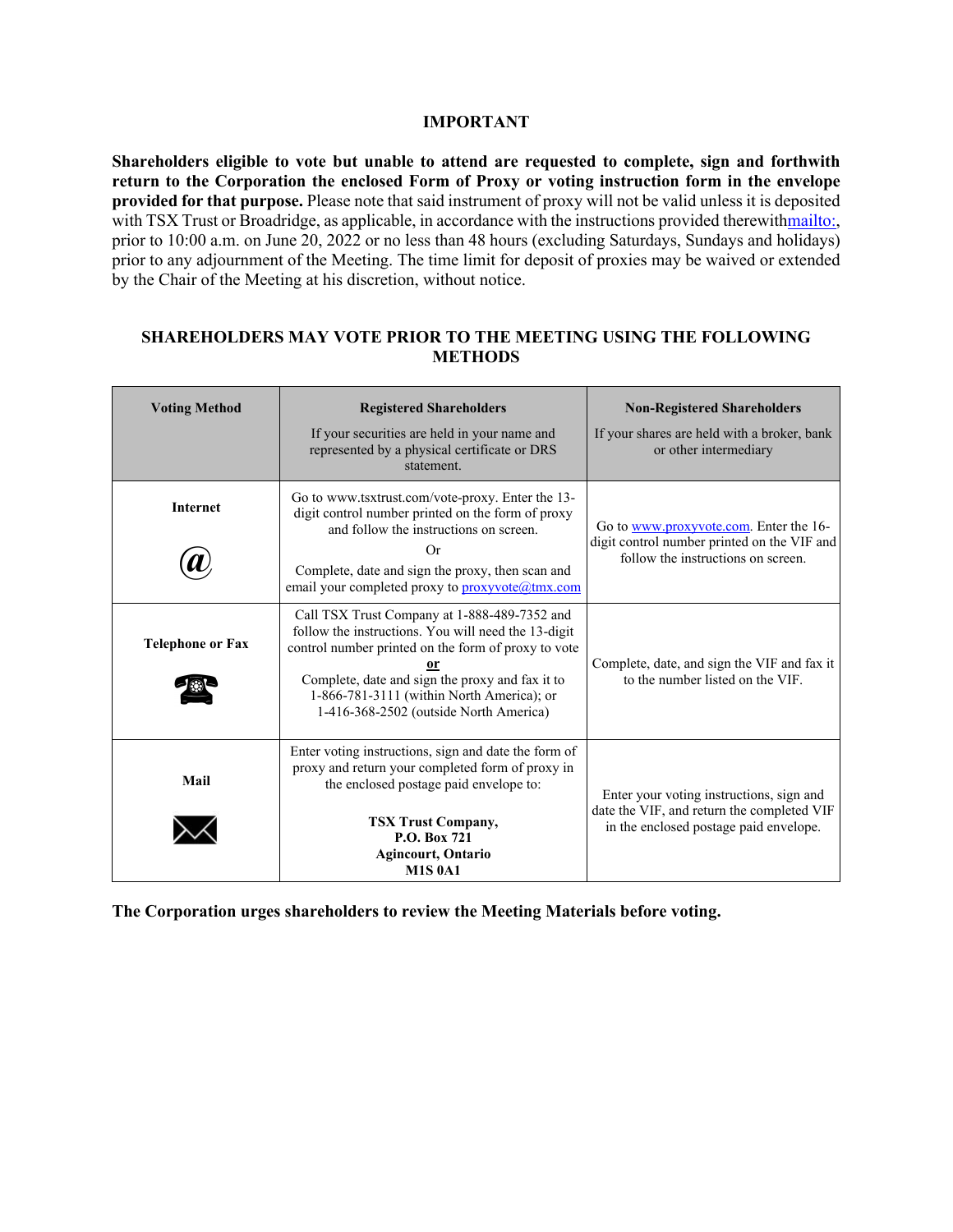# **DYNACOR GOLD MINES INC.**

# **MANAGEMENT PROXY CIRCULAR**

# **ANNUAL AND SPECIAL MEETING OF SHAREHOLDERS**

### **REGISTERED SHAREHOLDERS**

You will have received a Form of Proxy from the Corporation's transfer agent, TSX Trust. Complete, sign and email your scanned Form of Proxy to  $prox$ yvote $@$ tmx.com, mail it in the postage prepaid envelope provided or fax it to the number indicated on the form. You may also exercise your voting rights by calling the toll-free number 1-888-489-7352 or any other number indicated on the Form of Proxy, or by going to the following website: www.tsxtrust.com/vote-proxy.

### **NON-REGISTERED SHAREHOLDERS**

Your shares are held in the name of an intermediary (securities broker, trustee or other financial institution). You will have received a request for voting instructions from your broker. Follow the instructions on your Voting Instruction Form to vote by telephone, e-mail or fax, or complete, sign and mail the Voting Instruction Form in the postage prepaid envelope provided. **To vote in person at the Meeting, see the box on page 4 of the Proxy Circular.**

# **PROXY VOTING**

# **Who is soliciting my proxy?**

**The enclosed Form of Proxy is being solicited by the management of the Corporation** in connection with the annual and special meeting of shareholders to be held on June 22, 2022 and at every adjournment thereof, and the associated costs will be borne by the Corporation. The solicitation of proxies will be made by mail and by posting the Meeting Materials on our website at [www.dynacor.com/en/](http://www.dynacor.com/en/) and on our SEDAR profile at [www.sedar.com](http://www.sedar.com/) pursuant to the notice-and-access. The solicitation of proxies may also be done by telephone or other personal contact by directors of the Corporation, such directors receiving no compensation therefore. In addition, the Corporation shall, upon request, reimburse brokerage firms and other custodians for their reasonable expenses in forwarding proxies and related material to beneficial owners of shares of the Corporation.

In addition, the Corporation has retained the services of Laurel Hill Advisory Group ("**Laurel Hill**") to provide the following services in connection with the Meeting: review and analysis of the Circular, recommending corporate governance best practices where applicable, liaising with proxy advisory firms, developing and implementing shareholder proxies, and the solicitation of proxies including contacting Shareholders by telephone. For these services, Laurel Hill will receive a fee of \$30,000, plus reasonable out-of-pocket expenses. The Corporation will bear all expenses in connection with the solicitation of proxies. In addition, the Corporation shall, upon request, reimburse brokerage firms and other custodians for their reasonable expenses in forwarding proxies and related material to beneficial owners of Common Shares.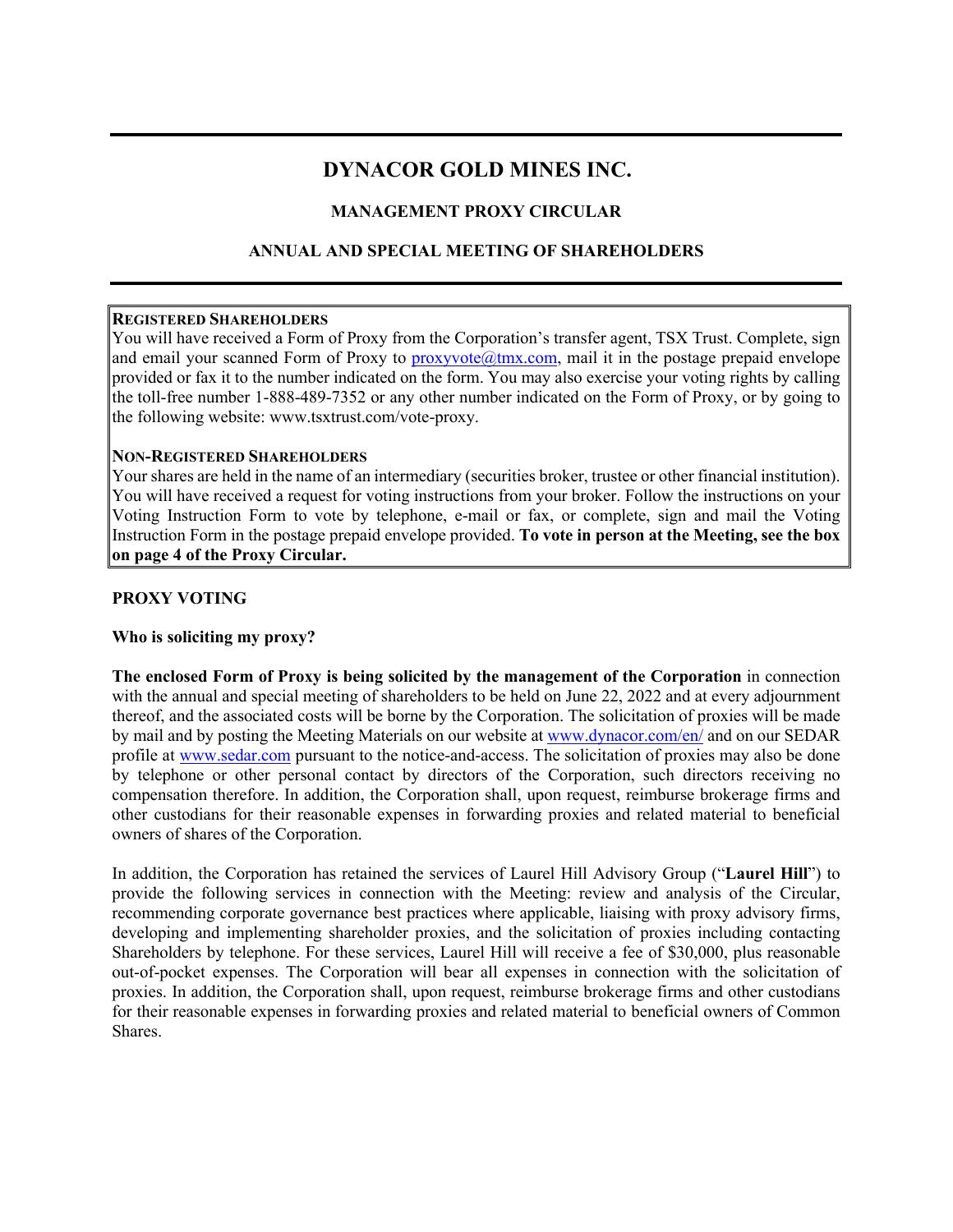### **How do I vote?**

If you are a registered shareholder, you may vote in person at the Meeting or you may sign the enclosed Form of Proxy appointing the named persons or some other person you choose, who need not be a shareholder, to represent you as proxyholder and vote your shares at the Meeting. Registered shareholders may also exercise their voting rights by calling the toll-free number 1-888-489-7352 or any other number indicated on the Form of Proxy, or by going to the following website: [www.tsxtrust.com/vote-proxy](http://www.astvotemyproxy.com/). If your shares are held in the name of an intermediary, please see the box on page 4 for voting instructions.

# **What if I plan to attend the Meeting and vote in person?**

To attend the Meeting virtually, please register using the link <https://lavery.zoom.us/j/66800789504> at least 30 minutes before the scheduled start of the Meeting. After registering, you will receive a confirmation email with access instructions. You can also contact the Corporation at *[investors@dynacor.com](mailto:investors@dynacor.com)* for more information. To ensure a smooth process, the Corporation is asking registered participants to log into the Meeting by 9:30 a.m. (EDT) on June 22, 2022.

# **What am I voting on?**

Shareholders will be asked to vote on the following matters:

- 1. the election of directors of the Corporation for the ensuing year;
- 2. the appointment of auditors of the Corporation and the authorization for the directors to fix their remuneration;
- 3. an amendment to the Articles of the Corporation to modify the name of the Corporation from "Mines d'Or Dynacor inc. / Dynacor Gold Mines Inc." to "Groupe Dynacor inc. / Dynacor Group Inc."; and
- 4. any such other business as may properly be brought before the Meeting or at any adjournment thereof.

Please refer below to the heading "Matters to be Acted Upon at the Meeting".

Other than as specifically discussed below under the heading "Matters to be Acted Upon at the Meeting", no director, executive officer or proposed nominees for directorship, or any associate or affiliate of such persons has any interest, direct or indirect, in any matter to be acted upon at the Meeting, except that such persons may be directly involved in the normal business of the Meeting or the general affairs of the Corporation.

# **What if I sign the Form of Proxy enclosed with this Proxy Circular?**

Signing the enclosed Form of Proxy gives authority to Jean Martineau or Pierre Lépine, each of whom is a director of the Corporation, or to another person you have appointed, to vote your shares at the Meeting.

# **Can I appoint someone other than these directors to vote my shares?**

**Yes. Write the name of this person, who need not be a shareholder, in the blank space provided in the Form of Proxy.** It is important to ensure that any other person you appoint is attending the Meeting and is aware that he or she has been appointed to vote your shares. Proxyholders should, upon virtual arrival at the Meeting, present themselves to a representative of TSX Trust.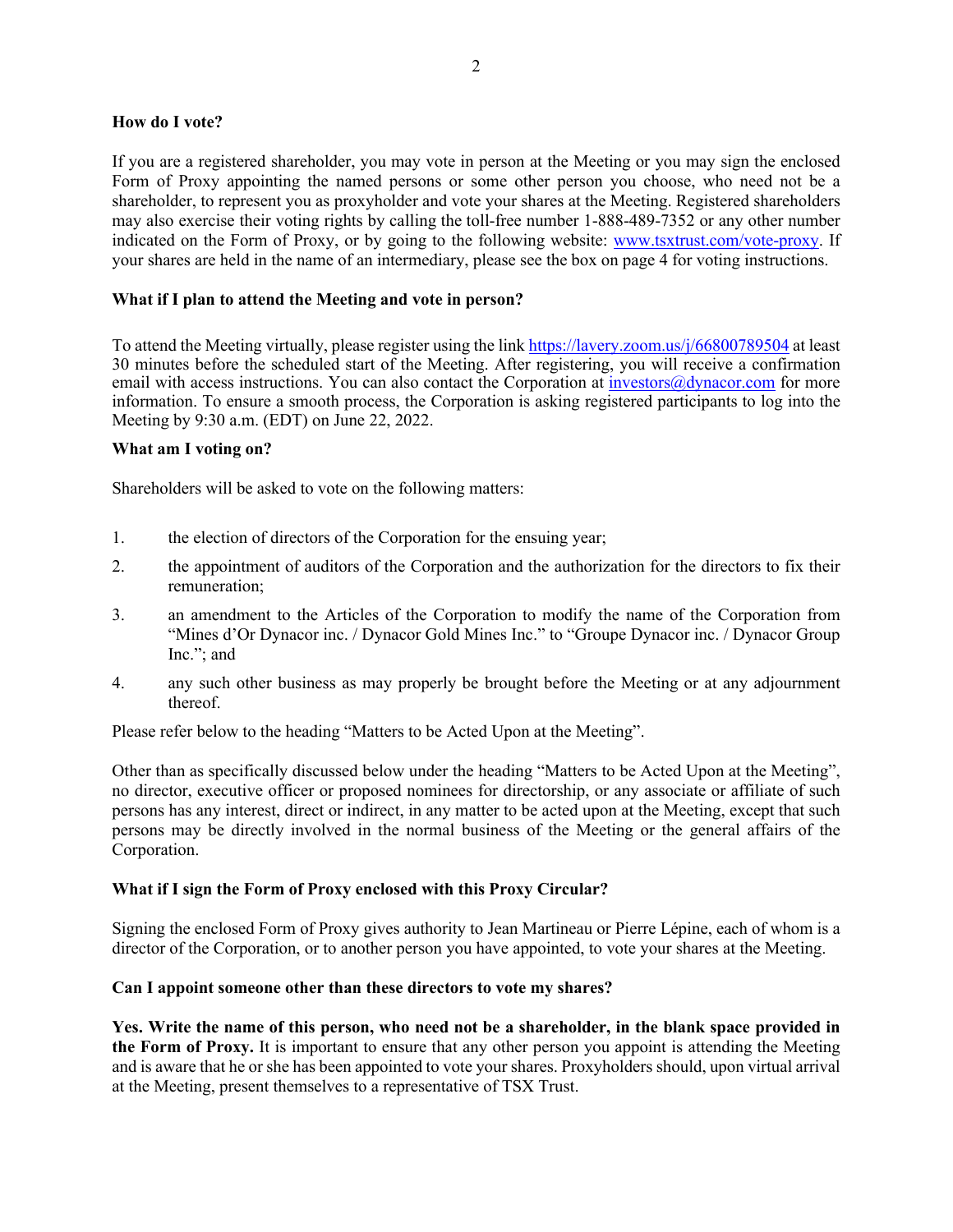### **What do I do with my completed Form of Proxy?**

Return it to the Corporation's transfer agent, TSX Trust, by mail at P.O. Box 721, Agincourt, Ontario, M1S 0A1, by fax to 1-866-781-3111 within Canada and the United States or 416-368-2502 outside North America, or by e-mail to [proxyvote@tmx.com](mailto:proxyvote@astfinancial.com), **no later than 10:00 a.m. (EDT) on June 20, 2022**. This will ensure that your vote is recorded.

#### **What is notice-and-access?**

The Corporation is using the "notice-and-access" system adopted by the Canadian Securities Administrators for the delivery of the Meeting Materials through the Corporation's website. Under the notice-and-access system, the Corporation is no longer required to send physical copies of the Meeting Materials to its shareholders for the Meeting, namely the Proxy Circular, the MD&A and the Financial Statements. Instead, the Corporation is posting electronic versions of the Meeting Materials on its website at [www.dynacor.com](http://www.dynacor.com/en/) or on the Corporation's SEDAR profile at [www.sedar.com.](http://www.sedar.com/) This is in line with the Corporation's commitment to environmental stewardship as it will reduce the cost and environmental impact of producing and distributing paper copies of documents in very large quantities. It also provides shareholders with faster access to information about the Corporation.

The Corporation has mailed the notice of Meeting, and the Form of Proxy or voting instruction form to those shareholders who had previously been receiving a paper copy of the Meeting Materials. Shareholders have the ability to access the Meeting Materials on the Corporation's website at [www.dynacor.com](http://www.dynacor.com/en/) or on the Corporation's SEDAR profile at [www.sedar.com](http://www.sedar.com/). Shareholders may also request a paper copy of the Meeting Materials by calling TSX Trust at 1-866-600-5869 (North America) or 1-416-342-1091 (outside North America) or the Corporation at 514-393-9000 or by sending an email to [teoli@dynacor.com](mailto:teoli@dynacor.com). To facilitate timely delivery in advance of the voting deadline, all requests for paper copies of the Meeting Materials must be received no later than 5:00 pm (EDT), on June 8, 2022.

### **The Corporation urges shareholders to review this Proxy Circular before voting.**

#### **If I change my mind, can I take back my proxy once I have given it?**

Yes. If you change your mind and wish to revoke your proxy, prepare a written statement to this effect. The statement must be signed by you or your attorney as authorized in writing or, if the shareholder is a corporation, under its corporate seal or by an officer or attorney of the corporation duly authorized. This statement must be delivered at the above-mentioned registered office of TSX Trust, at any time up to and including the last business day preceding the day of the Meeting, or any adjournment thereof, at which the proxy is to be used, or with the Chairman of the Meeting on the day of the Meeting or any adjournment thereof, and upon either of such deposits the proxy is revoked. You may also revoke a previously submitted proxy by signing and submitting an instrument of proxy bearing a later date.

### **How will my shares be voted if I give my proxy?**

The persons named on the Form of Proxy must vote for or against or withhold from voting your shares in accordance with your directions, or you can let your proxyholder decide for you. **In the absence of such directions, proxies received by management will be voted in favour of the candidates nominated for election as directors of the Board (as defined hereinafter), the appointment of the auditors and for the adoption of the other items on the agenda, as the case may be**, as detailed below under the heading "Matters to be Acted Upon at the Meeting".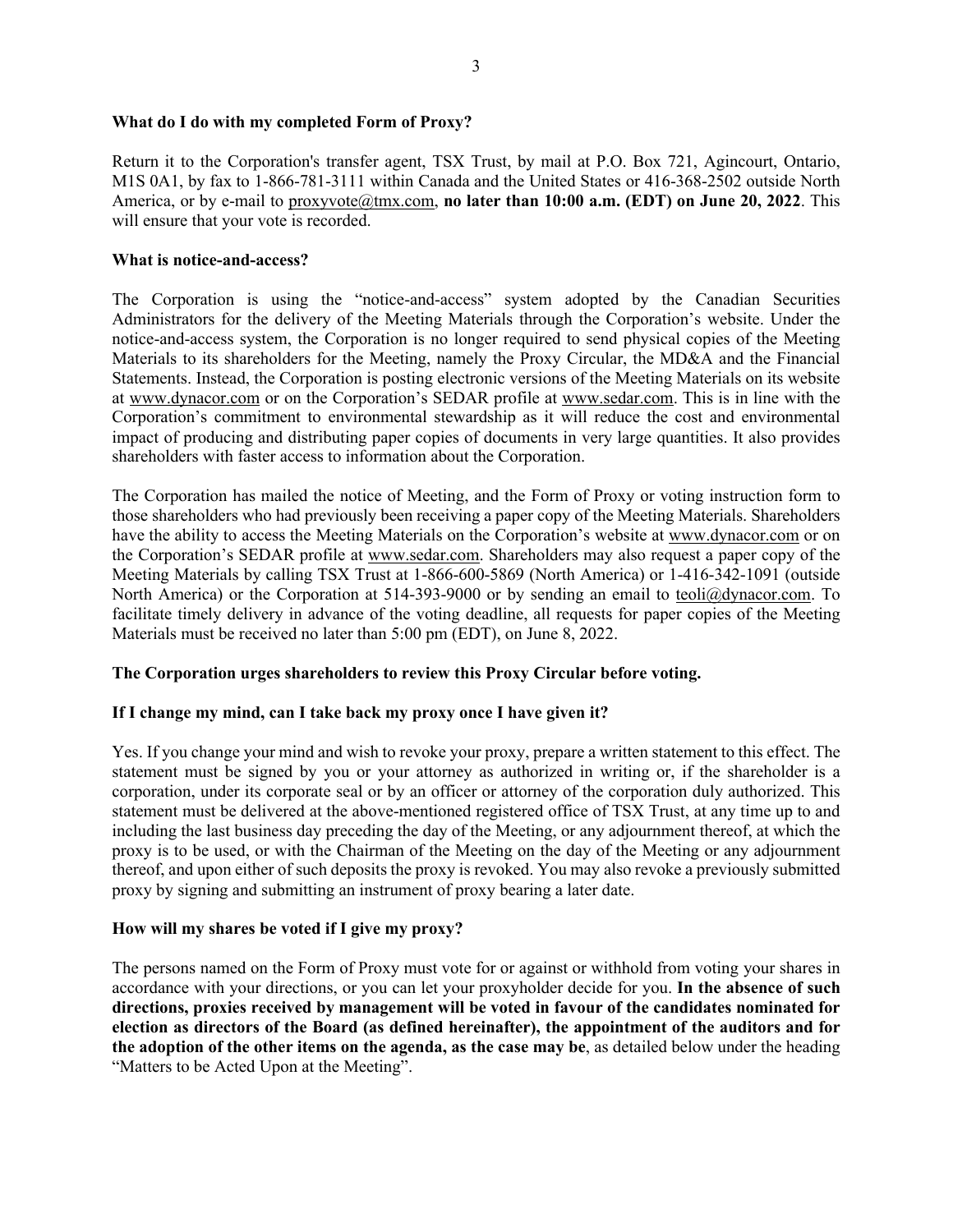### **What if amendments are made to these matters or if other matters are brought before the Meeting?**

The persons named in the Form of Proxy will have discretionary authority with respect to amendments or variations to matters identified in the enclosed Form of Proxy and with respect to other matters which may properly come before the Meeting. As of the time of printing of this Proxy Circular, management of the Corporation knows of no such amendment, variation or other matter expected to come before the Meeting. If any other matters properly come before the Meeting, the persons named in the Form of Proxy will vote on them in accordance with their best judgment.

# **How many shares are entitled to vote?**

As of May 12, 2022 (the "**Record Date**"), there were 38,751,747 common shares of the Corporation (the "**Common Shares**") issued and outstanding, each of which is entitled to one vote at the Meeting. Only shareholders registered at the close of business on the Record Date are entitled to receive notice of and to vote at the Meeting unless after that date a shareholder of record transfers his shares and the transferee, upon producing properly endorsed certificates evidencing such shares or otherwise establishing that he owns the shares, requests no later than 10 days before the Meeting that the transferee's name be included on the list of shareholders entitled to vote, in which case such transferee is entitled to vote such shares at the Meeting.

### **Who counts the votes?**

The Corporation's transfer agent, TSX Trust, counts and tabulates the proxies. This is done independently of the Corporation to preserve the confidentiality of individual shareholder votes. Proxies are referred to the Corporation only in cases where a shareholder clearly intends to communicate with management or when it is necessary to do so to meet the requirements of applicable law.

# **Who do I contact if I have questions about voting or need assistance with completing my form of proxy or voting instruction form?**

For general shareholder enquiries, you can contact the transfer agent by at:

| By Mail: | <b>TSX Trust Company</b><br>100 Adelaide Street W, Suite 301<br>Toronto, Ontario, M5H 4H1           | By Email: | tmxinvestorservices $@$ tmx.com |
|----------|-----------------------------------------------------------------------------------------------------|-----------|---------------------------------|
|          | By Telephone: 1-866-600-5869 (North America) or By Fax:<br>$1-416-342-1091$ (outside North America) |           | 1-416-361-0470                  |

**If my shares are not registered in my name but are held in the name of an intermediary (a bank, trust Corporation, securities broker, trustee or other), how do I vote my shares?**

There are two ways you can vote your shares held by your intermediary. As required by Canadian securities legislation, you will have received from your intermediary either a request for voting instructions or a form of proxy for the number of shares you hold. For your shares to be voted for you, please follow the voting instructions provided by your intermediary. Since the Corporation has limited access to the names of its non-registered shareholders, if you wish to attend the virtual Meeting, the Corporation may have no record of your shareholdings or your entitlement to vote unless your intermediary has appointed you as proxyholder. Therefore, if you wish to vote in person at the virtual Meeting, insert your own name in the space provided on the request for voting instructions or form of proxy and return same by following the instructions provided. Do not otherwise complete the form as your vote will be taken at the Meeting. Please register with the transfer agent, TSX Trust, upon arrival at the virtual Meeting.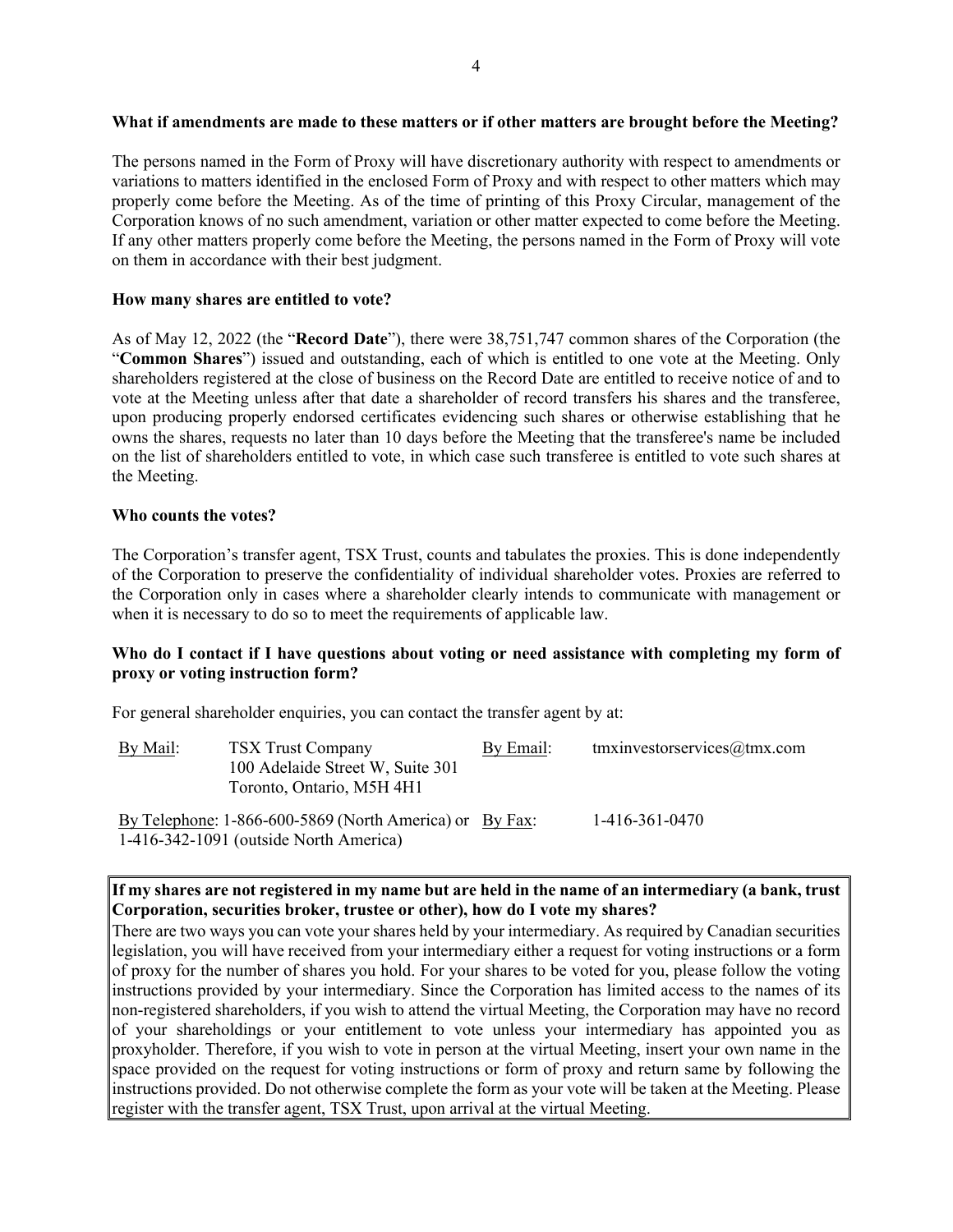### **PRINCIPAL HOLDERS OF VOTING SECURITIES**

To the knowledge of the directors and executive officers of the Corporation, as at the Record Date, the following person beneficially owns, or controls or directs, directly or indirectly, over voting securities carrying 10% or more of the voting rights attached to all Common Shares:

| Name<br><b>Contract Contract Contract Contract</b> | <b>Number of Common Shares</b> | Percentage of Issued and<br><b>Outstanding Common shares</b> |
|----------------------------------------------------|--------------------------------|--------------------------------------------------------------|
| Red Oak Partners, LLC.                             | 5.067.238                      | 3.0%                                                         |

### **CURRENCY**

All currency figures in this Proxy Circular are in Canadian dollars, unless otherwise indicated.

# **MATTERS TO BE ACTED UPON AT THE MEETING**

## **1. ELECTION OF DIRECTORS**

The Board of Directors of the Corporation (the "**Board**") currently consists of seven members. At the Meeting, the seven persons named hereunder will be proposed for election as directors of the Corporation until the next annual meeting or until their respective successors are duly elected or appointed, unless their respective office is earlier vacated pursuant to the by-laws of the Corporation, subject to the power of the Board to appoint additional directors between annual meetings. **Except where authority to vote in favour of the election of directors is withheld, the persons designated in the accompanying Form of Proxy**  will vote the shares represented by such Form of Proxy FOR of the election of the persons named **hereunder. This proposal requires the approval of a majority of the votes cast by the holders of Common Shares present in person or represented by proxy at the Meeting.** Management does not contemplate that any nominee will be unable or unwilling to serve as a director.

The table below indicates, for the candidates proposed for election as directors, their name, province or country of residence, position held with the Corporation, principal office presently held with the Corporation, the year they became directors and the committees of the Board of which they are member. The table also indicates whether the candidates are independent, their attendance at meetings, the number of shares of the Corporation with voting rights beneficially owned, or controlled or directed, directly or indirectly, by the candidates, and the number of stock options and deferred share units held by them (see section below under the heading "Compensation of Directors").

The candidates themselves have provided the following information to the Corporation, which is up to date as of the date hereof.

| <b>JEAN MARTINEAU</b><br>Québec, Canada<br>Director since 2007<br>Not independent<br>Common Shares:<br>Options:<br>Deferred Share Units:<br>Attendance at meetings: | 940,846<br>145,000<br>107,289 | Jean Martineau has been the President and Chief Executive Officer of the<br>Corporation since it became listed on the TSX in October 2007. For more than<br>30 years, he has been involved in the Canadian mining industry as a director of<br>exploration companies and as an investment broker. During the last 25 years, he<br>has focused on South America and has acquired an in-depth knowledge in the<br>management of natural resource companies in South America. His Latin<br>American expertise has been of prime importance in the development of the<br>Corporation's operations in Peru. |
|---------------------------------------------------------------------------------------------------------------------------------------------------------------------|-------------------------------|--------------------------------------------------------------------------------------------------------------------------------------------------------------------------------------------------------------------------------------------------------------------------------------------------------------------------------------------------------------------------------------------------------------------------------------------------------------------------------------------------------------------------------------------------------------------------------------------------------|
| Board:                                                                                                                                                              | 8/8                           |                                                                                                                                                                                                                                                                                                                                                                                                                                                                                                                                                                                                        |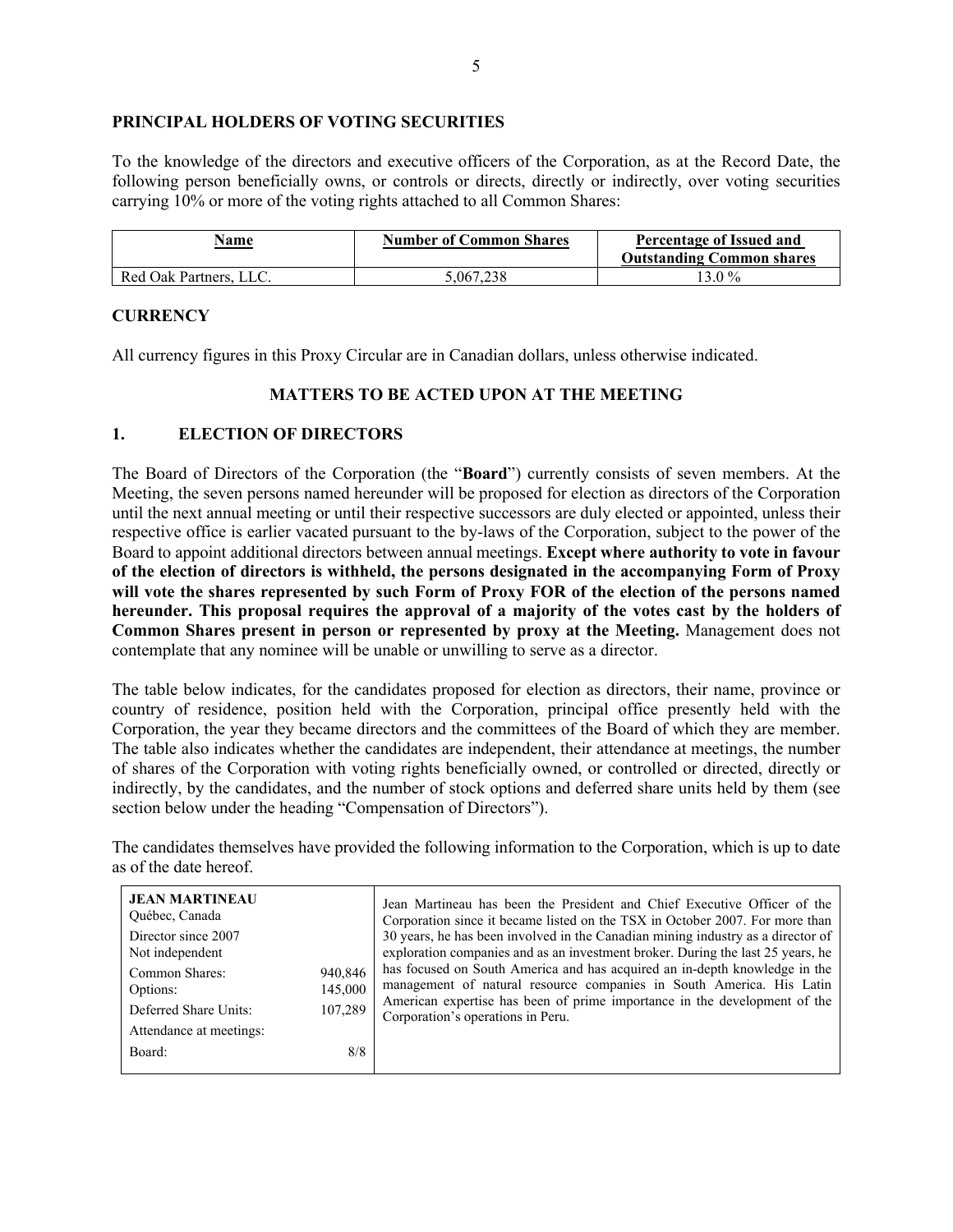| PIERRE LÉPINE<br>Québec, Canada<br>Director since 2014 and Chairman since<br>2017<br>Independent<br>Common Shares:<br>Options:<br>Deferred Share Units:<br>Attendance at meetings:<br>Board:<br><b>ROGER DEMERS</b><br>Québec, Canada<br>Director since 2009<br>Independent<br>Common Shares:<br>Options:<br>Deferred Share Units:<br>Attendance at meetings:<br>Board:<br>Audit: | 162,700<br>50,000<br>74,401<br>8/8<br>121,529<br>25,000<br>72,934<br>8/8<br>4/4 | Pierre Lépine is the Chair of the Board of the Corporation. He is also President<br>and co-founder of Groupe ABP and M&A consultant.<br>He also held the positions of Manager, Investment Private Placement at Caisse de<br>dépôt et placement du Québec from 2006 to 2008 and Vice President Corporate<br>Development at GL&V Inc. from 1998 to 2005, where he was responsible for<br>mergers and acquisitions. From 1996 to 1998, he was Vice-President Merger and<br>Acquisition at National Bank Financial and from 1989 to 1996, assistant Vice-<br>President, Corporate Finance at PricewaterhouseCoopers.<br>Mr. Lépine holds a diploma in business administration and is a member of the<br>Order of the Chartered Professional Accountants.<br>Roger Demers is a corporate director.<br>He has extensive expertise in the financial and public accounting sectors having<br>contributed over 30 years as a partner at Raymond Chabot Grant Thornton. He<br>is also a certified corporate director "Administrateur de sociétés certifié (ASC)".<br>He was also involved as a director of publicly traded companies and was director<br>of Capital Regional et coopératif Desjardins from 2013 until 2018 and<br>Development Bank of Canada from 2009 to 2011.<br>He holds the title of "Fellow Chartered Professional Accountant" of the Order of<br>Chartered Professional Accountants of Québec.<br>Mr. Demers is Chair of the Corporation's Audit and Risk Management |
|-----------------------------------------------------------------------------------------------------------------------------------------------------------------------------------------------------------------------------------------------------------------------------------------------------------------------------------------------------------------------------------|---------------------------------------------------------------------------------|----------------------------------------------------------------------------------------------------------------------------------------------------------------------------------------------------------------------------------------------------------------------------------------------------------------------------------------------------------------------------------------------------------------------------------------------------------------------------------------------------------------------------------------------------------------------------------------------------------------------------------------------------------------------------------------------------------------------------------------------------------------------------------------------------------------------------------------------------------------------------------------------------------------------------------------------------------------------------------------------------------------------------------------------------------------------------------------------------------------------------------------------------------------------------------------------------------------------------------------------------------------------------------------------------------------------------------------------------------------------------------------------------------------------------------------------------------------------------------|
|                                                                                                                                                                                                                                                                                                                                                                                   |                                                                                 | Committee.                                                                                                                                                                                                                                                                                                                                                                                                                                                                                                                                                                                                                                                                                                                                                                                                                                                                                                                                                                                                                                                                                                                                                                                                                                                                                                                                                                                                                                                                       |
| <b>REJEAN GOURDE</b><br>Québec, Canada<br>Director since 2018<br>Independent<br>Common Shares:<br>Options:<br>Deferred Share Units:<br>Attendance at meetings:<br>Board:<br>Audit<br>Governance, Nomination and<br>Compensation:                                                                                                                                                  | 65,000<br>10,000<br>42,654<br>8/8<br>4/4<br>3/3                                 | Réjean Gourde, P.Ing. (Québec), has been an independent mining consultant<br>since 2007. Since 2007, he has worked on several projects in Africa and South<br>America, as technical advisor. He served as Senior Vice President of Guiana<br>Shield at Cambior Inc. (now IAMGold) from 1994 to 2007. He served as Vice<br>President of Operations at Aiguebelle Resources Inc. He has over 40 years<br>experience in the mining sector. He has been a Director of Radisson Mining<br>Resources Inc. since 2016 and Reunion Gold Corporation since 2011. Mr.<br>Gourde holds a Degree in Mining Engineering from Ecole Polytechnique.<br>Mr. Gourde is Chair of the Corporation's Governance, Nomination and<br>Compensation Committee.                                                                                                                                                                                                                                                                                                                                                                                                                                                                                                                                                                                                                                                                                                                                           |
| <b>ISABEL ROCHA(1)</b><br>Québec, Canada<br>Director since 2018<br>Independent<br>Common Shares:<br>Options:<br>Deferred Share Units:<br>Attendance at meetings:<br>Board:<br>Governance Nomination and<br>Compensation:<br>Environment and<br>Social Responsibility:                                                                                                             | 48,725<br>25,000<br>38,999<br>8/8<br>2/2<br>2/2                                 | Isabel Rocha has led an international career in environmental science, corporate<br>social responsibility and business development for over 35 years.<br>Ms. Rocha has been an Environmental Consultant since 2016. Previously, she<br>worked for GILDAN in Montreal, as Environmental Advisor from 2014 to 2016,<br>and as Corporate Environmental Director from 2006 to 2014, where she was<br>responsible for ensuring good environmental management at all facilities of the<br>multinational. Among other accomplishments, she has been in charge of the<br>creation and implementation of the company's environmental management<br>system.<br>From 1997 to 2006, she held senior environmental positions at Genivar, in<br>Montréal. Prior to that, she also worked for nearly 10 years in the chemical<br>industry and clean technologies sector in Latin America. Isabel Rocha holds a<br>BSc in Chemical Engineering, an MBA from the Universidad de Carabobo<br>(Venezuela); and a MSc in Environmental Sciences from the Université du<br>Québec à Montréal.<br>Ms Rocha is Chair of the Corporation's Environment and Social Responsibility<br>Committee.                                                                                                                                                                                                                                                                                                           |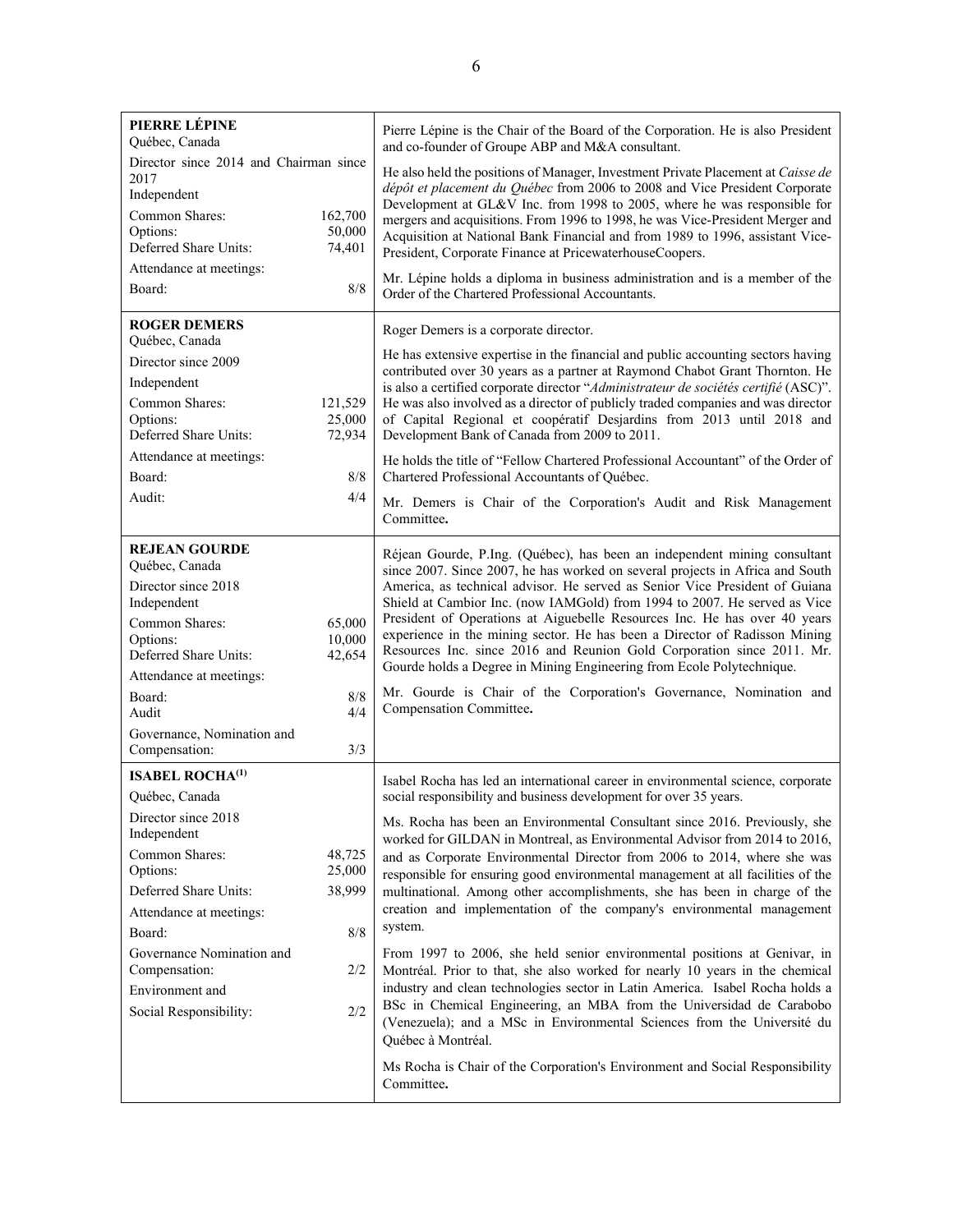| <b>PHILIPPE CHAVE</b><br>Malaysia                                |                            | Philippe Chave holds a mechanical engineering degree and is currently the CEO<br>of Swiss-based PX Group SA, a global conglomerate specialized in precious and<br>non-precious metals processing.                                                                                                                                                                                                                       |
|------------------------------------------------------------------|----------------------------|-------------------------------------------------------------------------------------------------------------------------------------------------------------------------------------------------------------------------------------------------------------------------------------------------------------------------------------------------------------------------------------------------------------------------|
| Director since August 12, 2020<br>Not Independent <sup>(2)</sup> |                            | Thanks to his 23 years of experience between China, Taiwan, Hong-Kong,<br>Singapore and Malaysia, covering from key accounts development to the<br>engineering of innovative solutions, he has led PX Group SA on an expansion                                                                                                                                                                                          |
| Common Shares:<br>Options:                                       | 940,175<br>50,000          | path to be a global player in the field of ethical gold sourcing, traceable precious<br>metal scrap and responsible investment products for the European and Asian<br>markets.                                                                                                                                                                                                                                          |
| Deferred Share Units:                                            | 13,641                     | His expertise extends to chain-of-custody and audit systems bringing to market<br>unprecedented levels of traceability and transparency while generating tangible                                                                                                                                                                                                                                                       |
| Attendance at meetings:                                          |                            | impact to the most vulnerable groups in the supply chain.                                                                                                                                                                                                                                                                                                                                                               |
| Board:                                                           | $8/8$                      |                                                                                                                                                                                                                                                                                                                                                                                                                         |
| Environment and                                                  |                            |                                                                                                                                                                                                                                                                                                                                                                                                                         |
| Social Responsability                                            | 1/1                        |                                                                                                                                                                                                                                                                                                                                                                                                                         |
| ROCIO RODRIGUEZ-PERROT(3)                                        |                            | Rocio Rodriguez-Perrot is a lawyer and has been practicing with the law firm                                                                                                                                                                                                                                                                                                                                            |
| Lima, Peru<br>Director since April 8, 2021                       |                            | Rossello abogados, since 2013; she is responsible for Spanish and French Desks,<br>providing legal counsel in Peru to foreign investors.                                                                                                                                                                                                                                                                                |
| Independent                                                      |                            | She is proficient in managing work environments that are culturally diverse and                                                                                                                                                                                                                                                                                                                                         |
| Common Shares:<br>Options:                                       | 25,000<br>$\boldsymbol{0}$ | multidisciplinary to ensure proper understanding and compliance of local laws<br>in order to optimize operations in the Peruvian market.                                                                                                                                                                                                                                                                                |
| Deferred Share Units:                                            | 7,293                      | Since 2016, she is also the legal representative for IN Continu et Services SAS                                                                                                                                                                                                                                                                                                                                         |
| Attendance at meetings:                                          |                            | in Peru and responsible for the legal management in the execution of their                                                                                                                                                                                                                                                                                                                                              |
| Board:                                                           | 6/6                        | contracts in Peru.                                                                                                                                                                                                                                                                                                                                                                                                      |
| Audit                                                            | 2/2                        | From 2015 until 2019, she was French Foreign Trade Advisor - Peru Section, a<br>collegial body belonging to the Ministry of Economy of the Republic of France<br>for the development, promotion and strengthening of French investment.                                                                                                                                                                                 |
|                                                                  |                            | She has obtained a degree in Law (2002 - 2007) in University of Almería (Spain)<br>and a law degree and qualification validated in Peru (2013). During her law<br>studies, she participated in a one-year university exchange program (ERASMUS<br>program) at the University of Bologna (Italy). She also has a master's degree in<br>international project management (2010-2012) in ESCP Business School<br>(France). |

Notes:

(1) Isabel Rocha was a member of the Governance, Nomination and Compensation Committee until May 7, 2021.

(2) Philippe Chave meets the independence requirements under Regulation 52-110 *respecting Audit Committees*. He is however considered to have a material relationship with the Corporation due to his position as Chief Executive Officer of the Corporation's largest customer.

(3) Rocio Rodriguez-Perrot is a member of the Governance Nomination and Compensation Committee since April 8, 2021.

As of the date hereof, the directors of the Corporation, as a group, beneficially own, or exercise control or direction, directly or indirectly, over 2,303,975 Common Shares, or 5.95% of the outstanding Common Shares.

### **Overview of our Board's Profile**

We believe our director nominees bring a breadth of knowledge, diversity, and strategically relevant backgrounds to the Corporation and reflect the global scale of the challenges, risks, and opportunities facing our business.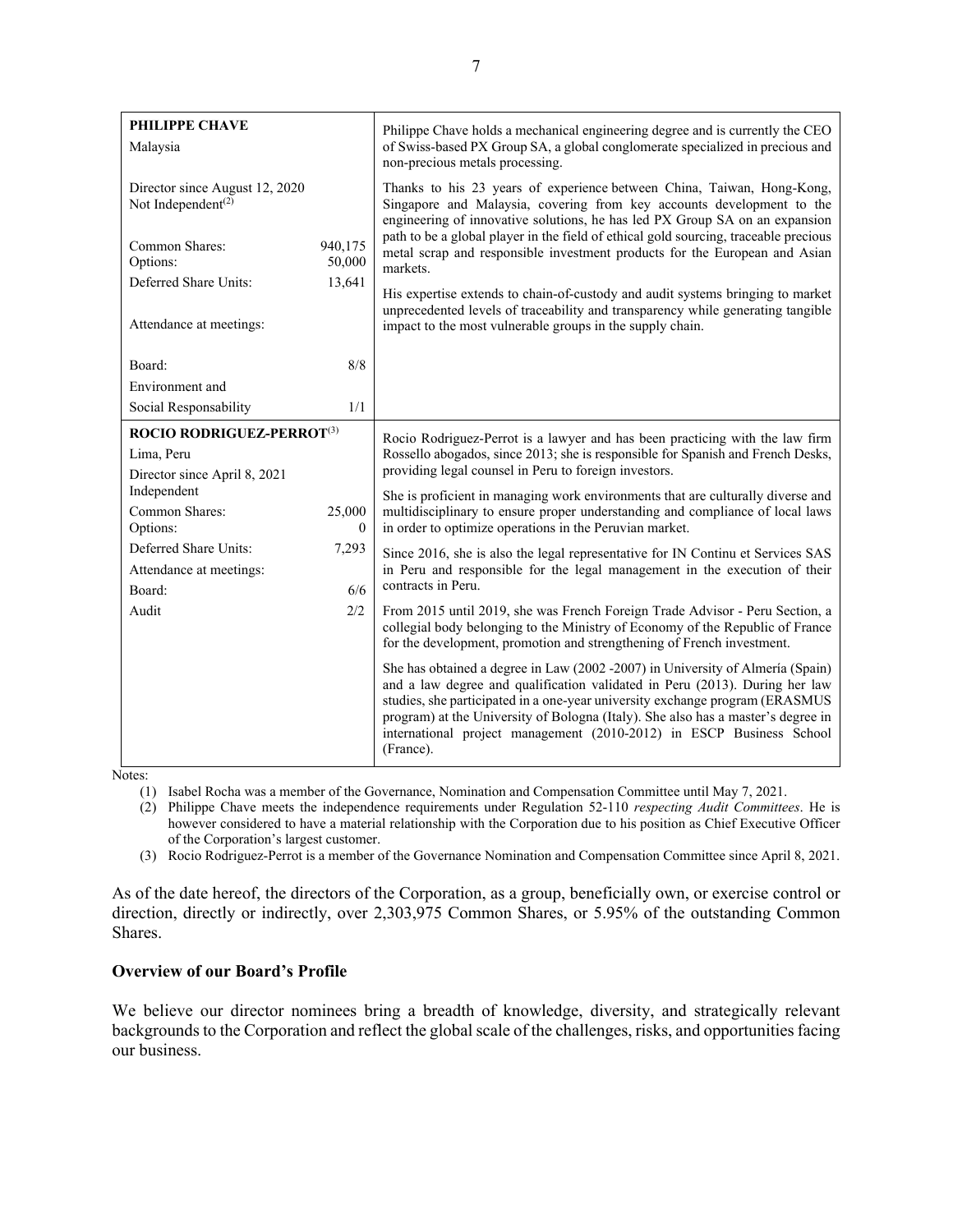|                                 |                                                              | <b>Overview of the Board's Profile</b>                     | J. Martineau | Lépine<br>$\mathbf{r}$ | Demers<br>$\vec{\mathbf{R}}$ . | R. Gourde  | I. Rocha       | P. Chave     | R. Rodriguez<br>Perrot |                                  |
|---------------------------------|--------------------------------------------------------------|------------------------------------------------------------|--------------|------------------------|--------------------------------|------------|----------------|--------------|------------------------|----------------------------------|
|                                 |                                                              | Mining Operations                                          | ν            |                        |                                | $\sqrt{ }$ | $\sqrt{ }$     | $\sqrt{ }$   |                        | $\overline{4}$                   |
|                                 |                                                              | Health, Safety & Environmental                             | ν            |                        |                                | ν          | $\sqrt{ }$     | $\sqrt{ }$   | $\sqrt{ }$             | 5                                |
| <b>Experience and Expertise</b> | S                                                            | Capital Allocation & Financial<br>Acumen                   | $\sqrt{ }$   | ν                      | $\sqrt{ }$                     | $\sqrt{ }$ | $\sqrt{ }$     | $\sqrt{ }$   | $\sqrt{ }$             | $\overline{7}$                   |
|                                 | п.                                                           | Talent Development and Allocation<br>& Partnership Culture | ν            | ν                      | $\sqrt{ }$                     |            | $\sqrt{ }$     | $\sqrt{ }$   | $\sqrt{ }$             | 6                                |
|                                 | M&A Execution                                                |                                                            |              |                        | $\sqrt{ }$                     | $\sqrt{ }$ | $\sqrt{ }$     |              | $\sqrt{ }$             | 6                                |
|                                 | International Business Experience and<br>Global Partnerships |                                                            |              | ν                      | $\sqrt{ }$                     | $\sqrt{ }$ | $\sqrt{ }$     | $\sqrt{ }$   | $\sqrt{ }$             | $\overline{7}$                   |
|                                 | $\overline{\mathbf{m}}$                                      | Government and Regulatory<br>Affairs & Community Relations | ν            | $\sqrt{ }$             | $\sqrt{ }$                     | $\sqrt{ }$ | $\sqrt{ }$     | $\sqrt{ }$   | $\sqrt{ }$             | $\overline{7}$                   |
|                                 |                                                              | Risk Management                                            | ν            | ν                      | $\sqrt{ }$                     | ν          | $\sqrt{ }$     | $\sqrt{ }$   |                        | 6                                |
| <b>Board Tenure</b>             |                                                              | 15                                                         | 8            | 12                     | 4                              | 4          | $\overline{2}$ | $\mathbf{1}$ | Average<br>6,6 years   |                                  |
|                                 | Independence                                                 |                                                            |              | $\sqrt{ }$             | $\sqrt{ }$                     | $\sqrt{ }$ | $\sqrt{ }$     |              | $\sqrt{ }$             | 5<br>(71%)                       |
|                                 | Composition<br>Gender<br>Male                                |                                                            |              |                        | $\sqrt{ }$                     | $\sqrt{ }$ |                | $\sqrt{ }$   |                        | $\overline{\mathbf{s}}$<br>(71%) |
| <b>Board</b><br>Female          |                                                              |                                                            |              |                        |                                |            | $\sqrt{ }$     |              | ν                      | $\mathbf{2}$<br>(29%)            |
|                                 | Current membership on other public boards                    |                                                            |              |                        |                                | $\sqrt{ }$ |                |              |                        | $\mathbf{2}$<br>(29%)            |

父

S

喦

 $\mathbf{v}_i$ 

 $\overline{\mathbf{m}}$ 

Q

**Mining Operations**: Experience at a senior level with mining operations, including production, exploration, reserves, capital projects, and related technology. Familiarity with setting performance expectations, driving continuous improvement through best-in-class operational standards, building operational leadership capabilities, and fostering innovation.

**Health, Safety & Environmental**: Knowledge of, or experience with, leading health, safety, and environmental practices and related requirements, including sustainable development and corporate responsibility practices and reporting.

**Capital Allocation & Financial Acumen**: Experience overseeing the allocation of capital to ensure superior risk-adjusted financial returns, including strengthening our capital structure, evaluating capital investment decisions, setting and enforcing thresholds for financial returns, optimizing asset portfolios, and knowledge of, or experience with, financial accounting and corporate finance.

**Talent Development and Allocation & Partnership Culture**: Thorough understanding of the key processes to ensure optimal human capital allocation including attracting, motivating, and retaining top talent. Familiarity with partnership structures and their related cultures. Experience in areas such as setting performance objectives, designing compensation plans, ensuring the right people are in the right roles, succession planning, and organizational design.

**M&A Execution**: Experience in evaluating and executing mergers, acquisitions, and asset sales, including the formation of partnerships and joint ventures across the globe.

**International Business Experience and Global Partnerships**: Experience conducting business internationally, including exposure to a range of political, cultural, and regulatory requirements and understanding of the importance of diversity to a global company with a diverse set of stakeholders, informed by experience of race, ethnicity, and/or nationality. Familiarity with the critical role of partnerships with host governments, local communities, indigenous people, non-governmental organizations, and other stakeholders, and an understanding of how to establish and strengthen those partnerships.

**Government and Regulatory Affairs & Community Relations**: Experience with the workings of government and public and regulatory policy in Canada and internationally. Familiarity with community engagement.

**Risk Management**: Knowledge of risk management principles and practices, an understanding of some or all of the key risk areas that a company faces, and an ability to probe risk controls and exposures.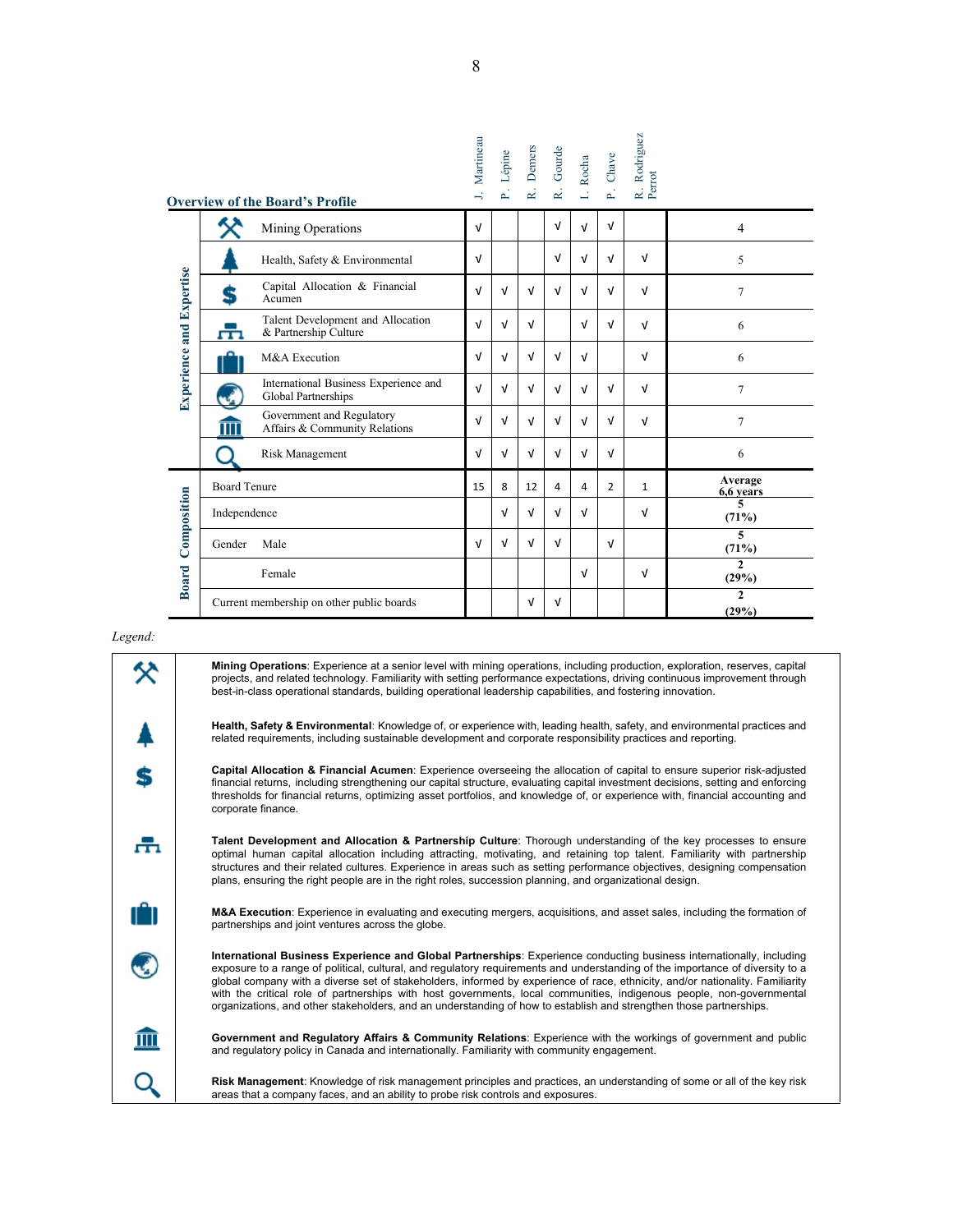### **Policy on Majority Voting**

The Board believes that each of its members should carry the confidence and support of the majority of shareholders and, consequently, adopted a majority voting policy.

In the event that a nominee director receives more WITHHELD than FOR votes, then the nominee will be considered not to have received your support, even though duly elected as a matter of corporate law. Such nominee shall forthwith submit to the Board his or her resignation. The Board will then assess all circumstances relating to this situation and, as the case may be, will accept or refuse the resignation of the nominee.

The Board will have 90 days from the date of the Meeting to issue a press release announcing the resignation of the nominee or explaining why the resignation has not been accepted. The Board may, at its discretion, fill the vacancy created by the resignation or otherwise act in accordance with applicable laws. This policy does not apply in any case where proxy material is circulated in support of one or more nominees who are not supported by the Board.

### **Cease Trade Orders, Bankruptcies, Penalties or Sanctions**

Except as otherwise indicated herein below, to the best of the Corporation's knowledge, after having made due inquiry, the Corporation confirms that no proposed director:

- (a) is, as at the date hereof, or has been, within 10 years before the date hereof, a director, chief executive officer or chief financial officer of any company, including the Corporation, that:
	- (i) was subject of a cease trade or similar order or an order that denied the company access to any exemption under securities legislation, for a period of more than 30 consecutive days, that was issued while that proposed director was acting in that capacity;
	- (ii) was subject to an event that occurred while that person was acting in that capacity, that resulted, after the proposed director ceased to be a director, chief executive officer or chief financial officer, in the company being the subject of a cease trade or similar order or an order that denied the company access to any exemption under securities legislation, for a period of more than 30 consecutive days;
- (b) is, as at the date hereof, or has been, within 10 years before the date hereof, a director or executive officer of any company, including the Corporation, that, while that person was acting in that capacity, or within a year of that person ceasing to act in that capacity, became bankrupt, made a proposal under any legislation relating to bankruptcy or insolvency or was subject to or instituted any proceedings, arrangement or compromise with creditors or had a receiver, receiver manager or trustee appointed to hold its assets;
- (c) has, within the 10 years before the date hereof, become bankrupt, made a proposal under any legislation relating to bankruptcy or insolvency, or become subject to or instituted any proceedings, arrangement or compromise with creditors, or had a receiver, receiver manager or trustee appointed to hold the assets of the proposed director; and
- (d) has been subject to any penalties or sanctions imposed by a court relating to securities legislation or by a securities regulatory authority or has entered into a settlement agreement with a securities regulatory authority, nor has been subject to any other penalties or sanctions imposed by a court or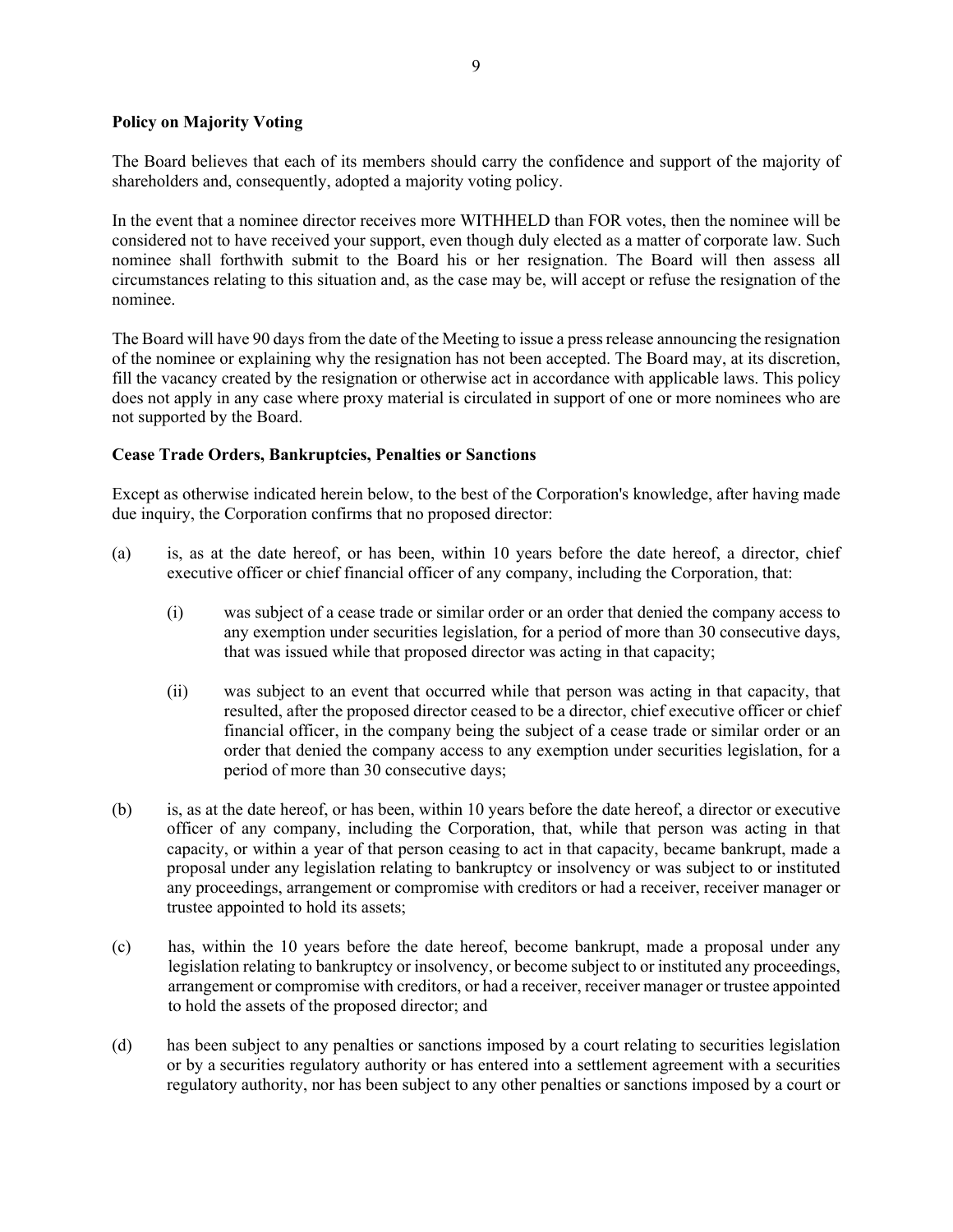regulatory body that would likely be considered important to a reasonable shareholder in deciding whether to vote for a proposed director.

Jean Martineau and Réjean Gourde were directors of Malaga Inc. ("**Malaga**"). In June 2013, Malaga filed a notice of intention to make a proposal pursuant to the provisions of Part III of the *Bankruptcy and Insolvency Act* (Canada). These proceedings had the effect of imposing an automatic stay of proceedings that protected Malaga and its assets from the claims of creditors and others while Malaga pursued its restructuring efforts. Malaga submitted a proposal dated October 4, 2013, to its creditors; such proposal was accepted by the creditors pursuant to a vote held on December 13, 2013 and approved by judgment of the Superior Court rendered on January 7, 2014.

# **2. APPOINTMENT OF AUDITORS**

Shareholders are asked to vote for the appointment of Raymond Chabot Grant Thornton, LLP, as auditors of the Corporation for the current financial year to hold office until the next meeting of shareholders of the Corporation and to authorize the directors to establish the auditors' remuneration.

Raymond Chabot Grant Thornton, LLP were initially appointed as auditors on May 3, 2011.

**The persons designated in the enclosed Form of Proxy intend to vote FOR the appointment of Raymond Chabot Grant Thornton, LLP, as auditors of the Corporation for the current financial year and FOR the authorization to the directors to establish the auditors' remuneration. The proposal requires the approval of a majority of the votes cast by the holders of Common Shares present in person or represented by proxy at the Meeting.**

# **3. CHANGE OF NAME OF THE CORPORATION**

The shareholders of the Corporation will be asked to consider, and if deemed advisable, to approve a special resolution (the "Name Change Resolution") to authorize an amendment to the Articles of the Corporation to modify the name of the Corporation from "Mines d'Or Dynacor inc. / Dynacor Gold Mines Inc." to "Groupe Dynacor inc. / Dynacor Group Inc."

The Corporation wishes to adopt the new name to re-brand the Corporation in consideration of its evolution as an industrial gold ore processor and its intent to develop projects in Peru and in other jurisdictions.

The Corporation has notified the Toronto Stock Exchange ("**TSX**") of the proposed change of name. Subject to shareholders and TSX approvals of the change of name, it is expected that the Common Shares will commence trading on the TSX under the new name at the opening of business two or three days subsequent to the effecting of the name change by the Corporation, subject to the receipt by the TSX of the necessary documentation.

The Board may determine not to implement the name change at any time after the Meeting and after receipt of necessary regulatory approvals, but prior to the issuance of a certificate of amendment, without further action on the part of the Shareholders. The change of name, in itself, will not affect the rights of the shareholders.

In order to be adopted, the Name Change Resolution must be approved by at least two-thirds of the votes cast by the holders of the Common Shares either present in person or represented by proxy at the Meeting.

The terms of the resolution are as follows: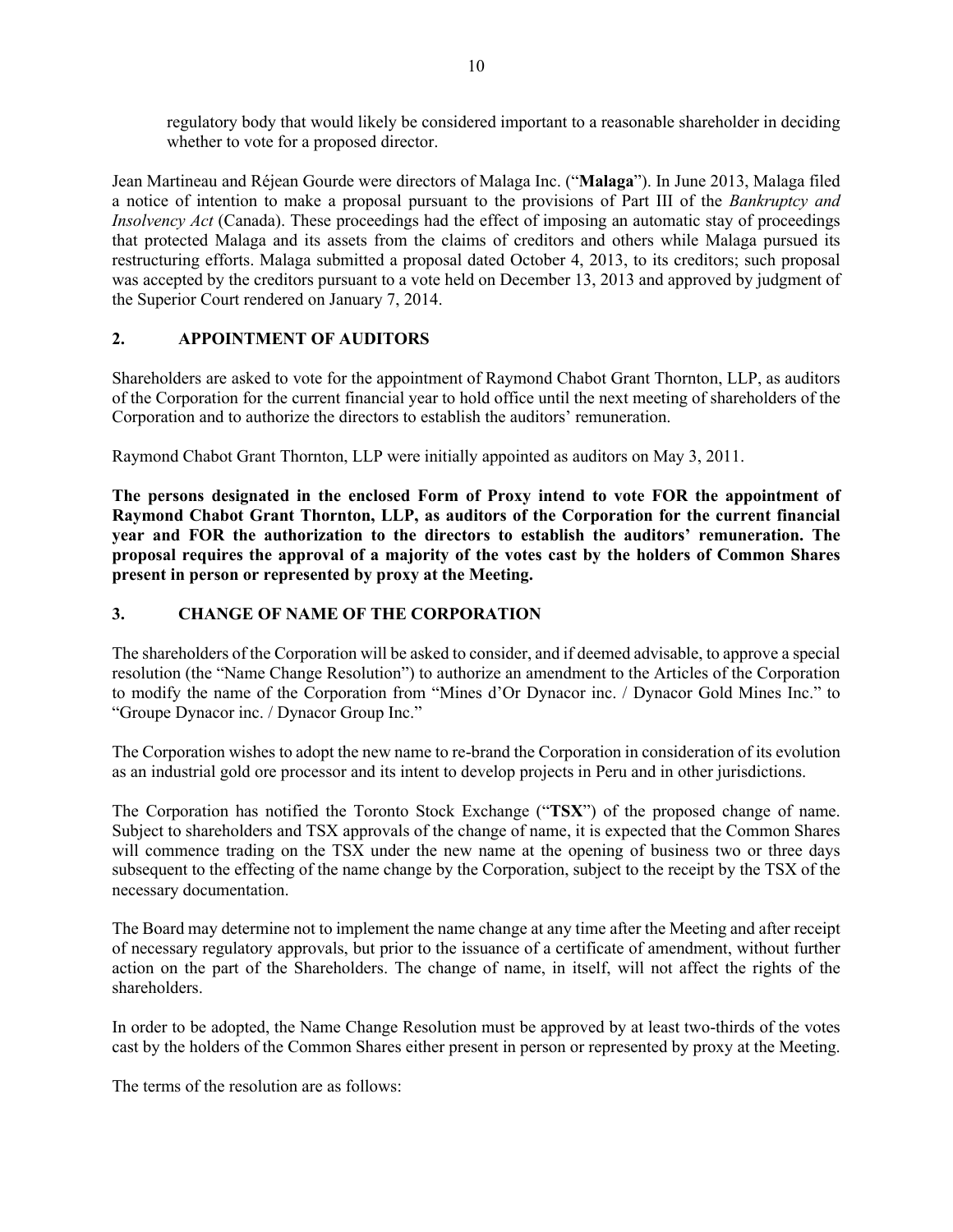### BE IT RESOLVED AS A SPECIAL RESOLUTION THAT:

1. The articles of the Corporation be amended (the "Amendment") to change the Corporation's name from "Mines d'Or Dynacor inc. / Dynacor Gold Mines Inc." to "Groupe Dynacor inc. / Dynacor Group Inc.", or any other name that the Corporation's board of directors may deem appropriate and which may be approved by regulatory authorities (including the TSX), if the Corporation's board of directors deems it would be in the Corporation's best interests to proceed to such change of name;

2. The Corporation be, and it hereby is, authorized and empowered to file articles of amendment (the "Articles of Amendment") with the Registraire des Entreprises du Québec at any time after the date of this special resolution to give effect to the Amendment;

3. Any one officer or any one director of the Corporation be, and each of them hereby is, authorized and empowered, acting for, in the name of and on behalf of the Corporation, to execute or to cause to be executed, and to deliver, or to cause to be delivered, the Articles of Amendment to the Registraire des Entreprises du Québec;

4. Any one officer or any one director of the Corporation be, and each of them hereby is, authorized and empowered, acting for, in the name of and on behalf of the Corporation, to execute or to cause to be executed, and to deliver or to cause to be delivered, all such documents, all in such form and containing such terms and conditions, as any one of them shall consider necessary or desirable in connection with the foregoing and shall approve, such approval to be conclusively evidenced by the execution thereof by the Corporation, and to do or to cause to be done all such other acts and things as any one of them shall consider necessary or desirable in connection with the foregoing or in order to give effect to the intent of this special resolution; and

5.Notwithstanding that this special resolution has been approved by the shareholders of the Corporation, the directors of the Corporation are authorized to revoke this special resolution without further notice to, or approval of, the shareholders of the Corporation at any time prior to the issuance by the Registraire des Entreprises du Québec of a certificate of amendment or articles in respect of the Amendment.

It is the intent of the management designees, if named as proxy, to vote FOR the Name Change Resolution. The amendment of the Articles would not have any effect on the operations of the Corporation.

Notwithstanding whether the Name Change Resolution is passed by shareholders at the Meeting, the board of directors of the Corporation may revoke it at any time prior to the issuance of a Certificate of Amendment giving effect to the amendment of the Corporation's Articles of Incorporation without further notice to or approval of the shareholders. The amendment is also conditional upon the approval of the TSX.

# **4. OTHER MATTERS**

Management of the Corporation knows of no other matter to come before the Meeting other than those referred to in the notice of meeting. However, if any other matters which are not known to the management should properly come before the Meeting, the accompanying Form of Proxy confers discretionary authority upon the persons named therein to vote on such matters in accordance with their best judgment.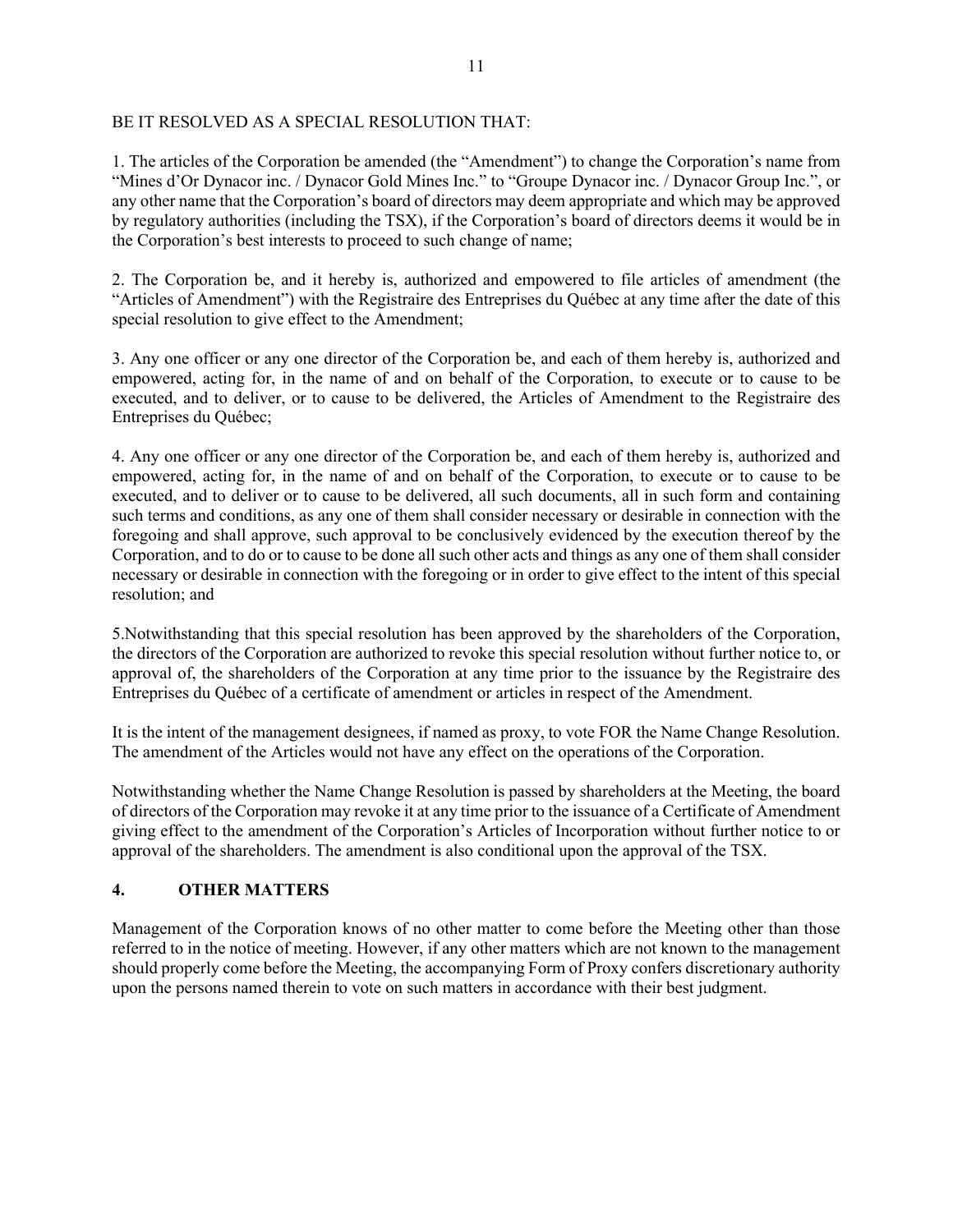### **EXECUTIVE COMPENSATION**

#### **Governance, Nomination and Compensation Committee**

The Governance, Nomination and Compensation Committee (the "**Committee**") is responsible for determining the conditions of employment and compensation of the Chief Executive Officer, making recommendations to the Board and reviewing the compensation of the other executive officers. The Committee may also review from time to time other compensation issues within the Corporation in general, including the directors' compensation.

In 2021, the Committee was comprised of Rejean Gourde, chair and Rocio Rodriguez-Perrot, each of whom was independent. A description of the experience of each Committee member that is relevant to such member's responsibilities is contained in this Proxy Circular under the heading "Matters to be Acted Upon at the Meeting – Election of Directors". The Corporation considers that the public company board membership and the management experience of the members of the Committee provide them with appropriate experience, skills relevant to the responsibilities and the ability to make decisions on the suitability of the Corporation's compensation policy and practices. The Committee held two meetings during the financial year ended December 31, 2021.

Given the size of the Corporation and its relatively simple process to determine the compensation, neither the Committee nor the Board have considered the implications of the risks associated with the Corporation's compensation policies and practices. Such risks, however, are mitigated by the Board's active involvement at the strategic level of the Corporation's businesses, including the ability of the Corporation to require reimbursement of annual and long-term incentive compensation paid to its current and former executive officers pursuant to its Clawback Policy (see section below under the heading "Incentive Compensation Clawback Policy").

The Corporation's policy on transactions on the securities of the Corporation prohibits Named Executive Officers (as defined hereafter) and directors to purchase derivative financial instruments such as forward contracts or equity swap or other financial instruments designed to hedge or offset a decrease in market value of our Common Shares.

### **Analysis of executive compensation**

The members of the Committee want to establish a coherent remuneration package for both the directors and officers which would be comparable to the market for similar companies. As part of determining Named Executive Officers compensation, the Committee retained the services of a consultant specialized in compensation, PCI - Perrault Conseil Inc. ("**PCI**"), who submitted a report to the Committee in 2009 and which was updated in 2013, 2015 and 2020.

PCI was given the mandate to support the Corporation in reviewing the competitiveness of the remuneration packages of the Chief Executive Officer, the Chief Financial Officer and the members of the Board compared to market practices

As part of this review, PCI provided benchmarking data from a comparator group comprised of mining companies and more specifically, data from companies in the gold sector and when possible, having operations outside of Canada with a size comparable to the Corporation. Certain larger companies were exceptionally included in the comparator group for executive talent as well as considering the development potential of the Corporation. The compensation was compared to the companies of the first quartile.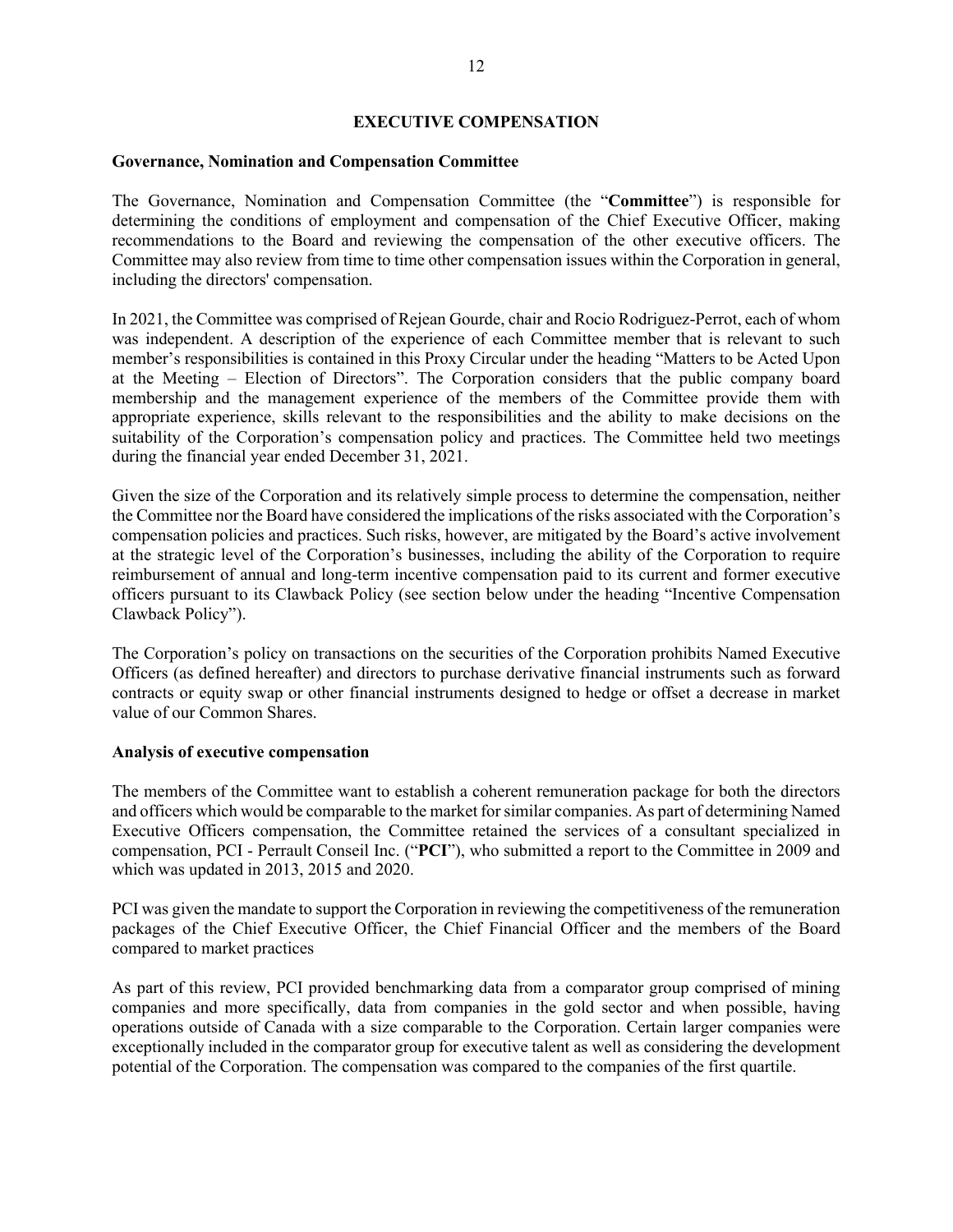The conclusions of the analyses done by the Committee are summarized under "Principal Conclusions of the Compensation Study for the Directors and Officers".

### **Executive Compensation-Related Fees**

The aggregate fees billed by PCI for services related to determining compensation for the Corporation's directors and executive officers were of \$15,556 for the financial year ended December 31, 2020.

# **All Other Fees**

No other services were provided nor fees were billed by PCI during the two most recently completed financial years.

### *Objectives of executive compensation*

The Board ensures that the Corporation's compensation policies effectively attract and retain highly qualified and experienced executives and directors. All aspects of the remuneration package have the objective to motivate, stimulate and retain the service of the senior executives and directors with the Corporation. To this effect, the following elements must be taken into account:

- Rules of good governance to ensure that the actions taken, in context and out of context, are perceived as being honest, fair, ethical and equitable;
- Market comparable for positions with similar roles and responsibilities;
- Specifics and differences in the roles and responsibilities of the directors and officers, if any;
- The necessity to consider all factors of comparison that are measurable and non-measurable; and
- The limitations of using market data for comparison purposes.

In establishing and implementing policies covering base salaries, benefits, cash bonuses and stock options, the Board will continue to consider the recommendations of officers of the Corporation, but may from time to time refer to other comparable corporate situations and to the advice of independent consultants.

The Corporation's compensation policy emphasizes competitive base salaries and bonus plan.

Base salaries are determined through analysis of salaries paid by comparable employers, as well as on the basis of individual performance as determined by the degree of achievement of business and operating goals.

To further align the interests of management with those of the Corporation's shareholders, stock options are granted to admissible persons under the Stock Option Plan (as defined hereinafter), which is further described below under the heading "Stock Option Plan". Pursuant to the Stock Option Plan, optionees may acquire Common Shares at the fair market value on the date of the grant. The timing and number of options granted to executive directors and management are determined by the Board. Options are granted from time to time and expire up to ten years from the date of the grant. The number and terms of outstanding options are taken into account when determining whether and how many new option grants will be made.

When determining individual option grants, the Board takes into consideration the job level of optionees and the level of contribution these individuals make to the Corporation's financial performance. To achieve a balance while limiting shareholder dilution and to complement the existing Stock Option Plan, the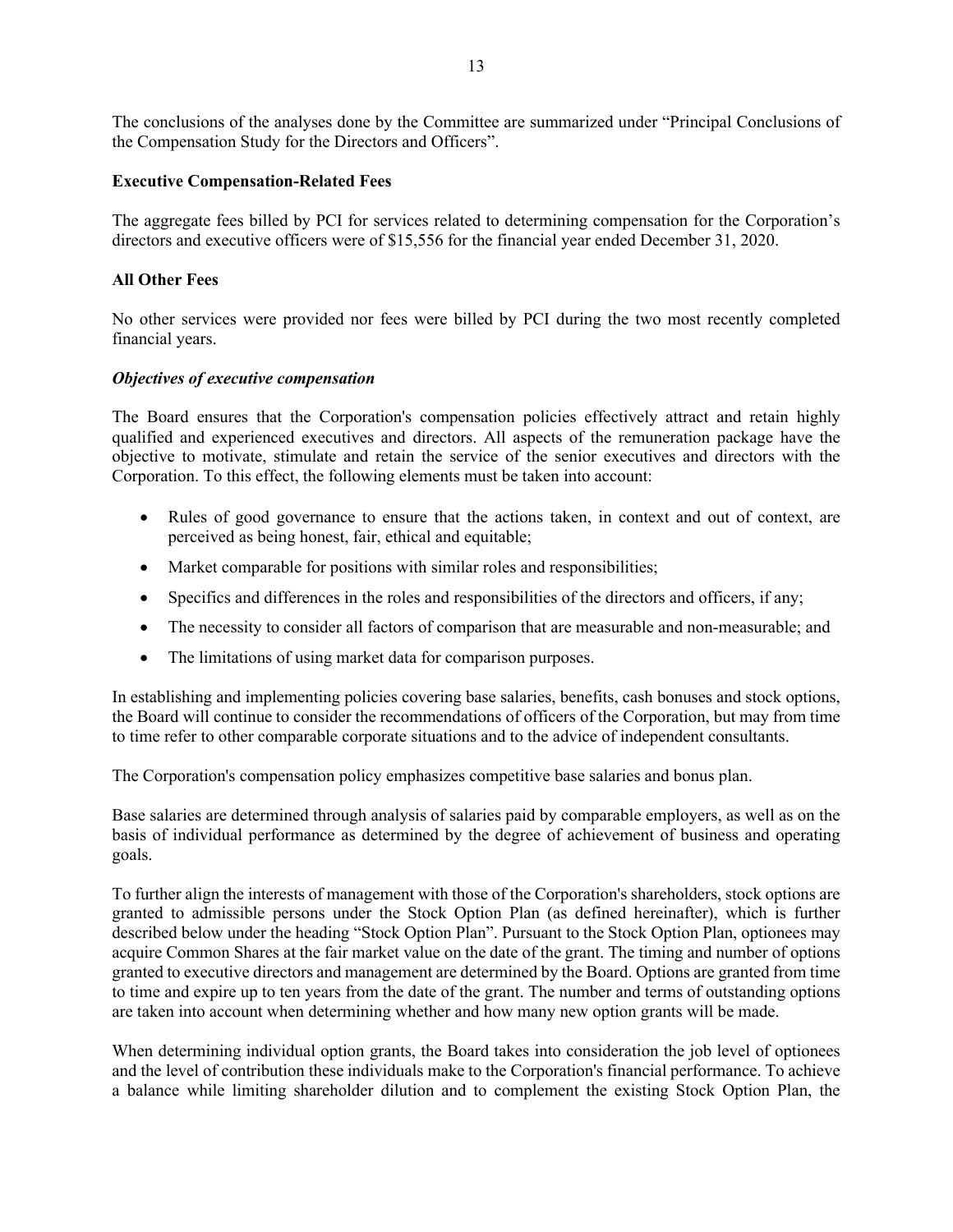Corporation adopted a DSU Plan (as defined hereinafter), which is further described below under the heading "Deferred Share Unit Plan".

### *Incentive Compensation Clawback Policy*

In November 2015, the Board approved a written policy on recovery of incentive compensation (the "**Clawback Policy**") which applies to the current or former executive officers of the Corporation (the "**Covered Executive officers**"). The Clawback Policy affects any annual incentives and long-term incentives with performance-based features (including bonuses, stock options, DSU (as defined hereinafter), performance shares or other equity-based compensation) (collectively, the "**Incentive Compensation**") paid, granted, vested or accrued to Covered Executive officers after October 31, 2015.

In the event of a restatement of the reported financial or operating results of the Corporation due to material non-compliance with financial reporting requirements, the objective of the Clawback Policy is to establish and reserve the right of the Corporation to require recovery of Incentive Compensation that would not otherwise have been paid if the correct Corporation performance data had been used to determine the amount payable.

In making its determination to seek recovery, the Committee shall consider such factors as it deems appropriate, including among other things, whether the Covered Executive officers has engaged in misconduct or negligent conduct that caused or contributed to the restatement of the Corporation's or segment's reported financial or operating results, and the amount of the overpayment.

The recovery period under the Clawback Policy expires at the end of the third financial year following the year for which the inaccurate performance criteria were reported.

# *Principal Conclusions of the Compensation Study for the Directors and Officers*

The study of the external consultant on the position of the total remuneration of the Named Executive Officers, namely the Chief Executive Officer and the Chief Financial Officer, established that the remuneration policy of the Corporation is below the market in regard to the Chief Executive Officer and the Chief Financial Officer. The 2018 adjustments re-established the management salaries at comparable level with average peers' market in 2015 dollars value.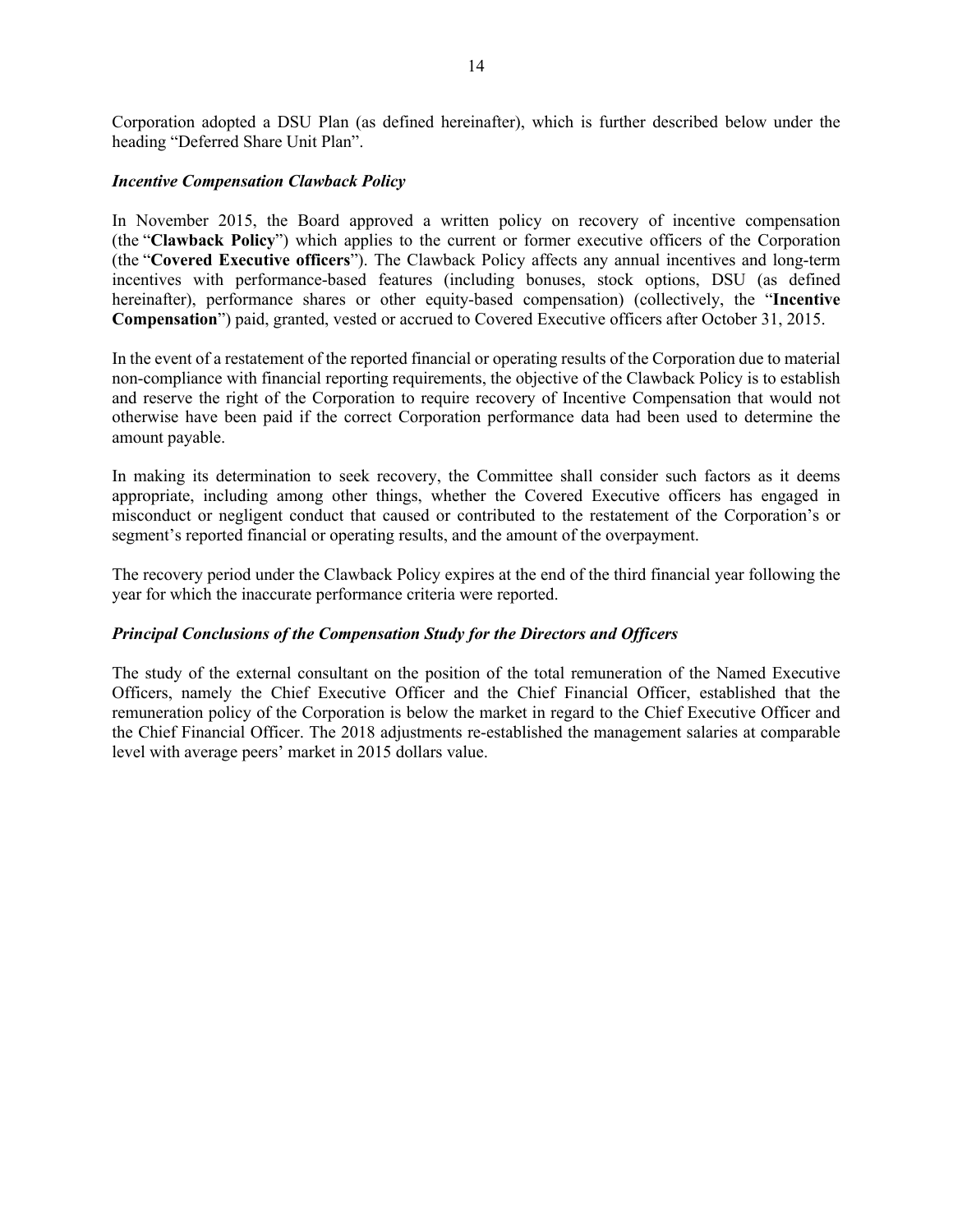

The Board has decided, for 2021, to increase the base cash annual salary of the Chief Executive Officer at \$353,975, to grant him \$40,000 in DSU to be granted in equal instalments every semester, and to set his potential bonus for 2021 in an amount equal to 0.9% of the net income of the Corporation for the year.

For the compensation of the Chief Financial Officer, the Board has decided, for 2021, to increase his base cash annual salary at \$255,256 and to grant him \$20,000 in DSU, to be granted in equal instalments every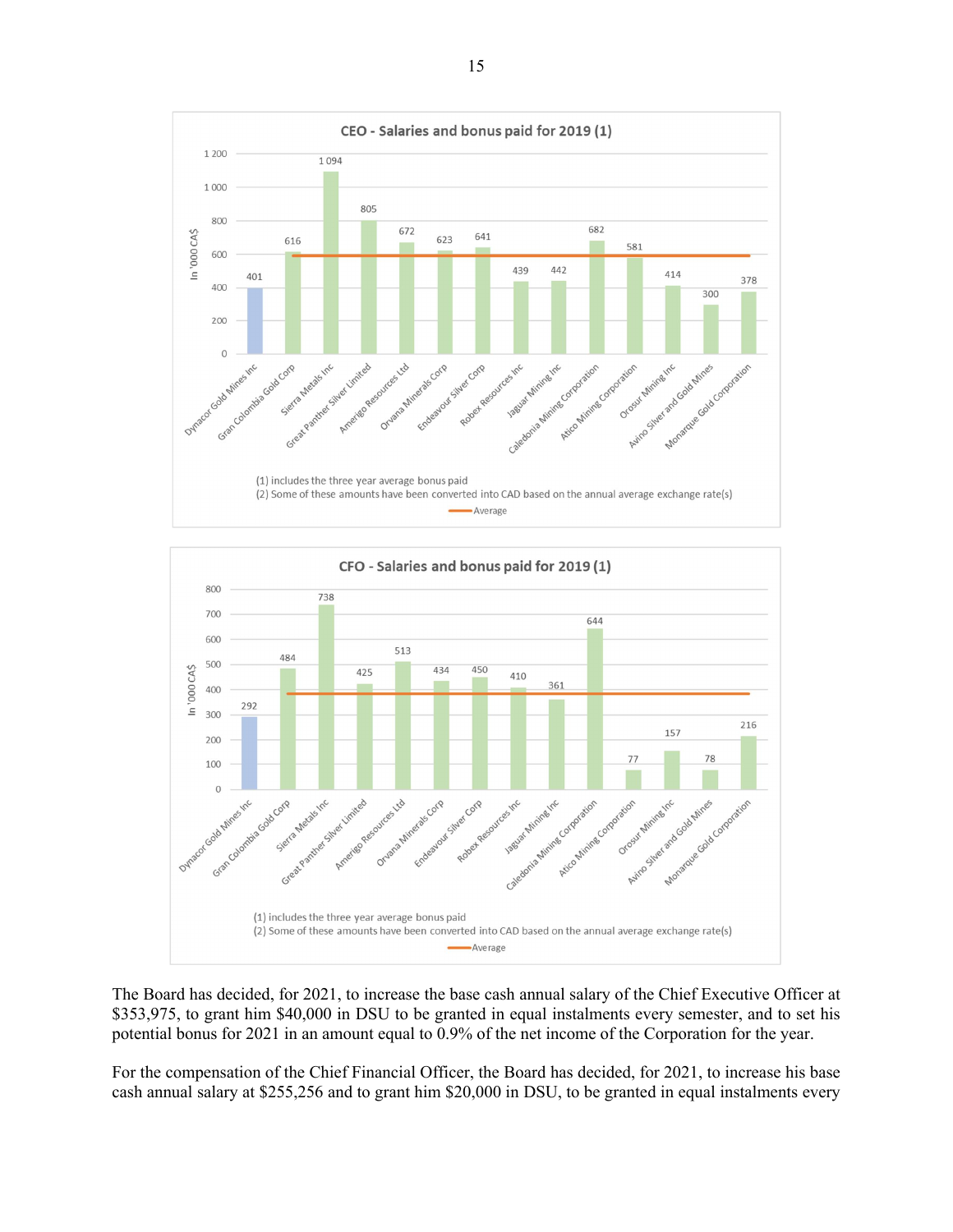semester, and to set his potential bonus for 2021 in an amount equal to 0.7% of the net income of the Corporation for the year.

In addition, PCI's latest review of the remuneration of directors of the Corporation revealed that their compensation was not competitive with that offered on the market. Director's compensation was compared to market data companies in the first quartile. A simulation of the total compensation of a director who is a member of a committee other than the Audit and Risk Management Committee showed a difference of about 25% compared to the market peers. The 2018 adjustment has re-established the director's compensation at comparable level with the average peer market in 2015 dollars value.

### *Remuneration policy for the Officers and Directors for 2021*

The remuneration policy of the Corporation includes the following:

1. Group Insurance policy:

In 2010, the Corporation put in place a group insurance policy for the benefit of the Corporation's employees which includes the Chief Executive Officer and Chief Financial Officer.

2. Salary/compensation of the Chief Executive Officer and Chief Financial Officer:

In 2021 the salary of the Chief Executive Officer was \$393,975 (including \$353,975 in cash and \$40,000 in DSU) and the salary of the Chief Financial Officer was \$275,256 (including \$255,256 in cash and \$20,000 in DSU).

3. Registered Retirement Savings Plan ("**RRSP**") for the Chief Executive Officer and Chief Financial Officer:

The Corporation is contributing to the RRSP of the Chief Executive Officer and Chief Financial Officer to an amount equal to the contribution made respectively by such executives, not to exceed 50% of the maximum annual limit prescribed by tax legislation. The Corporation's contribution can be re-evaluated in the future and increased accordingly.

4. Stock Option Plan and grant of stock options:

The Stock Option Plan has established a fixed number of stock options that can be granted. The number of stock options that can be granted currently corresponds to approximately 10% of the total Common Shares in circulation. This amount can be modified by the Board with the approval of the TSX.

The stock options may be exercised during a period determined by the Board, which may vary, but will not exceed ten years from the date of the grant. In 2021, 375,000 options were granted to officers and directors and 150,000 options to employees.

5. DSU Plan (as defined hereinafter):

The number of Common Shares reserved for issuance under the DSU Plan is currently limited to 1,000,000. The maximum number of Common Shares which may be reserved for issuance to insiders under the DSU Plan and all other share compensation plans collectively shall be 10% of the Common Shares outstanding at the time of the grant (on a non-diluted basis). The maximum number of Common Shares which may be issued to insiders under the DSU Plan and all other share compensation plans collectively within a one-year period shall be 10% of the Common Shares outstanding at the time of the issuance (on a non-diluted basis). Any increase in the Common Shares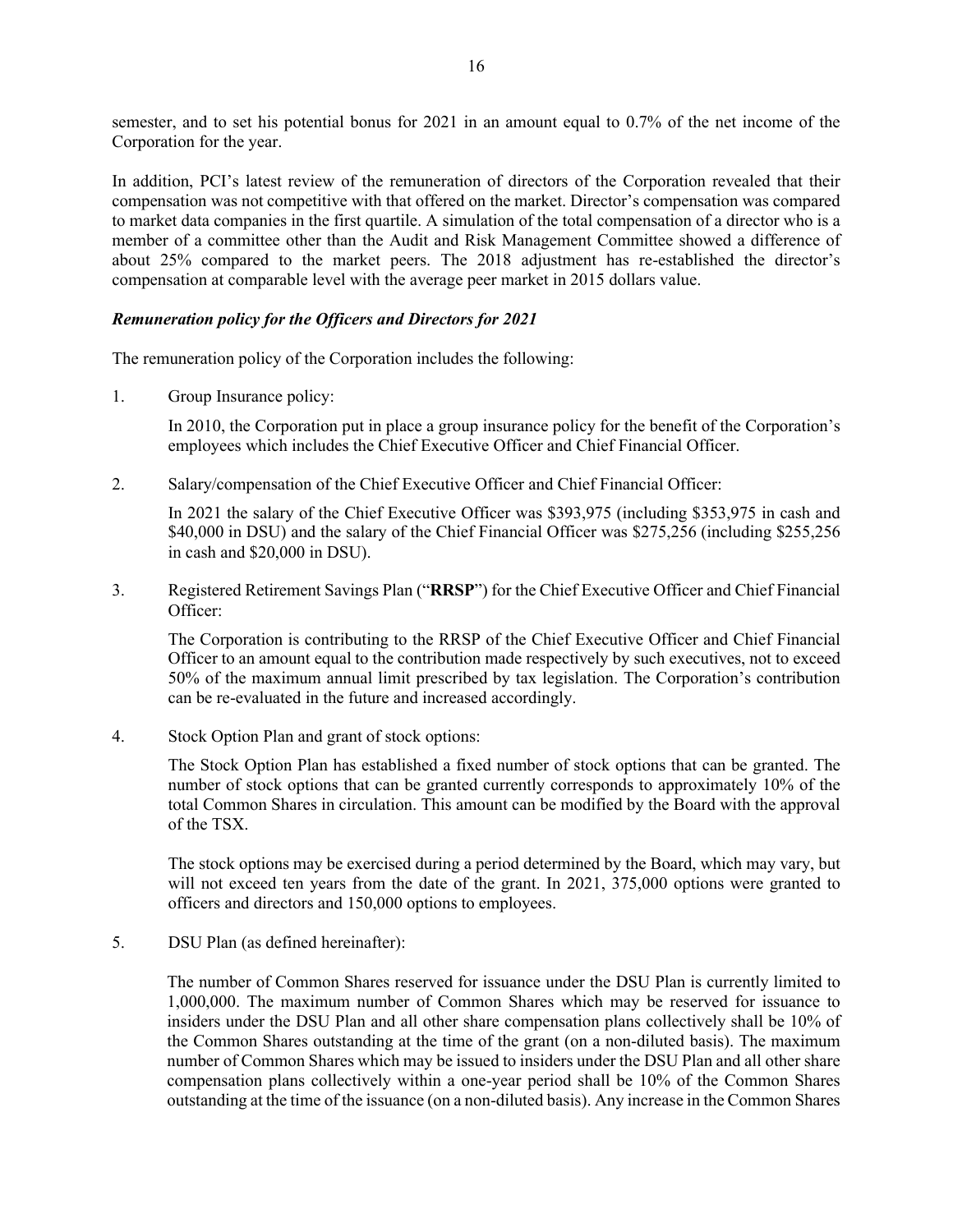reserved under the DSU Plan shall be subject to the approval of the shareholders of the Corporation in accordance with the rules of the TSX. During 2021, 94,031 DSU were granted to directors and officers and 67,575 DSU were settled to a departing director.

#### *Base Salary*

Base salaries are reassessed at the beginning of each financial year. The Committee makes recommendations for adjustments in the base salaries of the Named Executive Officers. The base salaries of the Named Executive Officers last year were as follows:

| <b>Name</b>         | Title                                      | <b>Base Annual Salary (In CAD \$)</b> |
|---------------------|--------------------------------------------|---------------------------------------|
| Jean Martineau      | President and Chief Executive Officer      | $393.975^{(1)}$                       |
| Léonard Teoli       | Vice-President and Chief Financial Officer | $275.256^{(2)}$                       |
| Jorge Luis Cardenas | Vice-President Operations                  | 198,527                               |

(1) Including \$40,000 in DSU;

(2) Including \$20,000 in DSU.

Properly structured base salaries enable the Corporation to attract and retain highly skilled and talented employees. The Corporation's base salaries recognize those employees who exceed expectations.

#### *Cash bonuses*

During the financial year ended on December 31, 2021, the following cash bonuses were paid to the Named Executive Officers:

| <b>Name</b>         | <b>Title</b>                               | <b>Cash bonuses (\$)</b> |  |  |
|---------------------|--------------------------------------------|--------------------------|--|--|
| Jean Martineau      | President and Chief Executive Officer      | $108,490^{(1)}$          |  |  |
| Léonard Teoli       | Vice-President and Chief Financial Officer | $84.270^{(1)}$           |  |  |
| Jorge Luis Cardenas | Vice-President Operations                  | $51.737^{(2)}$           |  |  |

(1) During 2020, the bonus to be paid to Dynacor's CEO and CFO with respect to the 2019 year were indefinitely postponed due to the uncertainty prevailing with the situation of the Covid-19 pandemic. The bonus related to 2019 were finally paid in 2021 in the amount of \$59,300 and \$46,100, and the bonuses related to 2020 were also paid in 2021 in the amount of \$49,190 and \$38,170 respectively.

(2) Under Peruvian labour laws, the Corporation is required to distribute 8% of its annual taxable income before tax to empl for each of its Peruvian subsidiaries.

#### *Long-term incentive compensation*

The long-term incentive compensation provides an effective retention measure of key senior executives and directors. The establishment of a balance between short and long-term compensation is essential for the Corporation's sustained performance, including its ability to attract, motivate and retain a pool of talented executives and directors in a very competitive employment market. The Corporation has two long-term compensation plans: the Stock Option Plan and the DSU Plan.

The Stock Option Plan is for key employees, directors and officers, and encourages them to acquire shares of the Corporation's share capital, which increases their interest therein, motivates them to stay with the Corporation and its subsidiaries, and gives them an added incentive to make a greater personal effort on their own behalf. The Black-Scholes calculation method and/or the Monte Carlo model are used to determine the value of the stock options at the date of grant.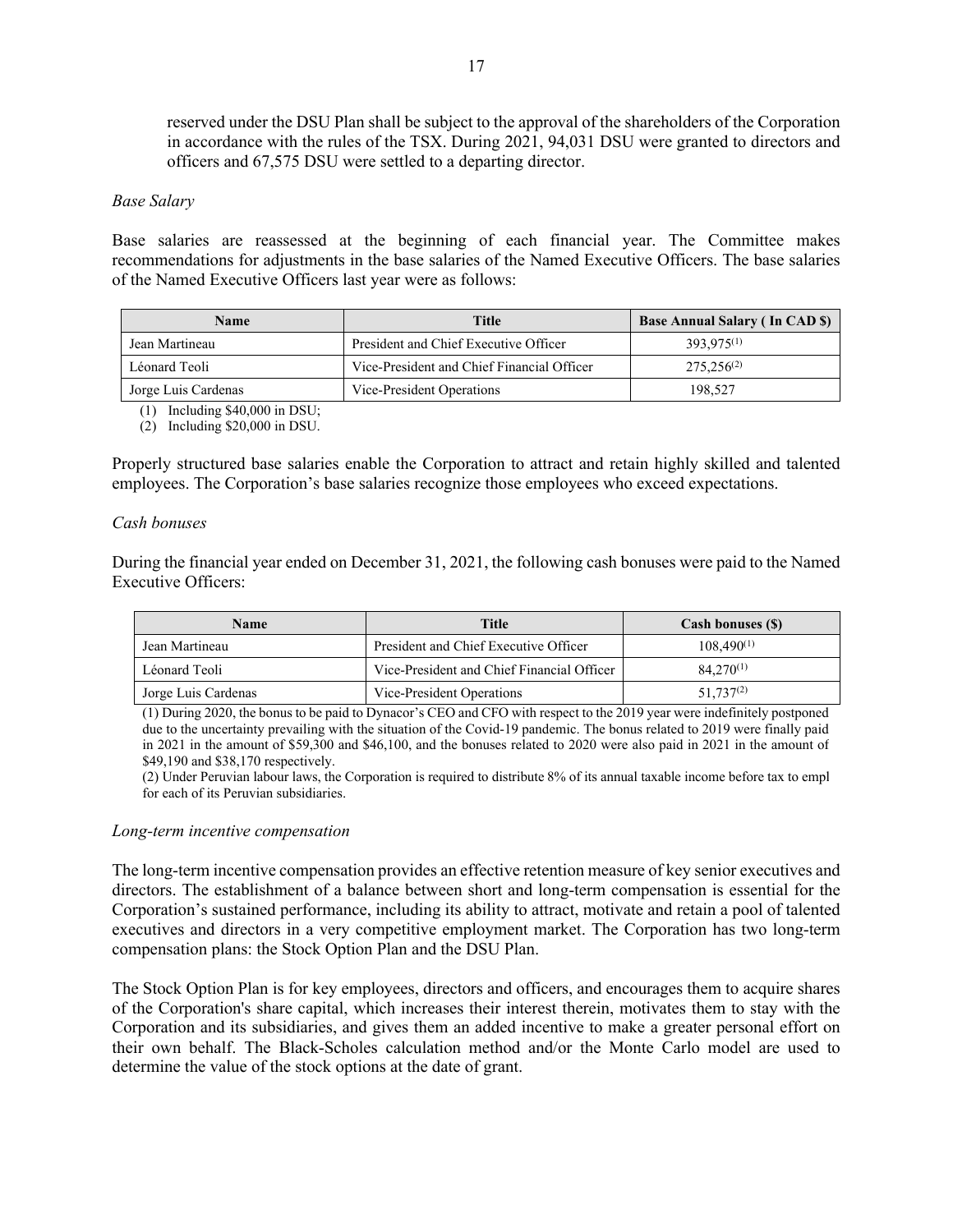The President and Chief Executive Officer makes suggestions to the Committee concerning the granting of options. Upon review of such suggestions, the Committee makes a proposal to the Board which may in turn approve as submitted, amend or reject the proposal. When suggestions for the grant of options are submitted, the Committee assesses the status of the reserve of stock options and the potential for dilution involved.

The DSU Plan promotes a greater alignment of interests between directors, senior officers and shareholders of the Corporation. The DSU Plan is administered by the Board, which may grant awards from time to time to each eligible participant. Subject to the limitations set forth in the DSU Plan, the Board's authority includes: (a) determining the number of DSU that will be awarded; (b) determining the terms and conditions of each award; and (c) specifying and approving the provisions of the payment delivered to a DSU Plan participant in connection with their account; whether it be in the form of Common Shares from treasury, Common Shares purchased on the TSX on behalf of such participants, or a combination thereof.

The aggregate value of equity awards issued annually to a non-employee director under the Corporation's long-term incentive compensation plans may not exceed \$150,000, of which no more than \$100,000 may be in the form of stock options.

# **Pension plan and benefits**

The Corporation has in place a group insurance policy for the benefit of the key employees in Canada.

The Corporation contributes to the RRSP of the Chief Executive Officer and Chief Financial Officer. Please refer to the above heading "Remuneration policy for the Directors and Officers for 2021".

### **Termination and change of control**

The Corporation has concluded employment agreements with the Named Executive Officers to provide a consistent and comprehensive framework of employment for each executive officer. These agreements cover the job description, obligations, aggregate compensation, as well as the clauses concerning termination of employment for cause, without cause, and in the event of a change of control. If the position of the President and Chief Executive Officer is terminated without cause or following a change of control, the Corporation will pay the President and Chief Executive Officer an amount equal to 24 months of his base salary. If the position of the Vice-President and Chief Financial Officer is terminated without cause or following a change of control, the Corporation will pay the Vice-President and Chief Financial Officer an amount equal to 12 months of his base salary.

The following table indicates the amounts that would be paid in the event that the employment of a Named Executive Officer is terminated without cause or following a change of control, as of December 31, 2021.

| <b>Name</b>         | <b>Title</b>                               | <b>Without Cause (S)</b> | <b>Change of Control (\$)</b> |
|---------------------|--------------------------------------------|--------------------------|-------------------------------|
| Jean Martineau      | President and Chief Executive Officer      | 787,950 (1)              | 787,950 <sup>(1)</sup>        |
| Léonard Teoli       | Vice-President and Chief Financial Officer | $275.256^{(2)}$          | $275.256^{(2)}$               |
| Jorge Luis Cardenas | Vice-President Operations                  |                          | $---$                         |

(1) Including \$80,000 in DSU;

(2) Including \$20,000 in DSU.

# **Summary Compensation Table**

The table below sets forth certain information on the compensation paid to our Named Executive Officers for 2021, namely the President and Chief Executive Officer, the Vice-President and Chief Financial Officer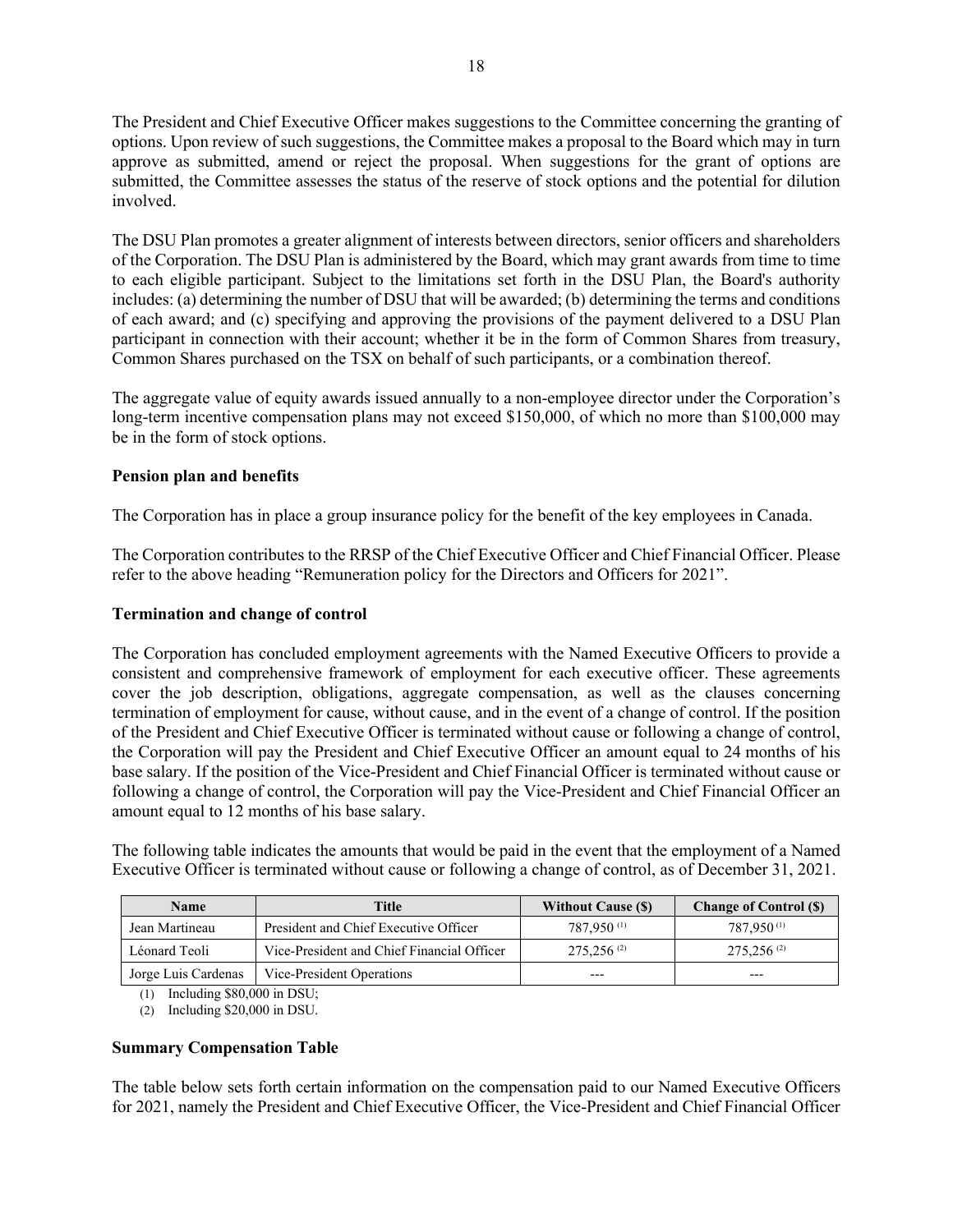and the Vice-President Operations, that must be disclosed in accordance with the applicable securities regulations (the "**Named Executive Officers**"). "Named Executive Officers" means the following persons:

- a) the Chief Executive Officer;
- b) the Chief Financial Officer;
- c) each of the Corporation's three most highly compensated executive officers, other than the Chief Executive Officer and Chief Financial Officer, who were serving as executive officers at the end of the most recently completed financial year and whose total salary and bonuses exceed \$150,000; and
- d) any additional individuals for whom disclosure would have been provided under (c), except that the individual was not serving as an officer of the Corporation at the end of the most recently completed financial year.

|                                             |      |                              |                                                           | Option-                                     | <b>Plan Compensation (\$)</b>        | <b>Non-Equity Incentive</b>               |                                |                                               |                                     |
|---------------------------------------------|------|------------------------------|-----------------------------------------------------------|---------------------------------------------|--------------------------------------|-------------------------------------------|--------------------------------|-----------------------------------------------|-------------------------------------|
| Name and<br>Principal<br><b>Position</b>    | Year | <b>Salary</b><br><b>(\$)</b> | Share-<br><b>Based</b><br>Awards <sup>(1)</sup><br>$(\$)$ | <b>Based</b><br><b>Awards</b><br>(2)<br>(S) | Annual<br>Incentive<br>Plan $^{(3)}$ | Long-<br><b>Term</b><br>Incentive<br>Plan | <b>Pension</b><br>Value<br>(S) | <b>All Other</b><br>Compensation $(4)$<br>(S) | <b>Total</b><br>Compensation<br>(S) |
| Jean Martineau                              | 2021 | 353,975                      | 40,000                                                    | 41,025                                      | 108,490                              |                                           |                                | 13,615                                        | 557,105                             |
| President and<br>Chief Executive<br>Officer | 2020 | 342,500                      | 40,000                                                    |                                             |                                      |                                           |                                | 13,250                                        | 395,750                             |
|                                             | 2019 | 342,500                      | 40,000                                                    | ۰                                           | 57,826                               |                                           |                                | 13,250                                        | 453,576                             |
| Léonard Teoli<br>Vice President,            | 2021 | 255,256                      | 20,000                                                    | 27,350                                      | 84,270                               |                                           |                                | 13 615                                        | 400,491                             |
| Finance and<br>Chief Financial<br>Officer   | 2020 | 247,240                      | 20,000                                                    | ۰                                           |                                      |                                           |                                | 13,250                                        | 280,490                             |
|                                             | 2019 | 247,240                      | 20,000                                                    | $\overline{\phantom{a}}$                    | 44,996                               | $\overline{\phantom{0}}$                  |                                | 13,250                                        | 325,486                             |
| Jorge Luis<br>Cardenas, Vice                | 2021 | 198,527                      |                                                           | 27,350                                      | $51,737^{(5)}$                       |                                           |                                |                                               | 277,614                             |
| President                                   | 2020 | 212,423                      |                                                           | $\overline{\phantom{0}}$                    | $23,875^{(5)}$                       |                                           |                                |                                               | 236,298                             |
| Operations                                  | 2019 | 194,834                      |                                                           |                                             | $21,251^{(5)}$                       |                                           |                                |                                               | 216,085                             |

Notes:

(1) The fair value of share-based awards is based on the closing price of the Common Shares on the date of each award.

(2) The fair value of option-based awards is estimated using the Black-Scholes and/or Monte Carlo methodology.<br>
(3) During 2020, any bonus to be paid to Dynacor's CEO and CFO with respect to the 2019 year-end performan

During 2020, any bonus to be paid to Dynacor's CEO and CFO with respect to the 2019 year-end performance were indefinitely postponed due to the uncertainty prevailing with the situation of the Covid-19 pandemic. These bonuses were finally paid in 2021 in the amount of \$59,300 and \$46,100, and the bonuses related to 2020 were also paid in 2021 in the amount of \$49,190 and \$38,170 respectively.

(4) Contribution made by the Corporation to the RRSP of the Named Executive Officers.<br>(5) Under Peruvian labor laws, the Corporation is required to distribute 8% of its annual to

Under Peruvian labor laws, the Corporation is required to distribute 8% of its annual taxable income before tax to employees for each of its Peruvian subsidiaries.

#### **Outstanding Option-Based Awards and Share-Based Awards at the End of the Financial Year 2021**

|                |                                                                             |                                    |                           |                                                                        | <b>Share-based Awards (DSU)</b>                                           |                                                                                        |                                                                                                               |
|----------------|-----------------------------------------------------------------------------|------------------------------------|---------------------------|------------------------------------------------------------------------|---------------------------------------------------------------------------|----------------------------------------------------------------------------------------|---------------------------------------------------------------------------------------------------------------|
| <b>Name</b>    | Number of<br>securities<br>underlying<br>unexercised<br>options<br>$^{(#)}$ | Option<br>exercise<br>price<br>(S) | Option<br>expiration date | Value of<br>unexercised<br>in-the-money<br>options $(1)$<br><b>(S)</b> | Number of<br>shares or units<br>of shares that<br>have not vested<br>(# ) | Market or<br>Payout value<br>of share-based<br>awards that<br>have not<br>vested $(S)$ | <b>Market or</b><br>Payout value<br>of vested<br>share-based<br>awards not<br>paid out or<br>distributed (\$) |
| Jean Martineau | 70,000                                                                      | 2.18                               | 06/22/2022                | 68,600                                                                 | --                                                                        |                                                                                        |                                                                                                               |
|                | 75,000                                                                      | 1.80                               | 01/27/2028                | 40,800                                                                 | 45,000                                                                    | n/a                                                                                    | 339,033                                                                                                       |
| Léonard Teoli  | 60,000                                                                      | 2.18                               | 06/22/2022                | 58,800                                                                 |                                                                           |                                                                                        |                                                                                                               |
|                | 50,000                                                                      | 1.80                               | 01/27/2028                | 27,200                                                                 | 30,000                                                                    | n/a                                                                                    | 169,515                                                                                                       |
| Jorge Luis     | 30,000                                                                      | 2.18                               | 06/22/2022                | 29,400                                                                 | --                                                                        |                                                                                        |                                                                                                               |
| Cardenas       | 50,000                                                                      | 1.80                               | 01/27/2028                | 27,200                                                                 | 30,000                                                                    | n/a                                                                                    | n/a                                                                                                           |

Note:

(1) On December 31, 2021, the closing price of the Common Shares was 3.16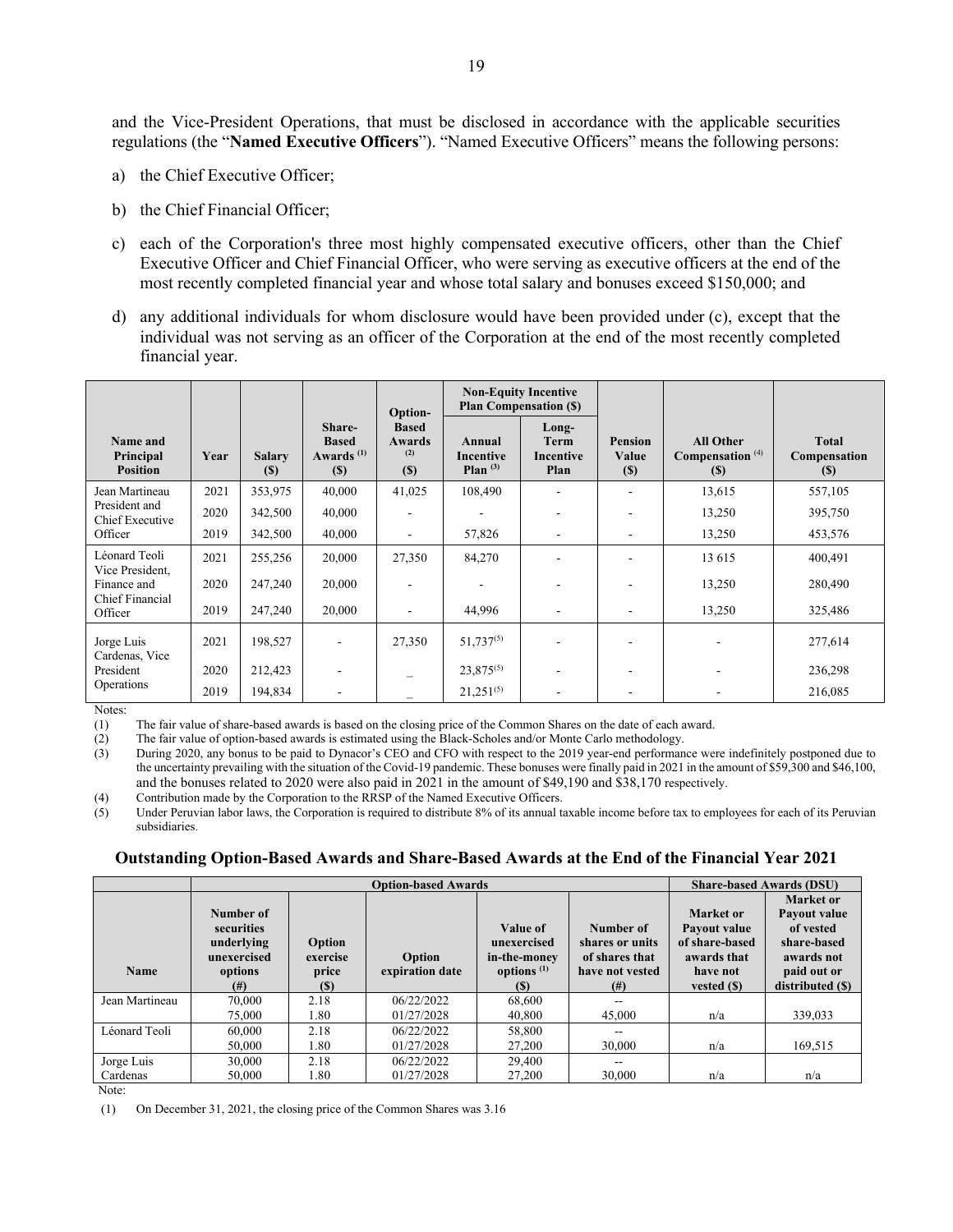| <b>Name</b>         | Option-based awards -<br>Value vested during the<br>$year^{(1)}$<br>$\left( \mathbb{S}\right)$ | Share-based awards – Value<br>vested during the year<br>(DSU)<br>(S) | Non-equity incentive plan<br>compensation - Value earned<br>during the year<br>ID) |
|---------------------|------------------------------------------------------------------------------------------------|----------------------------------------------------------------------|------------------------------------------------------------------------------------|
| Jean Martineau      | 25,050                                                                                         | 40,000                                                               | --                                                                                 |
| Léonard Teoli       | 16,700                                                                                         | 20,000                                                               | --                                                                                 |
| Jorge Luis Cardenas | 16,700                                                                                         | n/a                                                                  | --                                                                                 |

# **Incentive Plan Awards – Value Vested or Earned During the Year**

Note:

(1) The value earned during the year is determined according to the closing price on the TSX on the day the options became exercisable, minus the amount to be paid by the Named Executive Officer for exercising his options.

A description of the Corporation's Stock Option Plan and DSU Plan is provided under the following section entitled "Compensation of Directors".

# **COMPENSATION OF DIRECTORS**

During the 2021 financial year, non-employee directors of the Corporation were paid an annual retainer of \$30,600 and a per-meeting fee of \$1,000 for each meeting of the Board attended or \$1,000 for each meeting attended via telephone conference. For the year 2021, the Chairman of the Board was paid an annual retainer of \$51,000. The Chairman of the Audit and Risk Management Committee was paid an annual retainer of \$10,200 and all other members of the Audit and Risk Management Committee were paid an annual retainer of \$5,100 and a per-meeting fee of \$1,000 for each meeting of the Audit and Risk Management Committee attended or \$1,000 for each meeting attended via telephone conference. An annual retainer of \$5,100 was paid to each non-employee director serving as chairman on another committee of the Board and all other members were paid an annual retainer of \$3,500, as well as a per-meeting fee of \$1,000 for each meeting of the committee of the Board attended or \$1,000 for each meeting attended via telephone conference. In addition to stock options, non-employee directors of the Corporation each received 10,000 DSU for 2021.

Prior to 2014, non-employee directors of the Corporation received 25,000 stock options annually and in 2014 this was reduced to 12,500 stock options annually. Since January 1, 2015, non-employee directors do not automatically receive stock options. However, newly appointed directors receive 25,000 stock options when they join the Board.

The table below indicates the components of the compensation paid to the directors in 2021.

| Name $(1)$                       | <b>Fees</b><br><b>Earned</b><br>(S) | Share-<br><b>Based</b><br>Awards $(2)$<br>(S) | Option-<br><b>Based</b><br>Awards<br>$^{(3)}$ (\$) | <b>Non-Equity</b><br><b>Incentive Plan</b><br><b>Compensation</b><br>(S) | <b>Pension</b><br>Value<br>(S) | <b>All Other</b><br>Compensation<br>$^{(4)}$ (\$) | <b>Total</b><br><b>(S)</b> |
|----------------------------------|-------------------------------------|-----------------------------------------------|----------------------------------------------------|--------------------------------------------------------------------------|--------------------------------|---------------------------------------------------|----------------------------|
| Eddy Canova <sup>(5)</sup>       | 26,200                              | 11,510                                        | 13,675                                             |                                                                          |                                |                                                   | 51,385                     |
| Roger Demers                     | 52,800                              | 27,400                                        | 13,675                                             |                                                                          |                                |                                                   | 93,875                     |
| Pierre Lépine                    | 59,000                              | 27,400                                        | 27,350                                             |                                                                          |                                |                                                   | 113,750                    |
| Réjean Gourde                    | 55,800                              | 27,400                                        | 13,675                                             |                                                                          |                                |                                                   | 96,875                     |
| Isabel Rocha                     | 50,450                              | 27,400                                        | 13,675                                             |                                                                          |                                | 43,200                                            | 134,725                    |
| Philippe Chave                   | 41,350                              | 27,400                                        | 13,675                                             |                                                                          |                                |                                                   | 82,425                     |
| Rocio Rodriguez-<br>Perrot $(6)$ | 34,662                              | 20,687                                        | 18,251                                             |                                                                          |                                |                                                   | 73,600                     |

# **Director Compensation Table**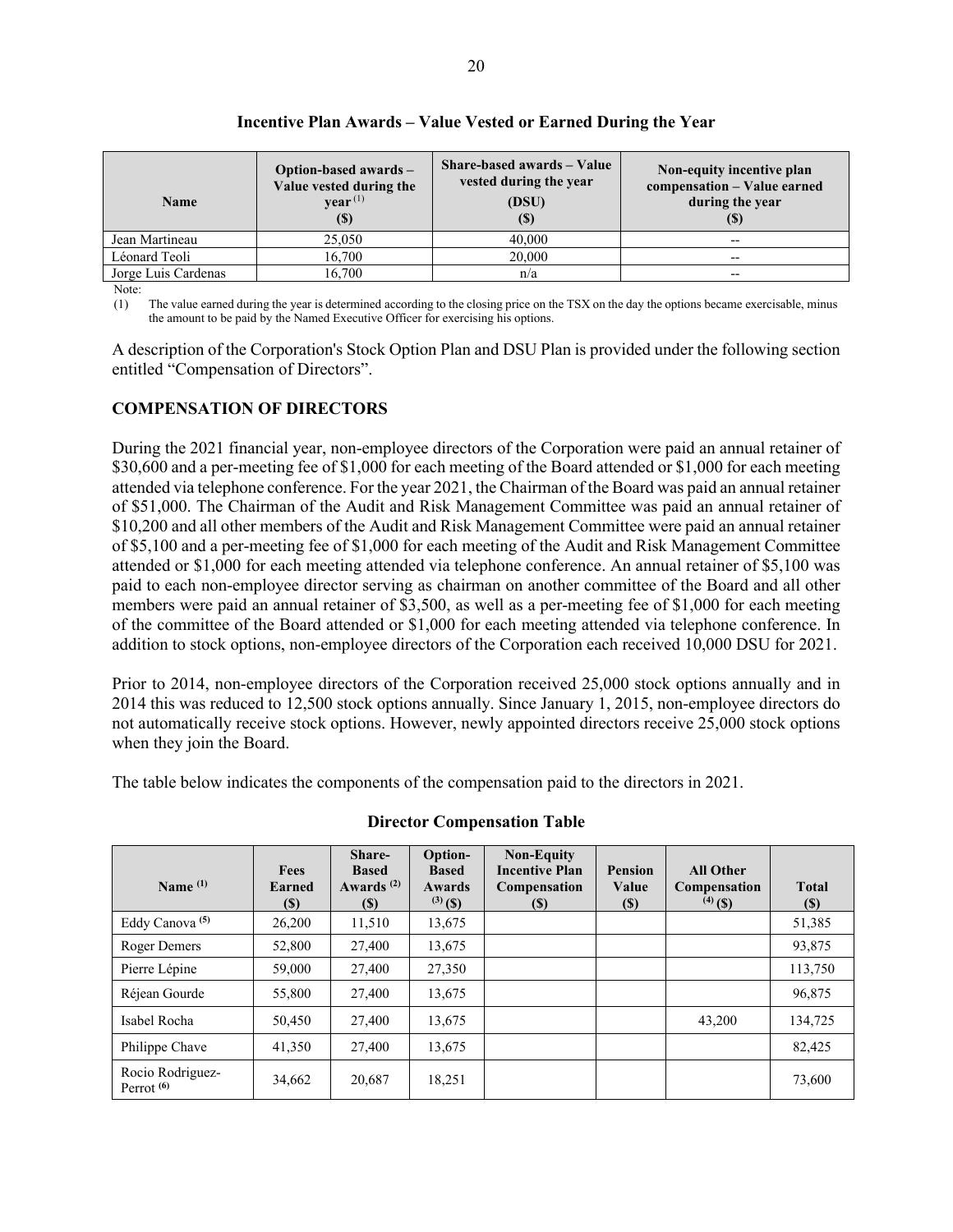Notes:

- (1) Jean Martineau is President and Chief Executive Officer of the Corporation and does not receive any director fees. Mr. Martineau's compensation is disclosed in the Summary Compensation Table and elsewhere in this Proxy Circular.
- (2) The value of the share-based awards reflects the closing price of the Commons Shares on the applicable dates of grant: June 17, 2021 (\$2.48) and December 21, 2021 (\$3.00).
- (3) The fair value of option-based awards at the date of grant is estimated using the Black-Scholes and/or the Monte Carlo methodology.<br>
(4) Professional fees charged for environmental management consultancy.
- (4) Professional fees charged for environmental management consultancy.<br>  $5$  Eddy Canova served as director from 2009 to June 17, 2021.
- Eddy Canova served as director from 2009 to June 17, 2021.
- (6) Rocio Rodriguez Perrot was appointed as director on April 8, 2021.

#### **Director Outstanding Option-Based Awards and Share-Based Awards at the End of the Financial Year 2021**

|                                                    |                                                                             |                                       | <b>Option-based Awards</b>   |                                                                     |                                                                                                    | <b>Share-based Awards</b>                                                                                |                                                                                                                                                   |
|----------------------------------------------------|-----------------------------------------------------------------------------|---------------------------------------|------------------------------|---------------------------------------------------------------------|----------------------------------------------------------------------------------------------------|----------------------------------------------------------------------------------------------------------|---------------------------------------------------------------------------------------------------------------------------------------------------|
| Name <sup>(1)</sup>                                | Number of<br>securities<br>underlying<br>unexercised<br>options<br>$^{(#)}$ | Option<br>exercise<br>price<br>$(\$)$ | Option<br>expiration<br>date | Value of<br>unexercised<br>in-the-<br>money<br>options $(2)$<br>(S) | <b>Number</b><br>of<br>shares<br>or units<br>of<br>shares<br>that<br>have<br>not<br>vested<br>(# ) | Market or<br>payout<br>value of<br>share-<br><b>based</b><br>awards<br>that have<br>not vested<br>$(\$)$ | Market or<br>Payout<br>value of<br>vested<br>share-<br><b>based</b><br>awards<br>not paid<br>out or<br>distributed<br>$(DSU)^{(2)}$<br><b>(S)</b> |
| <b>Roger Demers</b>                                | 25,000                                                                      | 1.80                                  | 01/27/2028                   | 34,000                                                              | n/a                                                                                                | n/a                                                                                                      | 230,471                                                                                                                                           |
| Eddy Canova <sup>(3)</sup>                         | 15,000                                                                      | 1.80                                  | 01/27/2028                   | 20,400                                                              | n/a                                                                                                | n/a                                                                                                      | nil                                                                                                                                               |
| Pierre Lépine                                      | 50,000                                                                      | 1.80                                  | 01/27/2028                   | 68,000                                                              | n/a                                                                                                | n/a                                                                                                      | 235,107                                                                                                                                           |
| Réjean Gourde                                      | 25,000                                                                      | 1.80                                  | 01/27/2028                   | 34,000                                                              | n/a                                                                                                | n/a                                                                                                      | 134,787                                                                                                                                           |
| Isabel Rocha                                       | 15,000<br>25,000                                                            | 1.87<br>1.80                          | 05/15/2025<br>01/27/2028     | 19,350<br>34,000                                                    | n/a                                                                                                | n/a                                                                                                      | 123,237                                                                                                                                           |
| Philippe Chave                                     | 25,000<br>25,000                                                            | 2.32<br>1.80                          | 08/17/2027<br>01/27/2028     | 21,000<br>34,000                                                    | n/a                                                                                                | n/a                                                                                                      | 43,106                                                                                                                                            |
| Rocio Rodriguez<br>Perrot <sup>(4)</sup><br>Notes: | 25,000                                                                      | 2.22                                  | 04/08/2028                   | 23,500                                                              | n/a                                                                                                | n/a                                                                                                      | 23,046                                                                                                                                            |

(1) Jean Martineau is President and Chief Executive Officer of the Corporation and does not receive any director fees. Mr. Martineau's compensation is disclosed in the Summary Compensation Table and elsewhere in this Proxy Circular.

(2) On December 31, 2021, the closing price of the Common Shares was \$3.16.

(3) Eddy Canova served as director from 2009 to June 17, 2021.

(4) Rocio Rodriguez Perrot was appointed as director on April 8, 2021.

#### **Director Incentive Plan Awards – Value Vested or Earned During the Year**

| Name $(1)$                 | <b>Option-based awards</b><br>- Value vested<br>during the year $(S)$ <sup>(2)</sup> | Share-based awards $-$<br>Value vested during the<br>year<br>(DSU)<br>$(S)$ | Non-equity incentive<br>plan compensation -<br>Value earned during the<br>year<br>$\left( \mathbb{S}\right)$ |
|----------------------------|--------------------------------------------------------------------------------------|-----------------------------------------------------------------------------|--------------------------------------------------------------------------------------------------------------|
| Eddy Canova <sup>(3)</sup> | 13,675                                                                               | 11,510                                                                      | n/a                                                                                                          |
| Roger Demers               | 13,675                                                                               | 27,400                                                                      | n/a                                                                                                          |
| Pierre Lépine              | 27,350                                                                               | 27,400                                                                      | n/a                                                                                                          |
| Réjean Gourde              | 13,675                                                                               | 27,400                                                                      | n/a                                                                                                          |
| Isabel Rocha               | 13,675                                                                               | 27,400                                                                      | n/a                                                                                                          |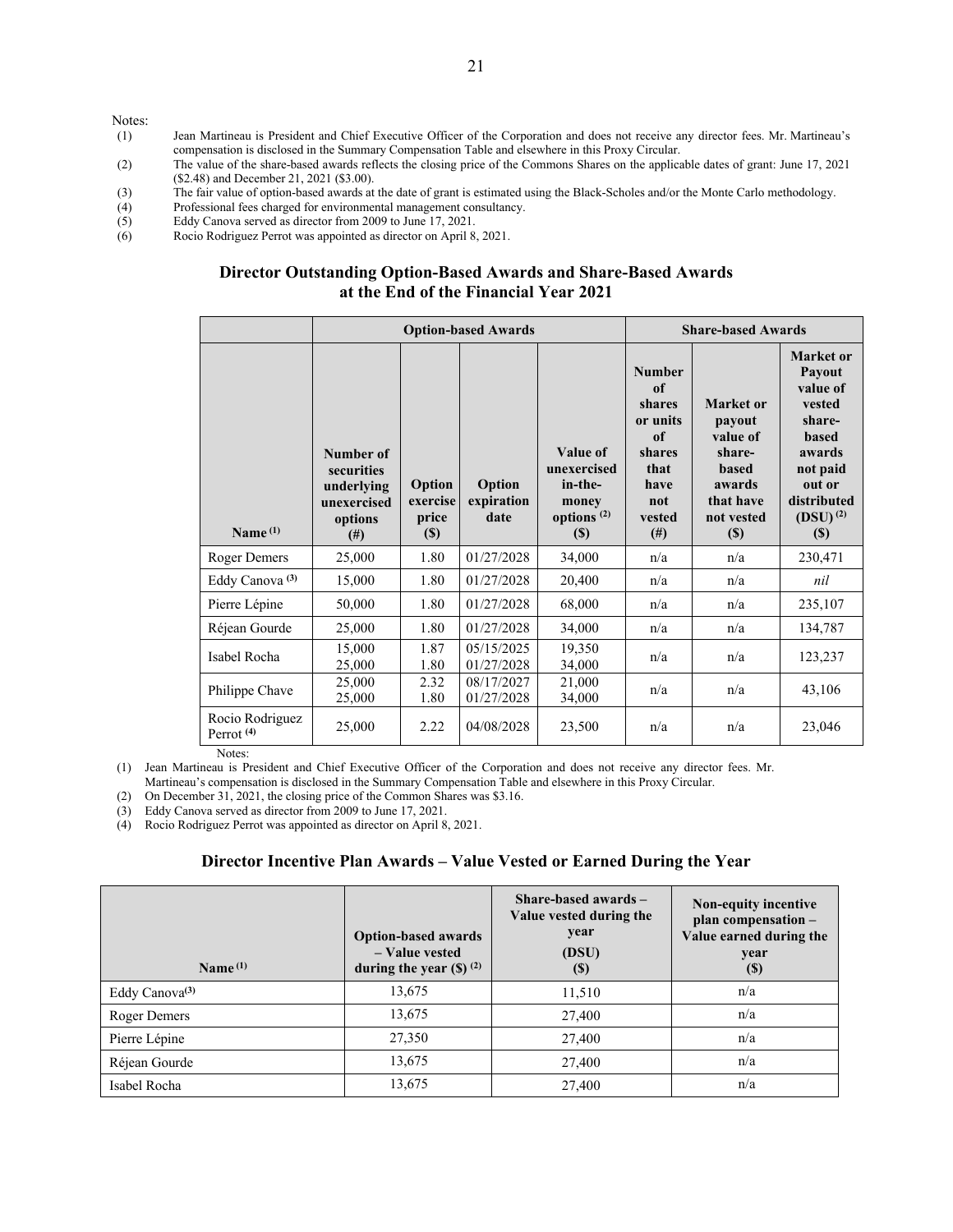| Philippe Chave                        | 13.675                                      | 27,400                                                                                                                                                                                                                                                                                                                                                                                           | n/a |
|---------------------------------------|---------------------------------------------|--------------------------------------------------------------------------------------------------------------------------------------------------------------------------------------------------------------------------------------------------------------------------------------------------------------------------------------------------------------------------------------------------|-----|
| Rocio Rodriguez Perrot <sup>(4)</sup> | 18.251                                      | 20.687                                                                                                                                                                                                                                                                                                                                                                                           | n/a |
| Notes:<br>(1)<br>(2)                  | Table and elsewhere in this Proxy Circular. | Jean Martineau is President and Chief Executive Officer of the Corporation and does not receive<br>any director fees. Mr. Martineau's compensation is disclosed in the Summary Compensation<br>The value earned during the year is determined according to the closing price on the TSX on the<br>day the options became exercisable, minus the amount to be paid by the director for exercising |     |

the options. Since the options granted to directors are fully vested at date of grant, there are no variance between the exercise price and the vesting date price.

(3) Eddy Canova served as director from 2009 to June 17, 2021.

(4) Rocio Rodriguez Perrot was appointed as director on April 8, 2021.

### **Stock Option Plan**

On August 14, 2007, the Board approved the Stock Option Plan (the "**Stock Option Plan**"). The purpose of the Stock Option Plan is to advance the interests of the Corporation by encouraging the directors, officers, management, consultants and employees of the Corporation and its subsidiaries to acquire shares in the Corporation, thereby increasing their proprietary interest in the Corporation, encouraging them to remain associated with the Corporation and its subsidiaries and furnishing them with additional incentive in their efforts on behalf of the Corporation and its subsidiaries. Except for the DSU Plan, the Corporation has not established any other security-based compensation arrangements as of the date hereof.

Pursuant to the Stock Option Plan, options may be granted in favour of directors, officers, employees and consultants providing ongoing services to the Corporation.

The options granted under the Stock Option Plan, shall be exercised within a period of time fixed by the Board, not to exceed 10 years from the date the option is granted (the "**Option Period**"). The options shall vest and may be exercised during the Option Period in such manner as the Board may fix by resolution. The options which have vested may be exercised in whole or in part at any time and from time to time during the Option Period. No option may be exercised unless the participant is at the time of such exercise a director, officer, manager, consultant or employee of the Corporation or a subsidiary, except in the case of a consultant, where the option has been granted for a specific service, the option may be exercised only upon completion of that service.

The options granted to the directors may be exercised at the time they are granted.

The Stock Option Plan was amended during the last fiscal year in order to reduce the maximum number of options reserved for issuance thereunder, from 3,500,000 to 2,750,000 and replenish 983,250 previously granted and exercised options. The Stock Option Plan was also amended to limit the aggregate value of equity awards which a non-employee director of the Corporation may receive annually to an amount of \$150,000, of which no more than \$100,000 may be in the form of stock options and to broaden the scope of amendments to the Stock Option Plan which require approval from the shareholders of the Corporation.

As of May 12, 2022, the total number of Common Shares reserved for issuance under the Stock Option Plan was 2,750,000 and 1,024,906 options were outstanding (approximately 2.64% of the total number of the then Common Shares issued and outstanding). Such options had an exercise price ranging from \$1.75 to \$2.18 per share and an expiry date between June 2022 and April 2028.

To ensure that the Stock Option Plan complies with the rules of the TSX, a provision of the Stock Option Plan states as follows: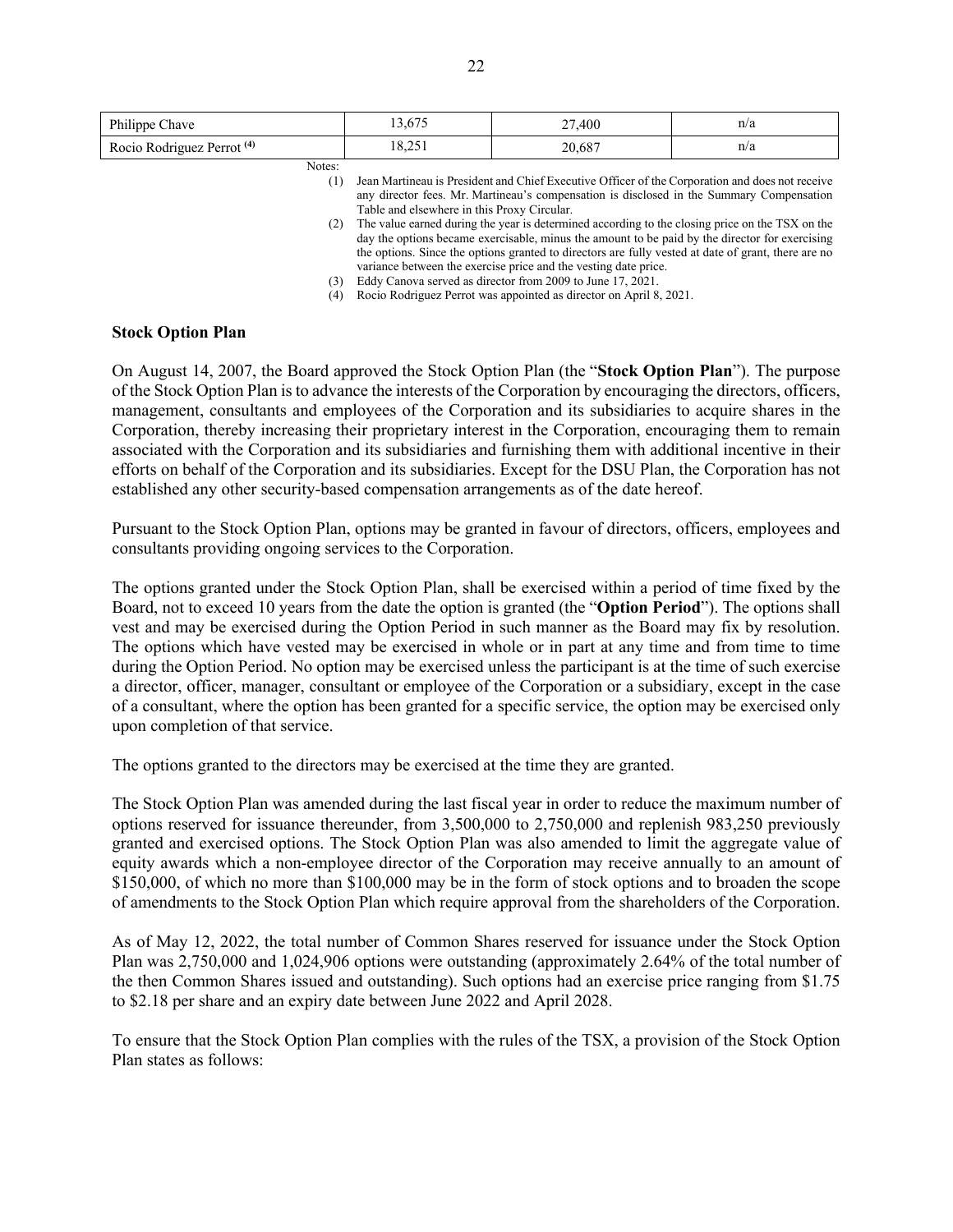- (a) The number of shares which may be issued to insiders under all security based compensation arrangements may not exceed 10% of the total number of issued and outstanding Common Shares; and
- (b) The number of shares issued to insiders under all security based compensation arrangements during any one-year period may not exceed 10% of the total number of issued and outstanding Common Shares.

The Stock Option Plan limits the aggregate value of equity awards issued annually to a non-employee director to \$100,000 under the Stock Option Plan, and to a maximum aggregate value of \$150,000 for awards under all equity compensation arrangements combined.

The number of shares subject to an option granted to a participant under the Stock Option Plan shall be determined in a resolution of the Board and no participant shall be granted an option which exceeds 5% of the issued and outstanding Common Shares at the time of granting of the option.

The exercise price of the options granted under the Stock Option Plan is established by the Board subject to the rules of the regulatory authorities having jurisdiction over the securities of the Corporation. The exercise price at the time of the grant of the options shall not be less than the closing market price of the Common Shares listed on the TSX on the day prior to their grant.

If a participant to the Stock Options Plan shall cease to be a director, officer, manager, consultant or employee of the Corporation or a subsidiary for any reason (other than disability or death), the options granted to such participant may be exercised in whole or in part by the participant during a period commencing on the date of such cessation and ending 90 days thereafter or on the expiry date, whichever comes first. If a participant to the Stock Option Plan shall cease to be a director, officer, manager, consultant or employee of the Corporation or a subsidiary by reason of disability or death, the options granted to such participant may be exercised in whole or in part by the participant, during a period commencing on the date of such termination and ending one year thereafter or on the expiry date, whichever comes first.

All benefits, rights and options accruing to any participant in accordance with the terms and conditions of the Stock Option Plan shall not be transferable. All options and such benefits and rights may only be exercised by the participant or eligible employee.

The Board may, without the approval of the shareholders of the Corporation but subject to receipt of requisite approval from the TSX, in its sole discretion make the following amendments to the Stock Option Plan:

- (a) any amendment of a housekeeping nature;
- (b) a change to the vesting provisions of an option or the Stock Option Plan;
- (c) a change to the termination provisions of an option or the Stock Option Plan which does not entail an extension beyond the original expiry date; and
- (d) the addition of cashless exercise feature, payable in cash or securities, which provides for a full deduction of the number of underlying securities from the Stock Option Plan reserve.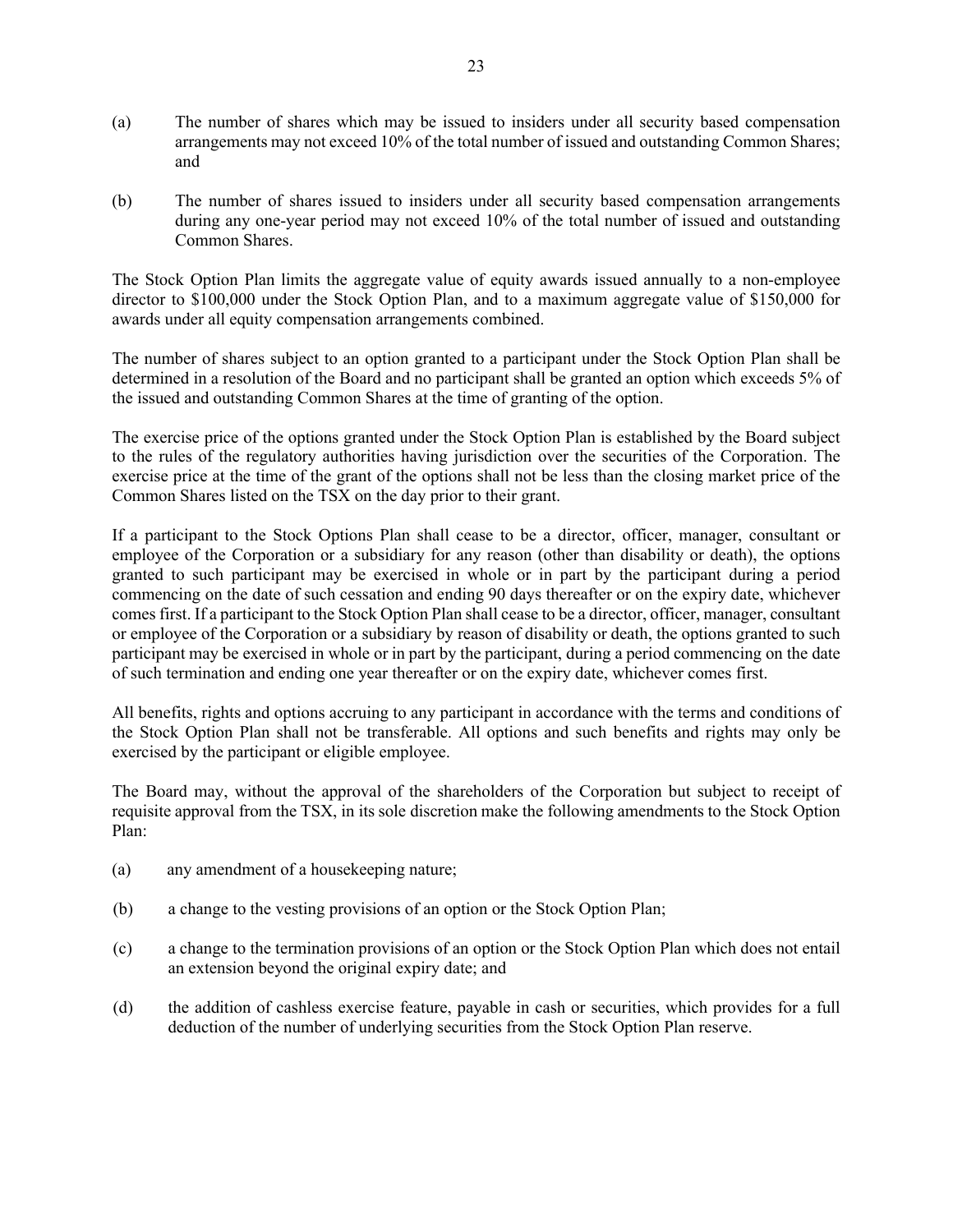The Board may, with the requisite approval from the TSX and the shareholders shall be required for any of the following amendments to be made to the Stock Option Plan:

- (a) any amendment to the number of shares issuable under the Stock Option Plan, including an increase in the fixed maximum number of shares or a change from a fixed maximum number of shares to a fixed maximum percentage. A change to a fixed maximum percentage which was previously approved by shareholders will not require additional shareholder approval;
- (b) a reduction in the option price (other than for standard anti-dilution purposes) held by or benefiting any participant;
- (c) an increase in the maximum number of shares that may be issued to insiders within any one year period or that are issuable to insiders at any time;
- (d) an extension of the term of an option held by or benefiting any participant;
- (e) any change to the definition of "Participant" included in the Stock Option Plan which would have the potential of broadening or increasing insider participation;
- (f) any change which removes or increases the limits on non-employee director participation;
- (g) any change which allows for the transfer of options other than for normal estate settlement purposes;
- (h) the addition of any form of financial assistance;
- (i) any amendment to a financial assistance provision which is more favourable to optionees;
- (j) the addition of a cashless exercise feature, payable in cash or securities, which does not provide for a full deduction of the number of underlying securities from the Stock Option Plan reserve;
- (k) the addition of a deferred or restricted share unit or any other provision which results in optionees receiving securities while no cash consideration is received by the Corporation;
- (l) any amendment to the amendment provisions of the Stock Option Plan; and
- (m) any other amendments that may lead to significant or unreasonable dilution in the Corporation's outstanding securities or may provide additional benefits to the participants of the Stock Option Plan, especially insiders, at the expense of the Corporation and its existing shareholders.

Under the Stock Option Plan, in the event that the outstanding shares of the Corporation are changed into or exchanged for a different number of kind of shares or other securities of the Corporation, or in the event that there is a reorganization, amalgamation, consolidation, subdivision, reclassification, dividend payable in capital stock or other change in capital stock of the Corporation, then each participant holding an option shall thereafter upon the exercise of the option granted to him, be entitled to receive, in lieu of the number of shares to which the participant was theretofore entitled upon such exercise, the kind and amount of shares or other securities or property which the participant would have been entitled to receive as a result of any such event if, on the effective date thereof, the participant had been the holder of the shares to which he was theretofore entitled upon such exercise.

In the event the Corporation proposes to amalgamate, merge or consolidate with any other Corporation (other than with a wholly-owned subsidiary of the Corporation) or to liquidate, dissolve or wind-up, or in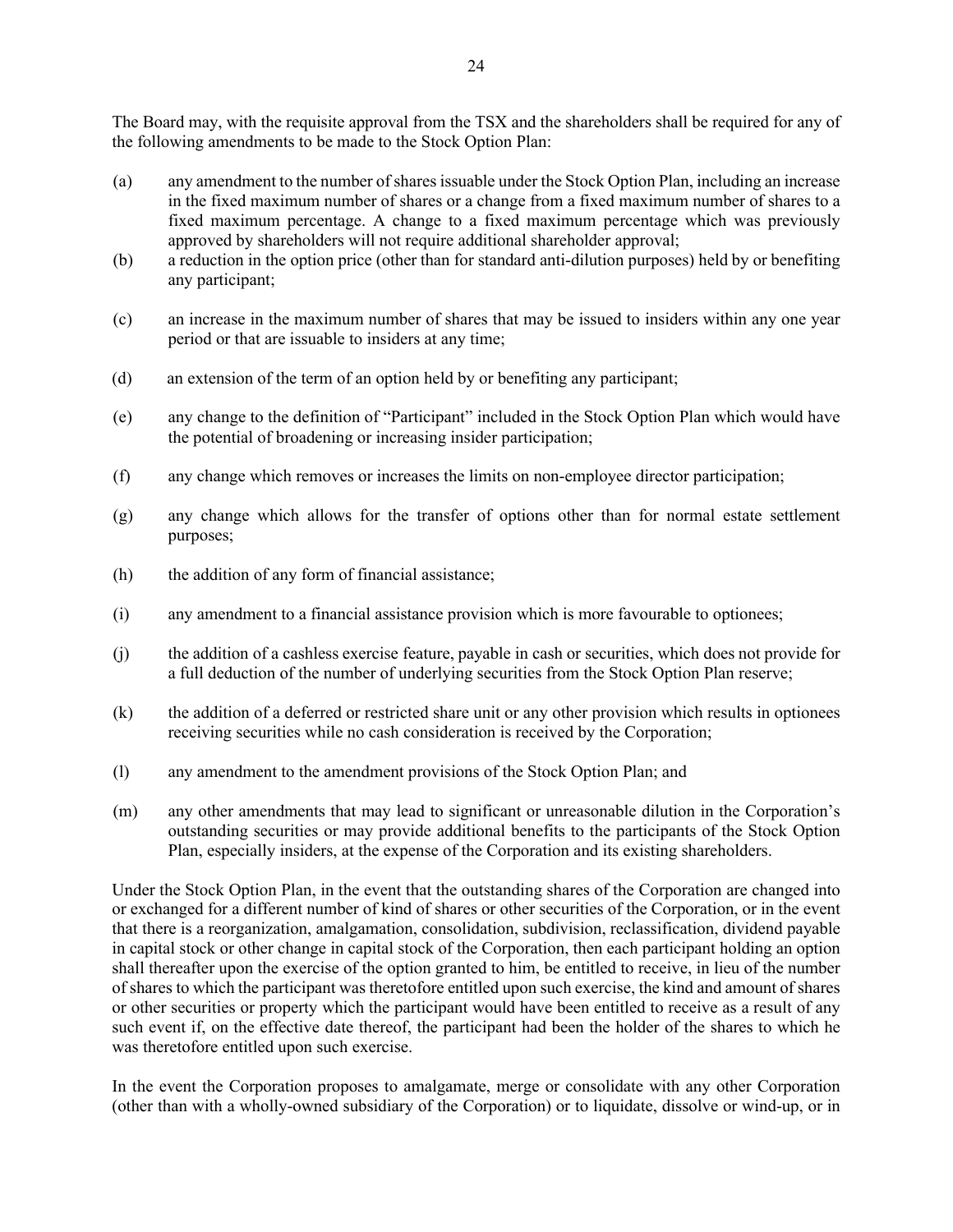the event an offer to purchase the shares of the Corporation or any part thereof shall be made to all holders of shares of the Corporation, the Corporation shall have the right, upon written notice thereof to each participant, to require the exercise of the option granted pursuant to the Stock Option Plan within the 30 day period next following the date of such notice and to determine that upon such 30 day period, all rights of the participant to exercise same (to the extent not theretofore exercised) shall ipso facto terminate and cease to have any further force or effect whatsoever.

Under the Stock Option Plan, in the event that the term of an option expires during such period of time during which insiders are prohibited from trading in shares as provided by the Corporation's insider trading policy, as it may be implemented and amended from time to time (a "**Blackout Period**") or within 10 business days thereafter, the option shall expire on the date that is 10 business days following the Blackout Period.

# **Deferred Share Unit Plan**

The Corporation's deferred share unit plan (the "**DSU Plan**") adopted by the Board in May 2015 was established to enhance the Corporation's ability to attract and retain talented individuals to serve as members of the Board or as officers of the Corporation and its subsidiaries and to promote greater alignment of interests between such persons and the shareholders of the Corporation.

Deferred share units ("**DSU**") are credited to an eligible participant's account, the value of which, on a particular date, shall be equal to the fair market value of a Common Share for such date. The fair market value for a particular date is deemed to be the volume weighted average trading price of the Common Share on the TSX on the five trading days prior to such date. Under no circumstances shall DSU be considered Common Shares nor shall they entitle any participant to exercise voting rights or any other rights attaching to the ownership or control of Common Shares, including, without limitation, rights on liquidation, nor shall any participant be considered the owner of any Common Shares to be delivered under the DSU Plan until the date of purchase or issuance of such Common Shares, as elected by the Board. The DSU are credited to the participant's account on the award date, unless a vesting schedule or performance criteria has been approved by the Board at its discretion.

The DSU will be redeemed by a participant on up to two dates elected by such participant which are at least 60 days following the separation date or no later than December 15 of the calendar year following the calendar year in which the separation date occurs. The separation date is the earliest date on which all three of the following conditions are satisfied: (i) the participant ceases to be a director or senior officer of the Corporation for any reason other than death; (ii) the participant is neither a director nor a senior officer of the Corporation; and (iii) the participant is no longer employed by the Corporation in any capacity.

In the event of the death of a participant, the Corporation will pay the DSU credited to such participant's account within 15 days of the participant's death or by the last day of the calendar year commencing immediately after the participant's separation date if earlier, in each case to or for the benefit of the beneficiary of the participant. If the participant filed an election of a redemption date prior to his death, the payment of the participant's DSU shall be made within 15 days of the participant's elected redemption date.

The Board may, in its absolute discretion, elect one or any combination of the following payment methods for the DSU credited to a participant's account on the participant's termination date: (a) issuing Common Shares to the participant or the participant's beneficiary, as the case may be; or (b) causing a broker to purchase shares on the TSX for the account of the participant or the participant's beneficiary, as the case may be.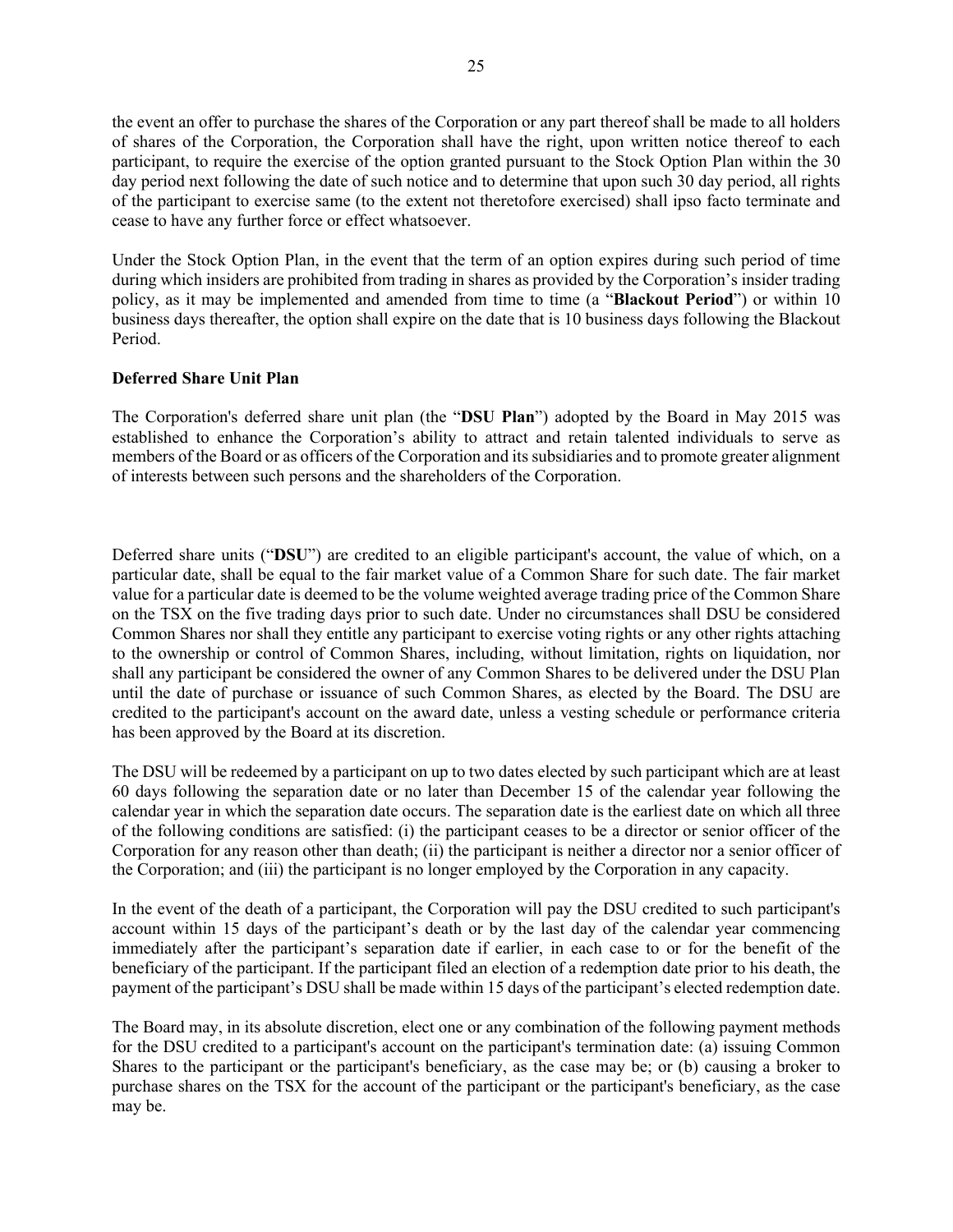The number of Common Shares which are reserved for issuance under the DSU Plan is currently limited to 1,000,000. The maximum number of Common Shares which may be reserved for issuance to insiders under the DSU Plan and all other share compensation plans collectively shall be 10% of the Common Shares outstanding at the time of the grant (on a non-diluted basis). The maximum number of Common Shares which may be issued to insiders under the DSU Plan and all other share compensation plans collectively within a one-year period shall be 10% of the Common Shares outstanding at the time of the issuance (on a non-diluted basis). Any increase in the Common Shares reserved under the DSU Plan shall be subject to the approval of the shareholders of the Corporation in accordance with the rules of the TSX.

The aggregate value of equity awards issued annually to a non-employee director under the Corporation's long-term incentive compensation plans (including the DSU Plan) may not exceed \$150,000.

Where common shares are purchased on the TSX to be delivered to the participant, the Corporation will remit, in cash, to a broker, the product of (a) the number of DSU credited to the participant's account as at the termination date which the participant has elected to have redeemed and (b) the fair market value on the redemption date, net of applicable withholding taxes, for the purpose of purchasing Common Shares on the TSX for the account of the participant. Common Shares purchased by the broker and any cash remaining from the amount remitted by the Corporation to purchase Common Shares shall then be delivered to the participant.

The DSU Plan may be amended, suspended or terminated in whole or in part at any time and for any reason by the Board, without prior notice to or approval by any participants or shareholders of the Corporation, provided that no such amendment, suspension or termination shall (i) unless required by law, adversely affect the rights of any participant with respect to DSU to which the participant is then entitled under the DSU Plan without the consent of the affected participant; or (ii) contravene applicable laws or regulations.

Shareholder approval will be required in the case of: (i) any amendment to the number of shares reserved for issuance under the DSU Plan; (ii) any amendment to the eligibility requirements for participating in the DSU Plan, where such amendment would have the potential of broadening or increasing the participation of insiders of the Corporation; (iii) the removal or increase of the non-employee director participation limitation; (iv) the extension of any right of a participant under the DSU Plan beyond the date on which such right would originally have expired; and (v) any amendment to the list of amendments requiring shareholders' approval.

In the event of any reorganization of the Corporation, the DSU Plan will be deemed to have been amended and the Board shall take all necessary action so as to make all necessary adjustments in the number and kind of securities subject to any DSU outstanding at the time of such reorganization and the exercise price thereof.

The rights or interests of a participant under the DSU Plan, including the DSU, shall not be assignable or transferable, otherwise than in case of death, and such rights or interests shall not be encumbered by any means.

As of May 12, 2022, 420,855 DSU were earned and outstanding.

# **Equity Compensation Plan Information**

The following table shows, as of December 31, 2021, aggregated information for the Corporation's Stock Option Plan and the DSU Plan, the two compensation plans under which equity securities of the Corporation are authorized for issuance.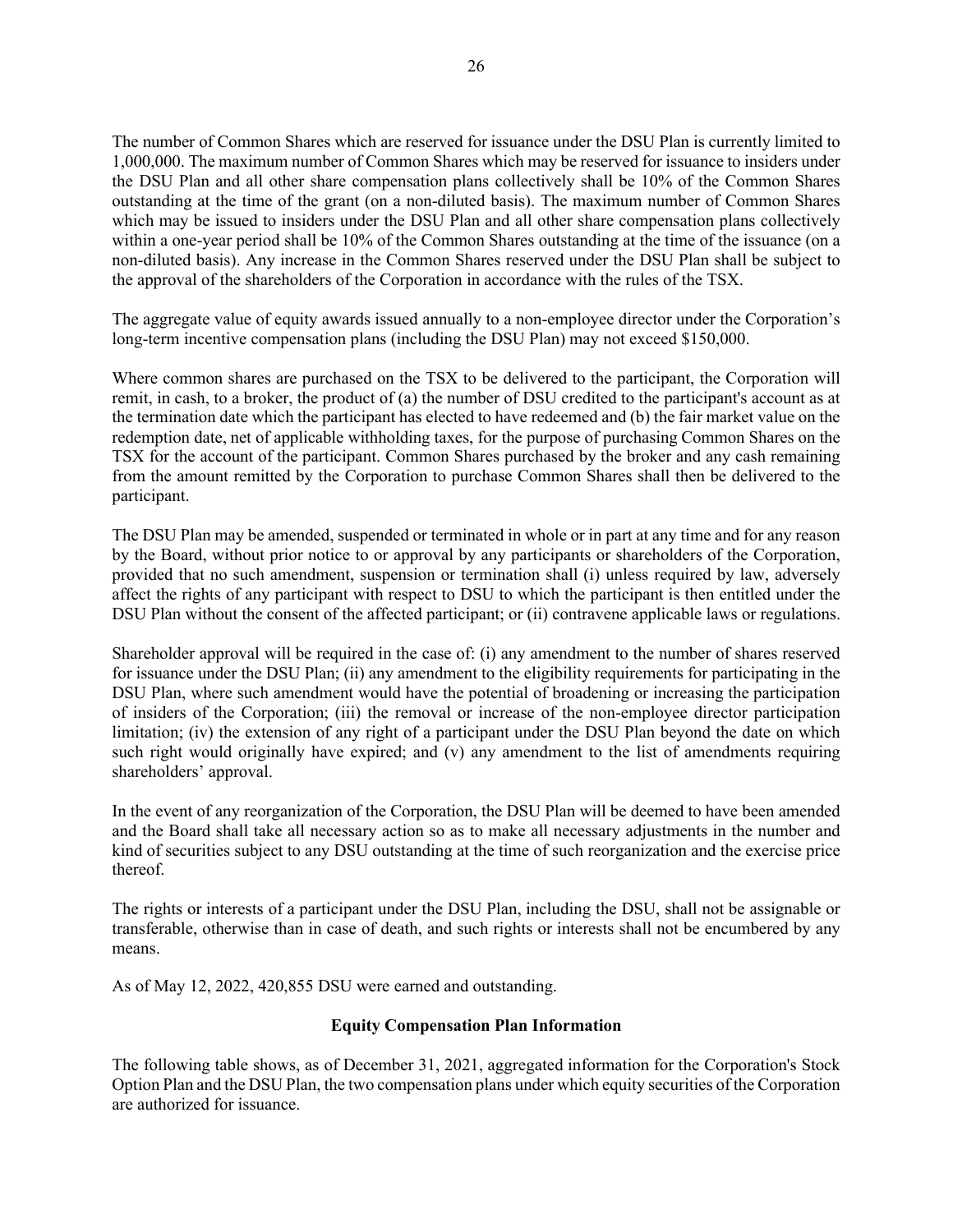| <b>Plan Category</b>                                                            | <b>Number of Common</b><br><b>Shares to be Issued Upon</b><br><b>Exercise of Outstanding</b><br><b>Options / DSU</b> | <b>Weighted Average</b><br><b>Exercise Price of</b><br><b>Outstanding Options /</b><br><b>DSU</b> | <b>Number of Common</b><br><b>Shares Remaining</b><br><b>Available for Future</b><br>Issuance Under<br>the Plan |
|---------------------------------------------------------------------------------|----------------------------------------------------------------------------------------------------------------------|---------------------------------------------------------------------------------------------------|-----------------------------------------------------------------------------------------------------------------|
| Equity compensation plan of<br>the Corporation approved by<br>the shareholders: |                                                                                                                      |                                                                                                   |                                                                                                                 |
| Stock Option Plan <sup>(1)</sup><br>٠                                           | 1,305,406                                                                                                            | \$1.96                                                                                            | 597,500                                                                                                         |
| $DSU$ Plan <sup>(2)</sup><br>٠                                                  | 420,855                                                                                                              | N/A                                                                                               | 406,635                                                                                                         |
| Equity compensation plan not<br>approved by the Shareholders                    | N/A                                                                                                                  | N/A                                                                                               | N/A                                                                                                             |
| <b>Total</b>                                                                    | 1,726,261                                                                                                            | \$1.96                                                                                            | 1,004,135                                                                                                       |

Notes:

(1) As of December 31, 2021, a maximum number of 2,750,000 Common Shares could be issued under the Stock Option Plan, of which 1,305,406 were reserved for outstanding options and of which 597,500 remained available for future grants of options.

(2) As of December 31, 2021, a maximum number of 1,000,000 Common Shares could be issued under the DSU Plan, of which 420,855 were reserved for outstanding DSU and of which 406,635 remained available for future grants of DSU.

### **Burn rate of the awards granted under the Stock option Plan and DSU Plan**

In accordance with the requirements of section 613 of the TSX Company Manual, the following table sets out the burn rate of awards granted under the Stock option Plan and DSU Plan as of the end of the financial year ended December 31, 2021 and for the two preceding financial years. The burn rate is calculated by dividing the number of awards granted under the relevant plan during the relevant fiscal year by the weighted average number of securities outstanding for the applicable fiscal year.

|                                                     | <b>Fiscal Year ended</b><br><b>December 31, 2021</b> | <b>Fiscal Year ended</b><br><b>December 31, 2020</b> | <b>Fiscal Year ended</b><br><b>December 31, 2019</b> |
|-----------------------------------------------------|------------------------------------------------------|------------------------------------------------------|------------------------------------------------------|
| <b>Annual Burn Rate of</b><br>the Stock Option Plan | $1.35\%$                                             | $0.06\%$                                             | $0.84\%$                                             |
| <b>Annual Burn Rate of</b><br>the DSU Plan          | $0.22\%$                                             | $0.24\%$                                             | $0.24\%$                                             |

# **PERFORMANCE GRAPH**

The following performance graph shows a comparison between the cumulative return for a shareholder, assuming an investment of \$100 was made December 31, 2016 and the total cumulative return of the S&P/TSX Composite Index for the same period.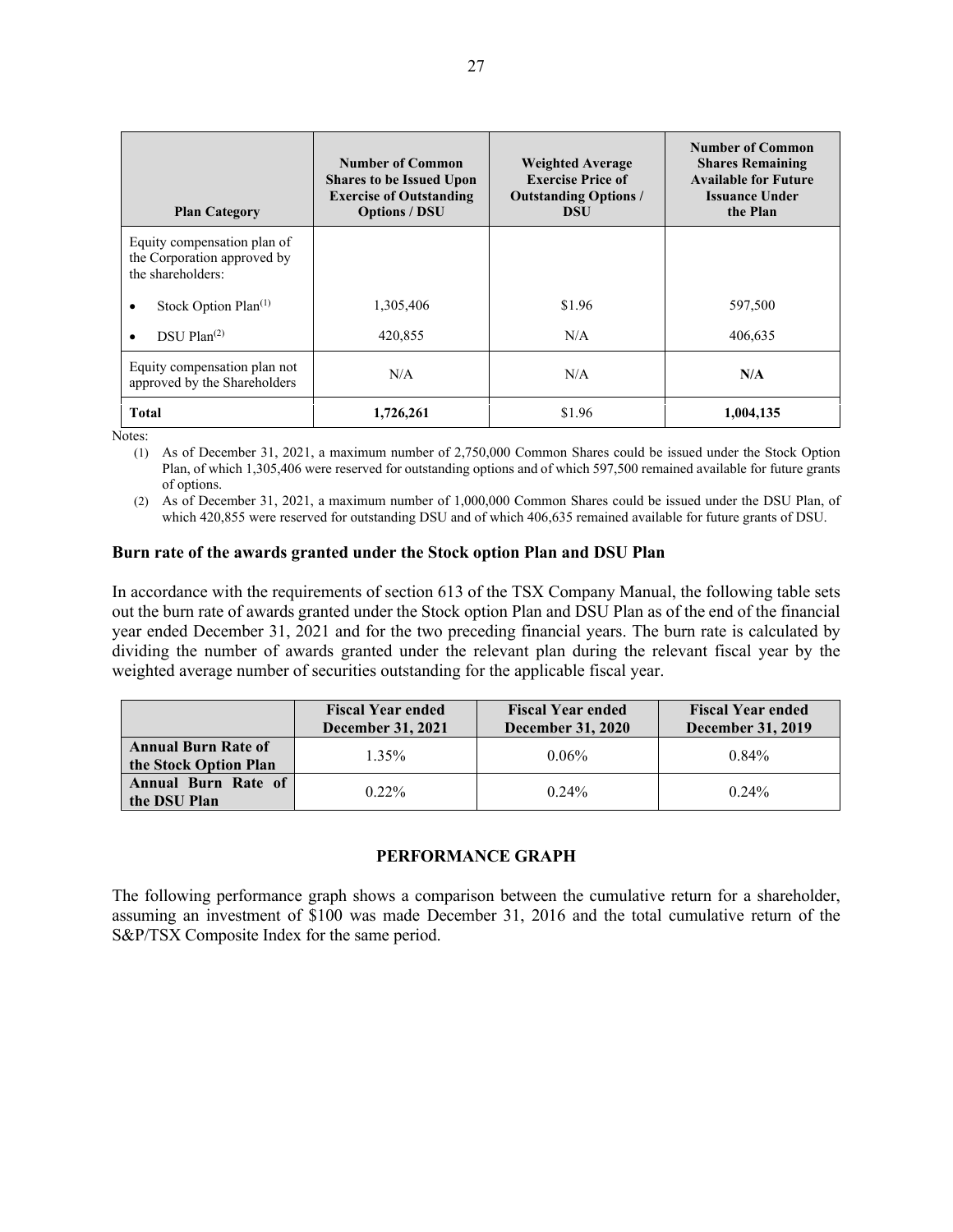

|                                    | Dec. 31, 2016 | Dec. 31, 2017 | Dec. 31, 2018   Dec. 31, 2019   Dec. 31, 2020 |          |          | Dec. 31, 2021 |
|------------------------------------|---------------|---------------|-----------------------------------------------|----------|----------|---------------|
| Dynacor Gold Mines Inc.            | \$100.00      | \$67.00       | \$69.00                                       | \$67.00  | \$72.00  | \$127.00      |
| <b>S&amp;P/TSX</b> Composite Index | \$100.00      | \$106.00      | \$94.00                                       | \$112.00 | \$114.00 | \$139.00      |

There is no direct correlation between the trend of the Corporation's stock performance evidenced by the table above and the Corporation's compensation to executive officers over the period of reference. The stock prices of mining corporations are very volatile and subject to market conditions.

Rather than being based on the performance of the Corporation's stock price, the trend of the Corporation's compensation to executive officers has evolved positively to reflect the achievement of important projects to the Corporation and the Corporation's financial and operational performance.

# **Normal Course Issuer Bid**

On May 3, 2022, the Corporation obtained regulatory approval enabling it to purchase for cancellation up to 3,082,382 or approximately 10% of its public float as of April 20, 2022, pursuant to a normal course issuer bid.

Purchases under the normal course issuer bid will terminate on May 4, 2023, or on such earlier date as the Corporation may complete the maximum number of purchases permitted under the bid. Purchases will be made on the open market through the facilities of the TSX and certain Alternative Trading Systems. The price which the Corporation will pay for any shares purchased will be the market price of the shares at the time of acquisition.

The extent to which Dynacor repurchases its shares and the timing of such repurchases will depend upon market conditions and other corporate considerations, as determined by Dynacor's management team. The Corporation will use funds from its existing cash balances to purchase the shares.

Under the previously approved bid ended on May 2, 2022, Dynacor could repurchase up to 3,111,165 Common Shares. The actual number of Common Shares repurchased under the previous program was 576,501, with a weighted average price of \$3.08 per share.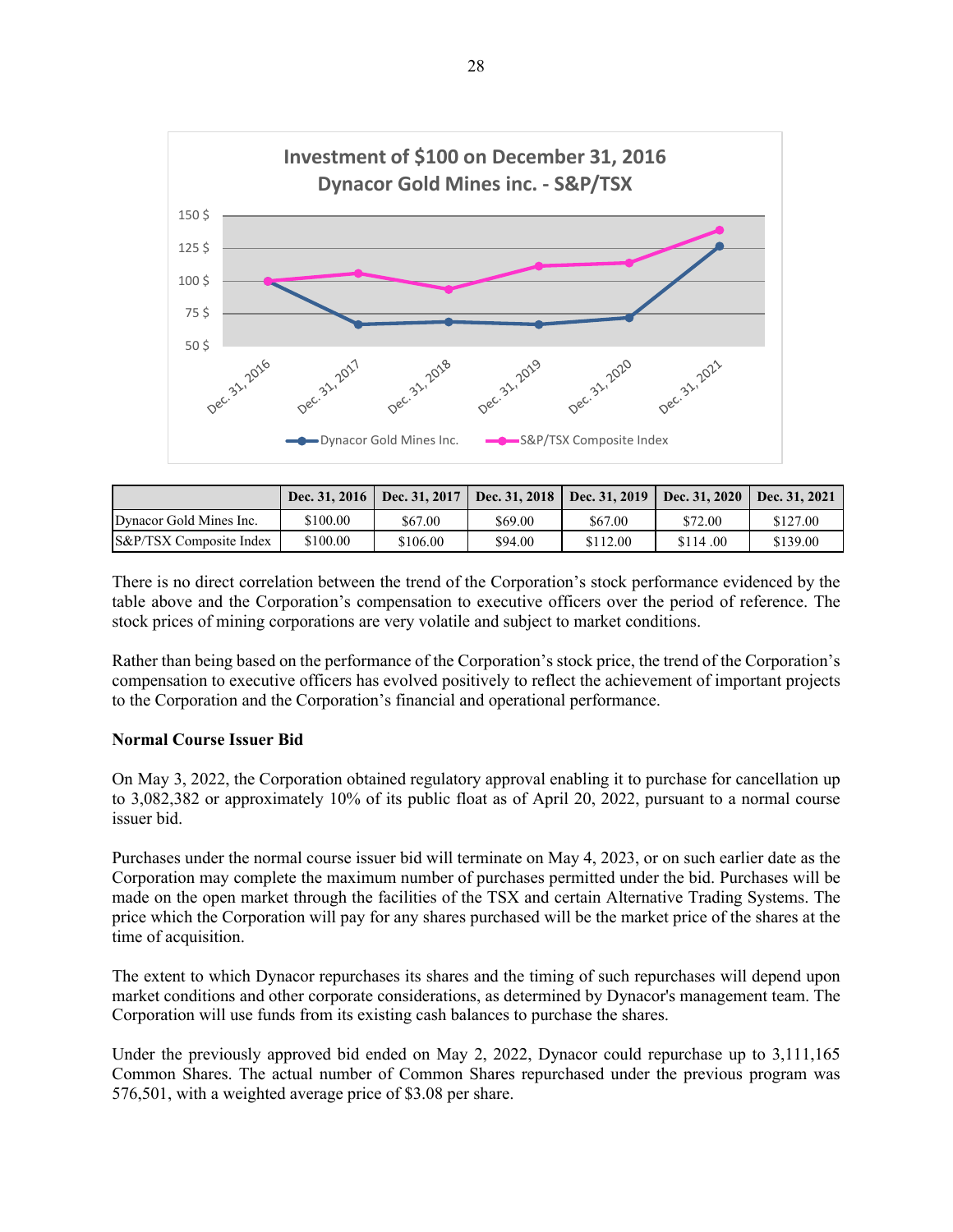A copy of the Corporation's Notice of Intention to make a normal course issuer bid may be obtained, without charge, on request to Jean Martineau, President and Chief Executive Officer of the Corporation at 625 René-Lévesque West Blvd., suite 1200, Montréal, Québec H3B 1R2.

## **Indebtedness of Directors and Executive Officers**

There is no indebtedness outstanding with any current or former director, executive officer or employee of the Corporation or its subsidiaries which is owing to the Corporation or its subsidiaries, or which is owing to another entity which indebtedness is the subject of a guarantee, support agreement, letter of credit or other similar arrangement or understanding provided by the Corporation or its subsidiaries, entered into in connection with a purchase of securities or otherwise.

# **Interest of Informed Persons in Material Transactions**

To the knowledge of the Corporation, no informed person of the Corporation, proposed director of the Corporation, or any associate or affiliate of the foregoing has had any material interest, direct or indirect, in any transaction since the beginning of the most recently completed financial year of the Corporation or in any proposed transaction which has materially affected or would materially affect the Corporation or one of its subsidiaries.

# **Directors' and Officers' Liability Insurance**

The Corporation maintains directors' and officers' liability insurance on behalf of the directors and officers of the Corporation. For the financial year ended December 31, 2021, the maximum coverage was \$15,000,000, subject to a deductible of \$50,000 per loss. The current annual premium amounts to \$76,780.

# **AUDIT AND RISK MANAGEMENT COMMITTEE INFORMATION**

Reference is made to Section entitled "Audit and Risk Management Committee Information" of the Corporation's Annual Information Form ("**AIF**"), dated March 29, 2022, that contains the information required by section 5.1 and Form 52-110F1 of Regulation 52-110 *respecting Audit Committees* ("**Regulation 52-110**") of the Canadian Securities Administrators. The Corporation's AIF is available on SEDAR at [www.sedar.com](http://www.sedar.com/) and a copy of same will be provided free of charge, upon request, to any shareholder of the Corporation.

### **Audit and Risk Management Committee Charter**

The Audit and Risk Management Committee has a formal charter, the text of which is attached to the AIF and available online on the Corporation's Corporate Information page at www.dynacor.com. The Audit and Risk Management Committee Charter sets out the mandate and responsibilities of the Audit and Risk Management Committee after careful consideration of Regulation 52-110 and other applicable policies.

# **Composition of Audit and Risk Management Committee**

| <b>Name</b>             | Independent | <b>Financially Literate</b> |
|-------------------------|-------------|-----------------------------|
| Roger Demers (Chairman) | $V_{ES}$    | Y es                        |
| Réiean Gourde           | <b>Yes</b>  | Yes                         |
| Rocio Rodriguez Perrott | Yes.        | Yes.                        |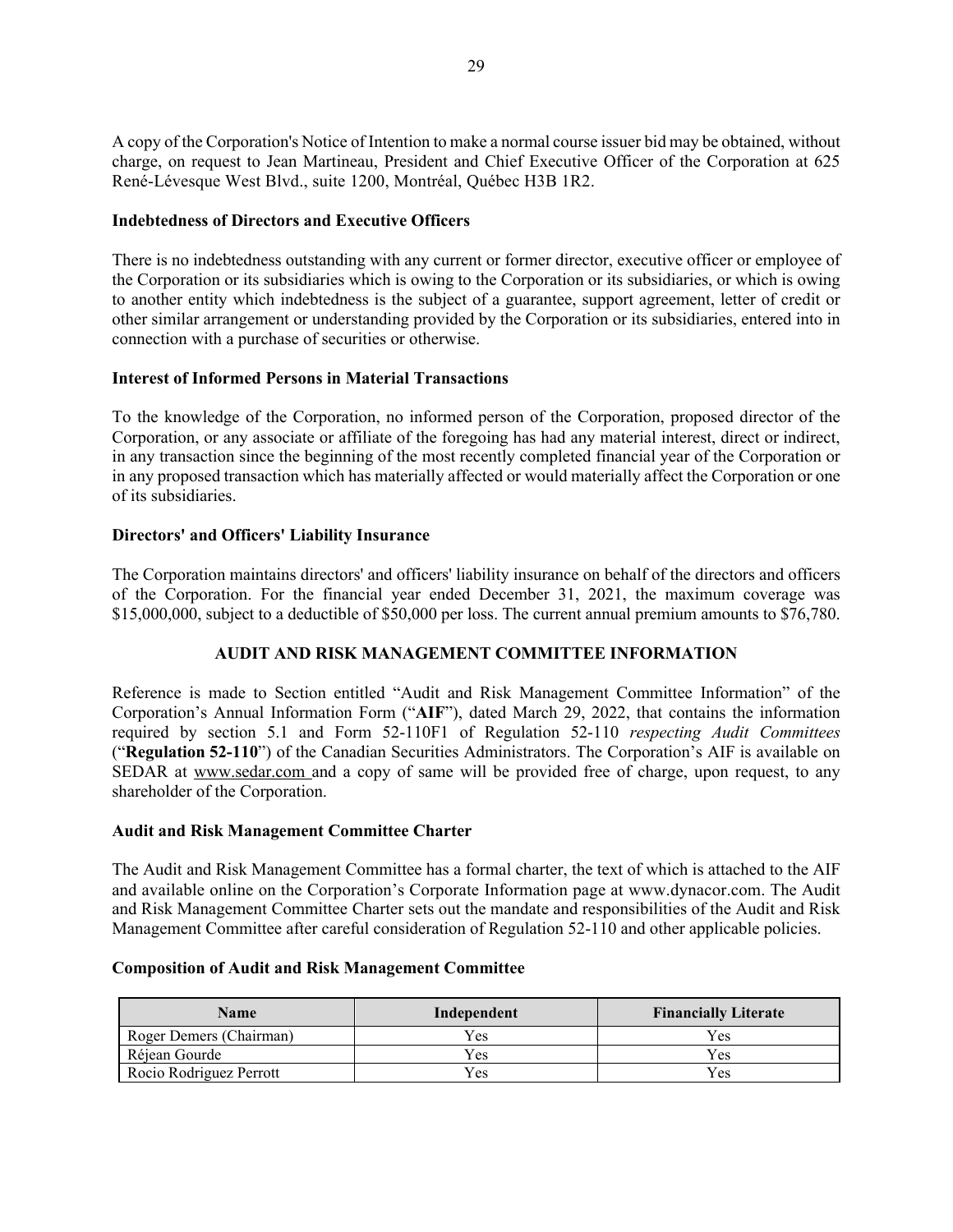The Audit and Risk Management Committee is currently comprised of three directors all of whom are independent within the meaning of Regulation 52-110. All the members of the Committee are "financially literate" and have the ability to read and understand a set of financial statements that present a breadth and level of complexity of accounting issues that are generally comparable to the breadth and complexity of the issues that can reasonably be expected to be raised by the Corporation's financial statements.

## **Relevant Education and Experience**

### **Roger Demers**

Roger Demers holds the designation FCPA (Fellow member of the Order of the Chartered Professional Accountants) and has extensive expertise in the financial and public accounting sectors having contributed over the last 30 years as a partner at Raymond Chabot Grant Thornton (RCGT). He is a certified corporate director "*Administrateur de sociétés certifié* (ASC)". He was also involved in several boards of directors of publicly traded companies and was director the *Capital Régional et coopératif Desjardins* from 2013 until 2018.

# **Réjean Gourde**

Mr. Réjean Gourde, P.Ing. has been an independent mining consultant since 2007. From 2017 he worked on several projects in Africa and South America as technical advisor. He served as the Senior Vice President of Guiana Shield at Cambior Inc. (also known as: IamGold) from 1994 to 2007. He served as Vice President of Operations at Aiguebelle Resources Inc. He has over 40 years of experience in the mining sector. He has been a director of Radisson Mining Resources Inc. since 2016 and Reunion Gold Corporation since 2011. Mr. Gourde holds a degree in mining engineering from Ecole Polytechnique.

### **Rocio Rodriguez Perrott**

Rocio Rodriguez-Perrot is a lawyer and has been practicing with the law firm Rossello abogados, since 2013; she is responsible for Spanish and French Desks, providing legal counsel in Peru to foreign investors. She is proficient in managing work environments that are culturally diverse and multidisciplinary to ensure proper understanding and compliance of local laws in order to optimize operations in the Peruvian market.

Since 2016, she is also the legal representative for IN Continu et Services SAS in Peru and responsible for the legal management in the execution of their contracts in Peru.

From 2015 until 2019, she was French Foreign Trade Advisor - Peru Section, a collegial body belonging to the Ministry of Economy of the Republic of France for the development, promotion and strengthening of French investment.

She has obtained a degree in Law (2002 -2007) in University of Almería (Spain) and a law degree and qualification validated in Peru (2013). During her law studies, she participated in a one-year university exchange program (ERASMUS program) at the University of Bologna (Italy). She also has a master's degree in international project management (2010-2012) in ESCP Business School (France).

The members of the Corporation's Audit and Risk Management Committee have provided the information disclosed hereinabove.

The Committee meets as circumstances require or adopts written resolutions with respect to the Corporation's financial statements.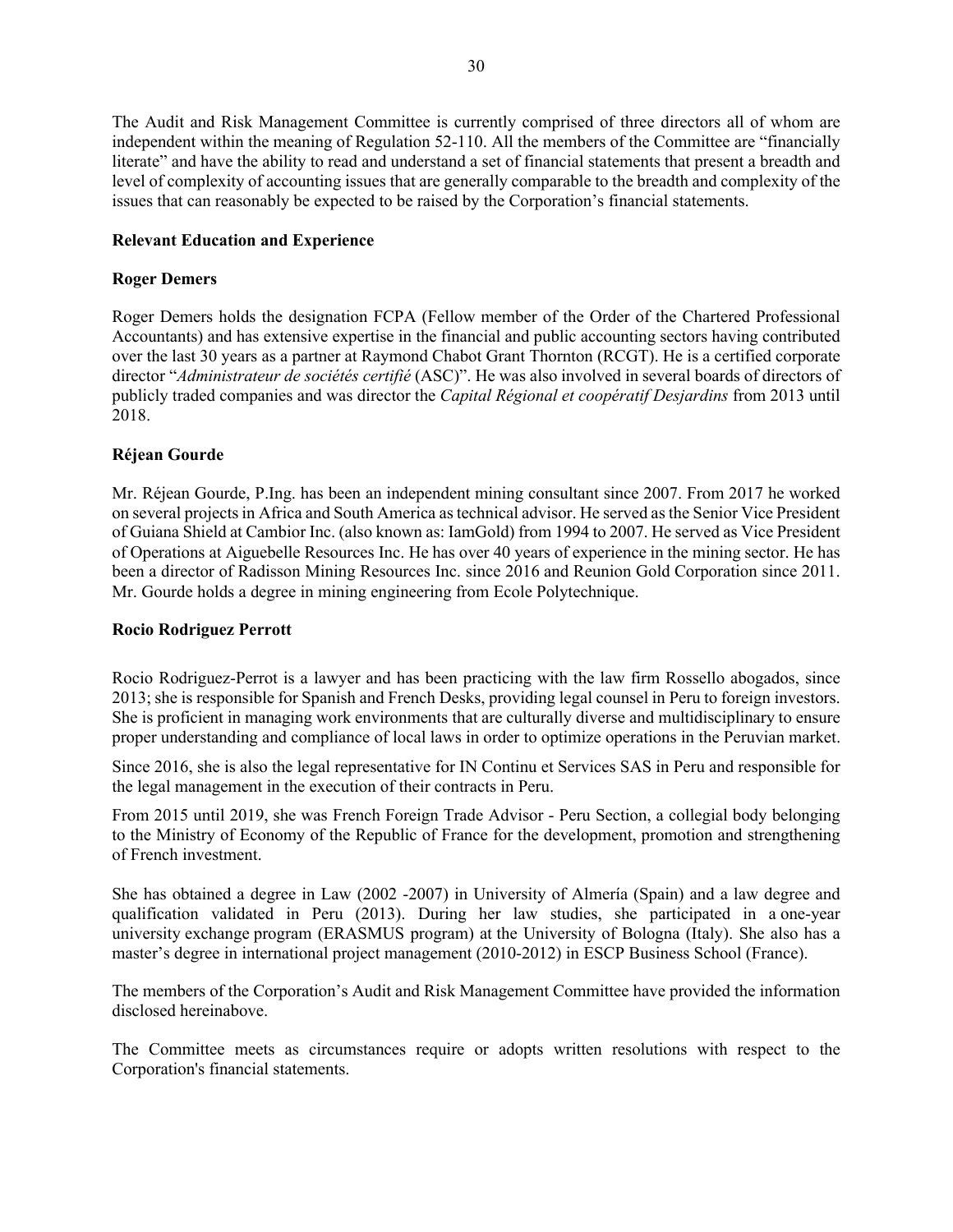### **Reliance on Certain Exemptions**

At no time since the commencement of the Corporation's most recently completed financial year has the Corporation relied on exemptions in Section 2.4 of Regulation 52-110 (*De Minimis Non-Audit Services*) or any exemption, in whole or in part, provided by Parts 3 and 8 of Regulation 52**-**110.

## **Audit and Risk Management Committee Oversight**

At no time since the commencement of the Corporation's most recently completed financial year have any recommendations by the Audit and Risk Management Committee respecting the appointment and/or compensation of the Corporation's external auditors not been adopted by the Board.

### **Pre-Approval Policies and Procedures**

The Audit and Risk Management Committee approves the engagement terms for all audit and non-audit services to be provided by the Corporation's accountants before such services are provided to the Corporation or any of its subsidiaries.

# **External Auditor Service Fees**

The fees charged to the Corporation by its external auditors in each of the last two financial years are as follows:

|                           | 2021 Financial year      | 2020 Financial year |
|---------------------------|--------------------------|---------------------|
| Audit Fees <sup>(1)</sup> | 105,825                  | \$107,475           |
| <b>Audit-Related Fees</b> | $\overline{\phantom{0}}$ | -                   |
| Tax Fees                  | -                        |                     |
| All Other Fees            |                          |                     |
| <b>Total</b>              | 105,825                  | \$107,475           |

Notes:

(1) Include the aggregate fees billed by the Corporation's external auditors (including US \$21,000) for audit services provided to the Corporation by a local Peruvian audit firm, under the supervision of the Corporation's external auditors.

# **STATEMENT OF CORPORATE GOVERNANCE PRACTICES**

The Board considers good corporate governance to be important to the effective operations of the Corporation and to ensure that the Corporation is managed so as to enhance shareholder value. The Board is responsible for ensuring that the Corporation addresses all relevant corporate governance issues in compliance with the corporate governance guidelines set forth in Policy Statement 58-201 *to Corporate Governance Guidelines* of the Canadian Securities Administrators.

The Corporation's disclosure of corporate governance practices pursuant to Regulation 58-101 *respecting Disclosure of Corporate Governance Practices* is set out in Schedule A to this Proxy Circular in the form required by Form 58-101F1.

# **ADDITIONAL INFORMATION**

Additional information relating to the Corporation is available on SEDAR at [www.sedar.com](http://www.sedar.com/) and on the Corporation's website at [www.dynacor.co](http://www.malaga.ca/)m. Financial information is provided in the Corporation's Financial Statements and MD&A for the year ended December 31, 2021, copy of which may be obtained on request to Jean Martineau, President and Chief Executive Officer of the Corporation at 625 René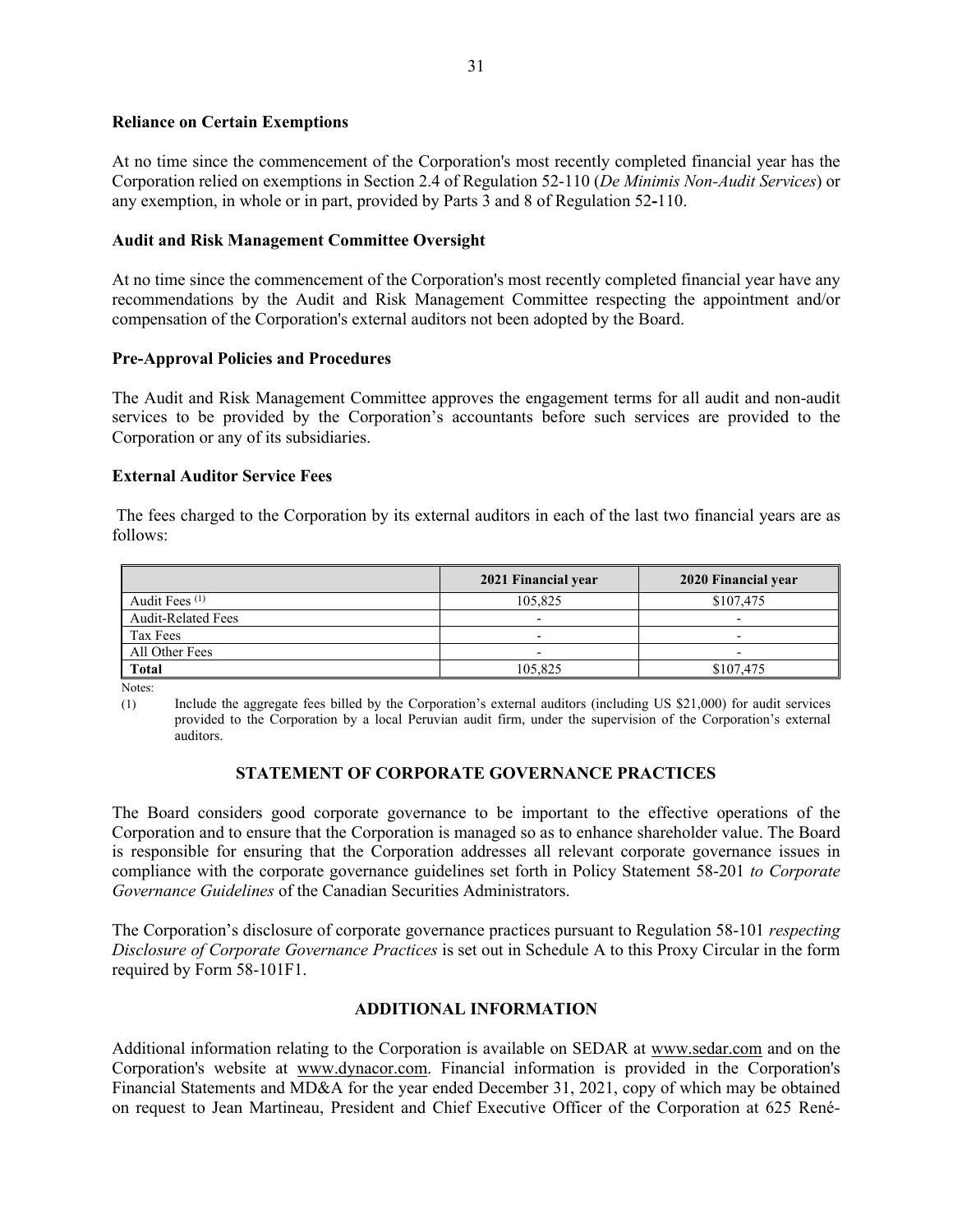Lévesque West Blvd., suite 1200 Montréal, Québec H3B 1R2. The Corporation may require the payment of a reasonable charge when the request is made by someone other than a shareholder.

# **APPROVAL OF CIRCULAR**

The Board of the Corporation has approved the contents of the Proxy Circular and its sending to the shareholders.

Montréal, Québec, May 12, 2022.

# **DYNACOR GOLD MINES INC.**

Per: *(s) Jean Martineau* Jean Martineau, President and Chief Executive Officer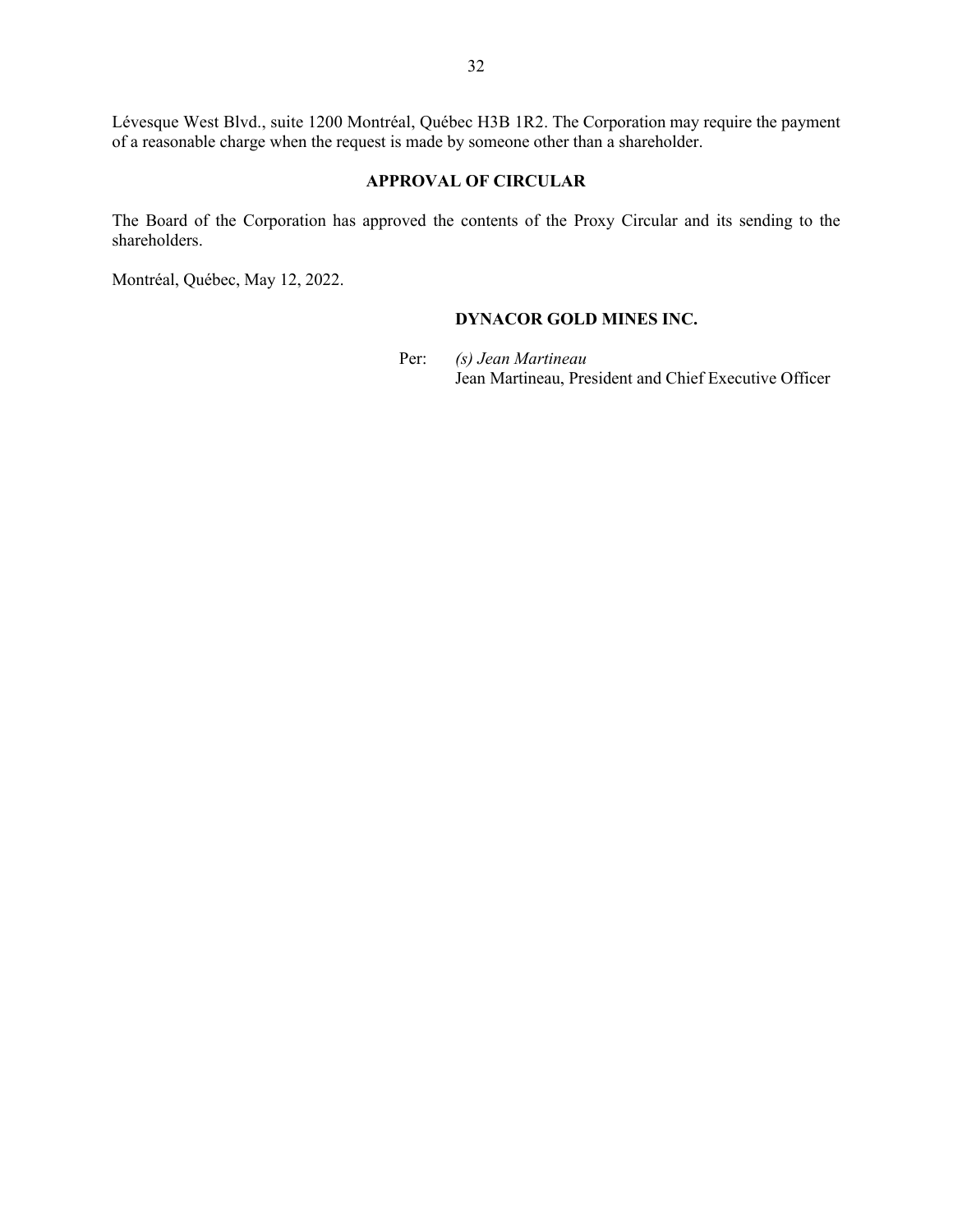### **SCHEDULE A**

## **STATEMENT OF CORPORATE GOVERNANCE PRACTICES DYNACOR GOLD MINES INC. (the** "**Corporation")**

The Corporation seeks to attain high standards of corporate governance. The Board of Directors of the Corporation (the "**Board**") has carefully considered the Corporate Governance Guidelines set forth in Policy Statement 58- 201 *to Corporate Governance Guideline*. A description of the Corporation's corporate governance practices is set out below in response to the requirements of Regulation 58-101 *respecting Disclosure of Corporate Governance Practices* and in the form set forth in Form 58-101F1.

|    | Form 58-101F1 - Corporate Governance<br><b>Disclosure</b>                                                                                                                                                                                                                                                               | <b>The Corporation's Practices</b>                                                                                                                                                                                                                                                      |
|----|-------------------------------------------------------------------------------------------------------------------------------------------------------------------------------------------------------------------------------------------------------------------------------------------------------------------------|-----------------------------------------------------------------------------------------------------------------------------------------------------------------------------------------------------------------------------------------------------------------------------------------|
| 1. | <b>Board of Directors</b>                                                                                                                                                                                                                                                                                               |                                                                                                                                                                                                                                                                                         |
|    | (a) Disclose the identity of directors who<br>are independent.                                                                                                                                                                                                                                                          | The Board is currently composed of seven members. Each<br>of the following members is independent as defined in<br>Regulation 52-110 respecting Audit Committees: Pierre<br>Lépine, Roger Demers, Réjean Gourde, Isabel Rocha and<br>Rocio Rodriguez-Perrot.                            |
|    |                                                                                                                                                                                                                                                                                                                         | These individuals have no direct or indirect material<br>relationship with the Corporation. A "material relationship"<br>is a relationship that could, in the view of the Board, be<br>reasonably expected to interfere with the exercise of a<br>director's independent judgment.      |
|    | (b) Disclose the identity of directors who<br>are not independent, and describe the<br>basis for that determination.                                                                                                                                                                                                    | Jean Martineau is not independent, as he acts as President<br>and Chief Executive Officer of the Corporation.                                                                                                                                                                           |
|    |                                                                                                                                                                                                                                                                                                                         | Philippe Chave meets the independence requirements under<br>Regulation 52-110 respecting Audit Committees. He is<br>however considered to have a material relationship with the<br>Corporation due to his position as Chief Executive Officer<br>of the Corporation's largest customer. |
|    | (c) Disclose whether or not a majority of<br>directors<br>independent. If a<br>are<br>of<br>directors<br>majority<br>are<br>not<br>independent, describe what the board<br>of directors (the Board) does to<br>facilitate its exercise of independent<br>judgement<br>in<br>carrying<br>out<br>its<br>responsibilities. | A majority of the Corporation's directors are independent.                                                                                                                                                                                                                              |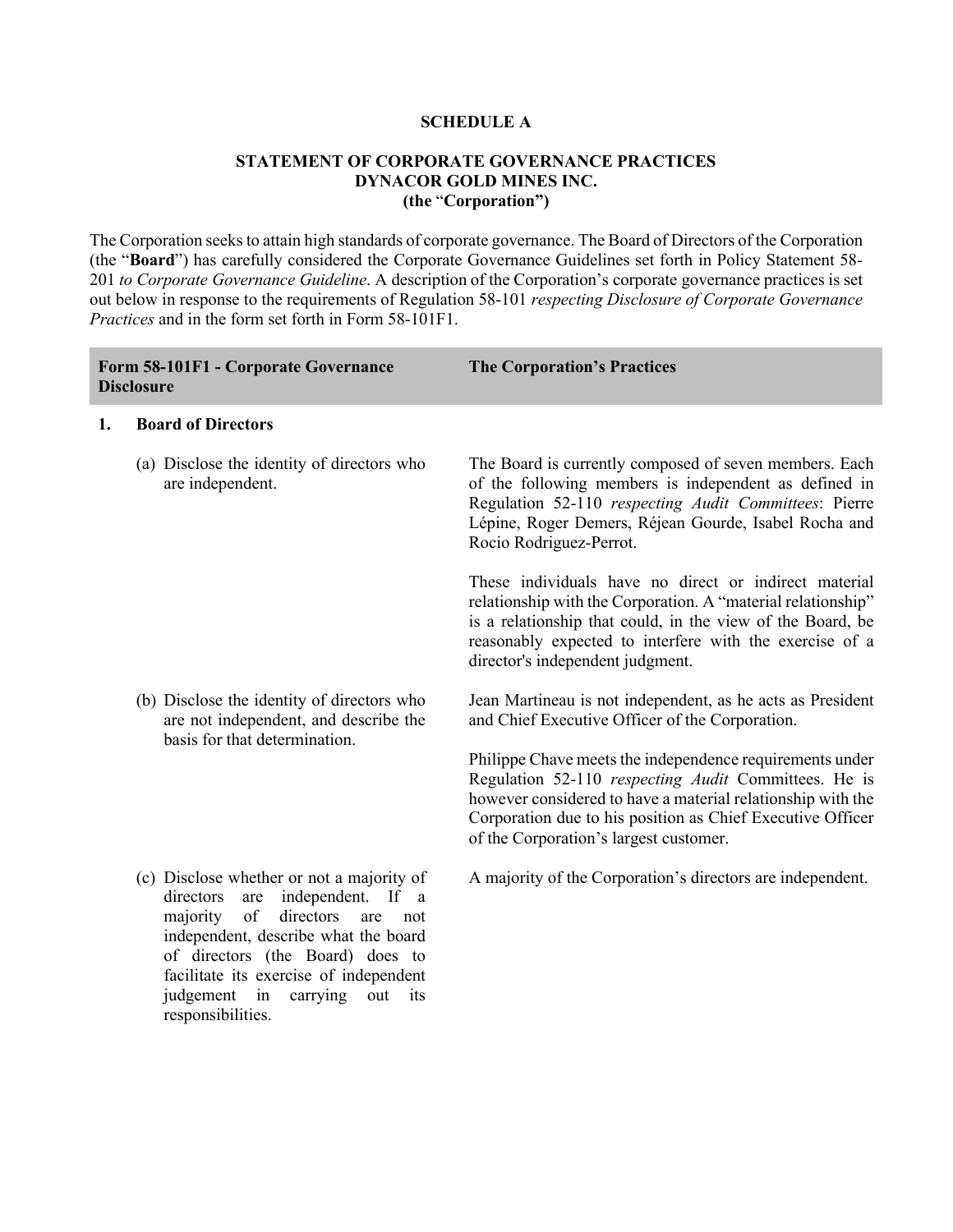### **Form 58-101F1 - Corporate Governance Disclosure**

- (d) If a director is presently a director of any other issuer that is a reporting issuer (or the equivalent) in a jurisdiction or a foreign jurisdiction, identify both the director and the other issuer.
- (e) Disclose whether or not the independent directors hold regularly scheduled meetings at which nonindependent directors and members of management are not in attendance. If the independent directors hold such meetings, disclose the number of meetings held since the beginning of the issuer's most recently completed financial year. If the independent directors do not hold such meetings, describe what the Board does to facilitate open and candid discussion among its independent directors.
- (f) Disclose whether or not the chairman of the Board is an independent director. If the Board has a chair or lead director who is an independent director, disclose the identity of the independent chair or lead director, and describe his or her role and responsibilities. If the Board has neither a chair that is independent nor a lead director that is independent, describe what the Board does to provide leadership for its independent directors.
- (g) Disclose the attendance record of each director for all Board meetings held since the beginning of the issuer's most recently completed financial year.

# **2. Board Mandate**

(a) Disclose the text of the Board's written mandate. If the Board does not have a written mandate, describe how

### **The Corporation's Practices**

Réjean Gourde is a director of Reunion Gold Corporation and Radisson Mining Resources Inc.

From time to time, the independent directors hold private meetings following meetings of the Board, at which nonindependent directors and members of management are not in attendance.

Two meetings were held by the independent directors since the beginning of the issuer's most recently completed financial year.

The Chairman of the Board, Pierre Lépine, is independent. The Chairman of the Board provides an independent leadership to the Board with respect to corporate governance and to the performance of the responsibilities included in the mandate of the Board. The Chairman of the Board is also responsible of the management, the development and the efficient performance of the Board. He directs and guides the Board on all aspects of its mandate.

See the table under the heading "Election of Directors" of the Proxy Circular.

The Board has ultimate responsibility for the management of the Corporation. It directs the business operations and the internal affairs of the Corporation. The Board, directly and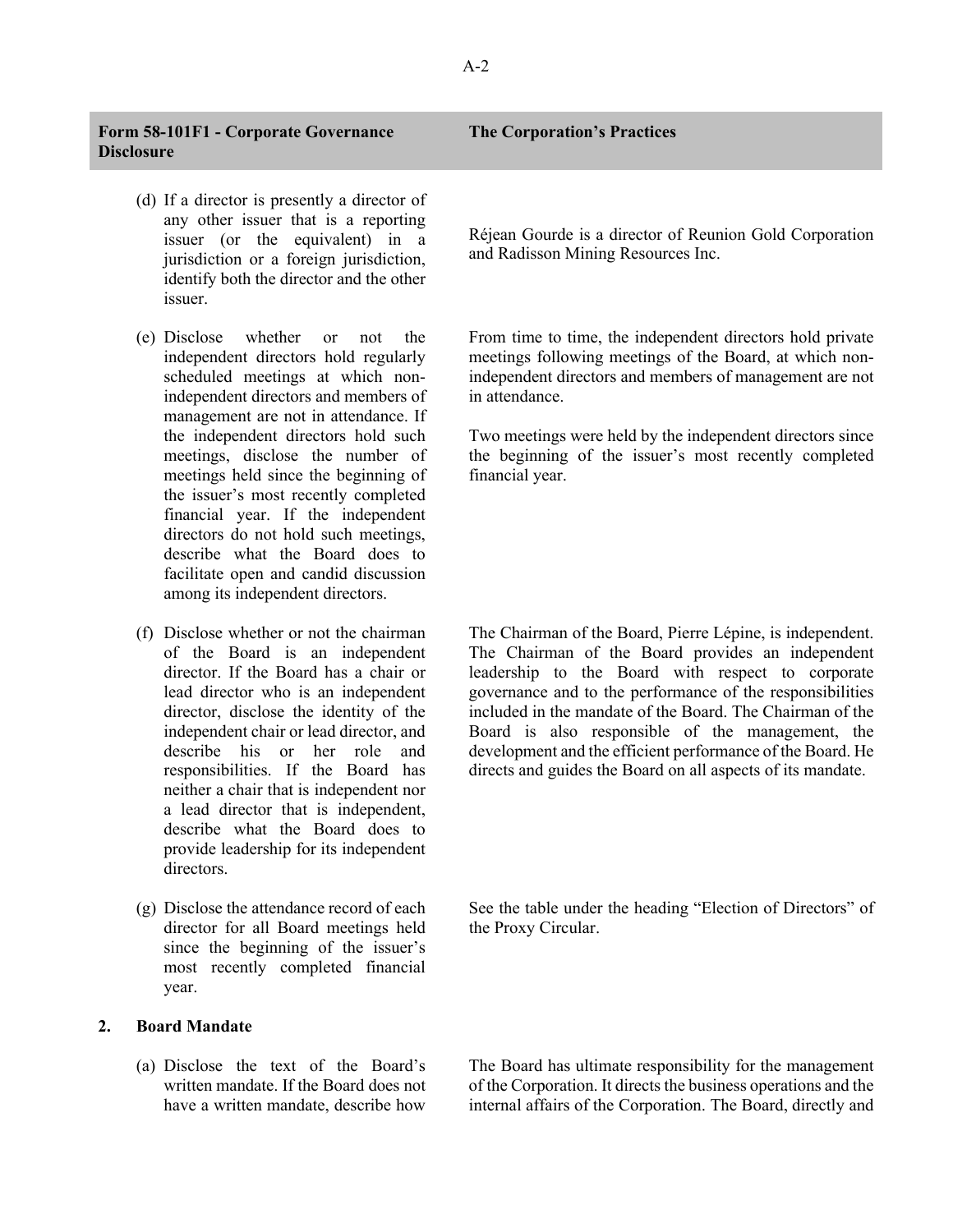| <b>Form 58-101F1 - Corporate Governance</b><br><b>Disclosure</b> | <b>The Corporation's Practices</b>                                                                                                                                                                   |
|------------------------------------------------------------------|------------------------------------------------------------------------------------------------------------------------------------------------------------------------------------------------------|
| the Board delineates its role and<br>responsibilities.           | through its Board committees and the Chairman of the<br>Board, shall provide direction to the senior officers of the<br>Corporation, generally through the President and Chief<br>Executive Officer. |
|                                                                  | To perform its responsibilities effectively, the Board meets<br>periodically (at least once per quarter) and the committees<br>of the Board meet between these meetings, as needed.                  |
|                                                                  | The Board meets informally without the officers at the end<br>of each meeting of the Board, or, when needed, at other<br>specific times during the year.                                             |

### **3. Position Descriptions**

- (a) Disclose whether or not the Board has developed written position descriptions for the chair and the chair of each Board committee. If the Board has not developed written position descriptions for the chair and/or the chair of each Board committee, briefly describe how the Board delineates the role and responsibilities of each such position.
- (b) Disclose whether or not the Board and Chief Executive Officer have developed a written position description for the Chief Executive Officer. If the Board and Chief Executive Officer have not developed such a position description, briefly describe how the Board delineates the role and responsibilities of the Chief Executive Officer.

# **4. Orientation and Continuing Education**

- (a) Briefly describe what measures the Board takes to orient new directors regarding
	- (i) the role of the Board, its committees and its directors, and
	- (ii) the nature and operation of the issuer's business.

There are written position descriptions for the Chairman of the Board and the Chair of each Board committee. Each is responsible for the management, development and effective performance of the Board or the Board committee, as applicable. Each directs and guides the committee on all aspects of its mandate and takes all reasonable measures to ensure that the committee fulfills its responsibilities.

The Board has drafted a job description for the Chief Executive Officer who is primarily responsible for the overall management of the business and affairs of the Corporation, including establishing the strategic and operational priorities of the Corporation and providing leadership for the effective overall management of the Corporation.

Orientation of directors is an ongoing matter. All newly elected directors shall be provided with an orientation as to the nature and operation of the business and affairs of the Corporation and as to the role of the Board and its committees. In addition, ongoing informal discussions between management and members of the Board are encouraged, and formal presentations by management throughout the year in addition to visits to the Corporation's operations are organized.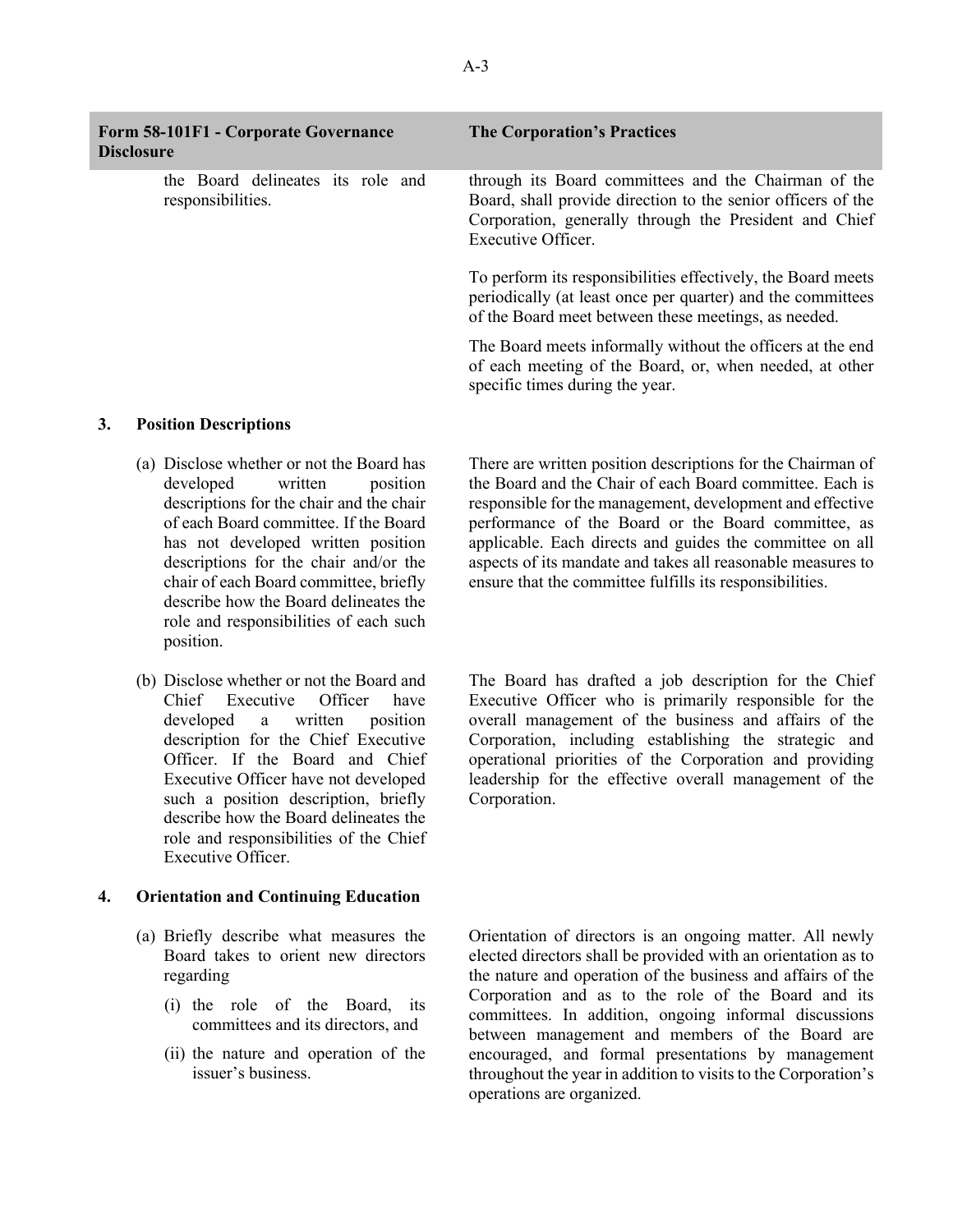## **Form 58-101F1 - Corporate Governance Disclosure**

(b) Briefly describe what measures, if any, the Board takes to provide continuing education for its directors. If the Board does not provide continuing education, describe how the Board ensures that its directors maintain the skill and knowledge necessary to meet their obligations as directors.

### **5. Ethical Business Conduct**

- (a) Disclose whether or not the Board has adopted a written code for the directors, officers and employees. If the Board has adopted a written code:
	- (i) disclose how a person or Corporation may obtain a copy of the code;
	- (ii) describe how the Board monitors compliance with its code, or if the Board does not monitor compliance, explain whether and how the Board satisfies itself regarding compliance with its code; and

Continuing education of directors is an ongoing matter. The Board encourages and provides opportunities for all directors to maintain or enhance their skills and abilities and to ensure that their knowledge and understanding of the Corporation's business remains current.

In 2014, the Board adopted a written code to help its directors, officers and employees to take a consistent approach on key integrity issues.

The code of conduct may be obtained upon written request to the secretary of the Corporation, at 625 René-Lévesque West Blvd., suite 1200, Montréal, Québec H3B 1R2 or by accessing the Corporation's Corporate Information online at [www.dynacor.com.](http://www.dynacor.com/)

The Board has the responsibility of reviewing and monitoring the controls and procedures within the Corporation to maintain the integrity and accuracy of its financial reporting, internal controls and disclosure controls, and management information systems, and compliance with its code of conduct. The Corporation has also developed and implemented, and the Board has approved, various corporate policies including a trading restrictions policy and an environmental policy. The Corporation will periodically ask employees to acknowledge their commitment to the spirit and letter of the Corporation's code of conduct. A procedure has been put in place so that employees may raise an integrity concern by written or oral communications, and it may also be anonymous.

### **The Corporation's Practices**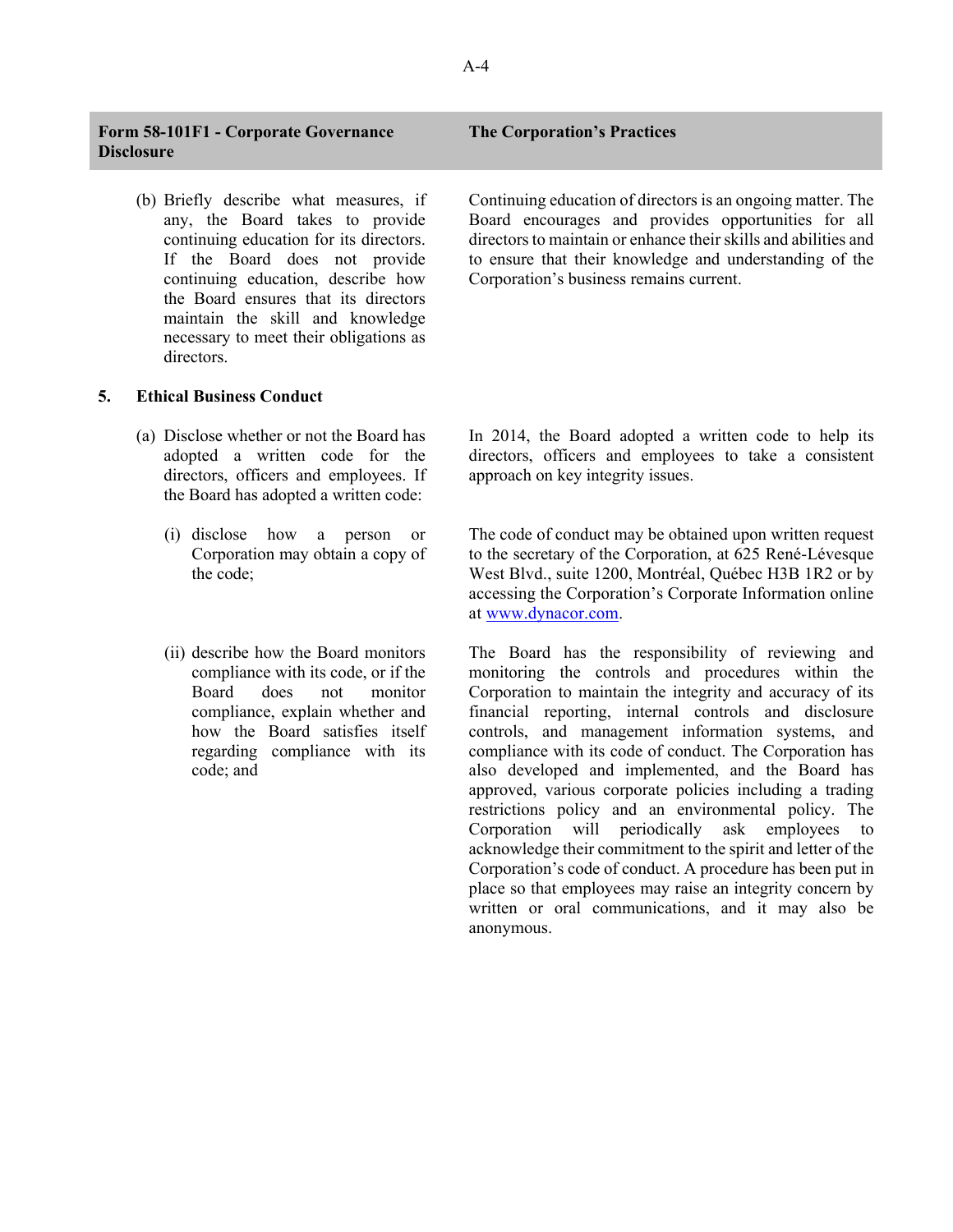| Form 58-101F1 - Corporate Governance |  |
|--------------------------------------|--|
| <b>Disclosure</b>                    |  |

- (iii) provide a cross-reference to any material change report filed since the beginning of the issuer's most recently completed financial year that pertains to any conduct of a director or executive officer that constitutes a departure from the code.
- (b) Describe any steps the Board takes to ensure directors exercise independent judgement in considering transactions and agreements in respect of which a director or executive officer has a material interest.
- (c) Describe any other steps the Board takes to encourage and promote a culture of ethical business conduct.

#### **6. Nomination of Directors**

- (a) Describe the process by which the Board identifies new candidates for Board nomination.
- (b) Disclose whether or not the Board has a nominating committee composed entirely of independent directors. If the Board does not have a nominating committee composed entirely of independent directors, describe what steps the Board takes to encourage an objective nomination process.
- (c) If the Board has a nominating committee, describe the responsibilities, powers and operation of the nominating committee.

# **The Corporation's Practices**

N/A

In order to ensure directors exercise independent judgment in considering transactions and agreements in respect of which a director or executive officer has a material interest, should it occur, the Board asks the director or executive officer interested in the transaction or agreement to withdraw during the discussions pertaining to such transaction or agreement.

Furthermore, the Corporation is committed to promote the highest standard of ethic and integrity in the pursuance of all of its activities. Full attendance to Board and committee meetings is expected.

The nomination of new candidates for Board nomination is determined by discussions between members of the Board and management.

The Board has a Governance, Nomination and Compensation Committee composed entirely of independent directors.

The Governance, Nomination and Compensation Committee shall identify and make recommendations with respect to qualified candidates for nomination as directors, according to the needs of the Board and the skills of the candidates. Proposed nominations are subject to review and approval from the Board.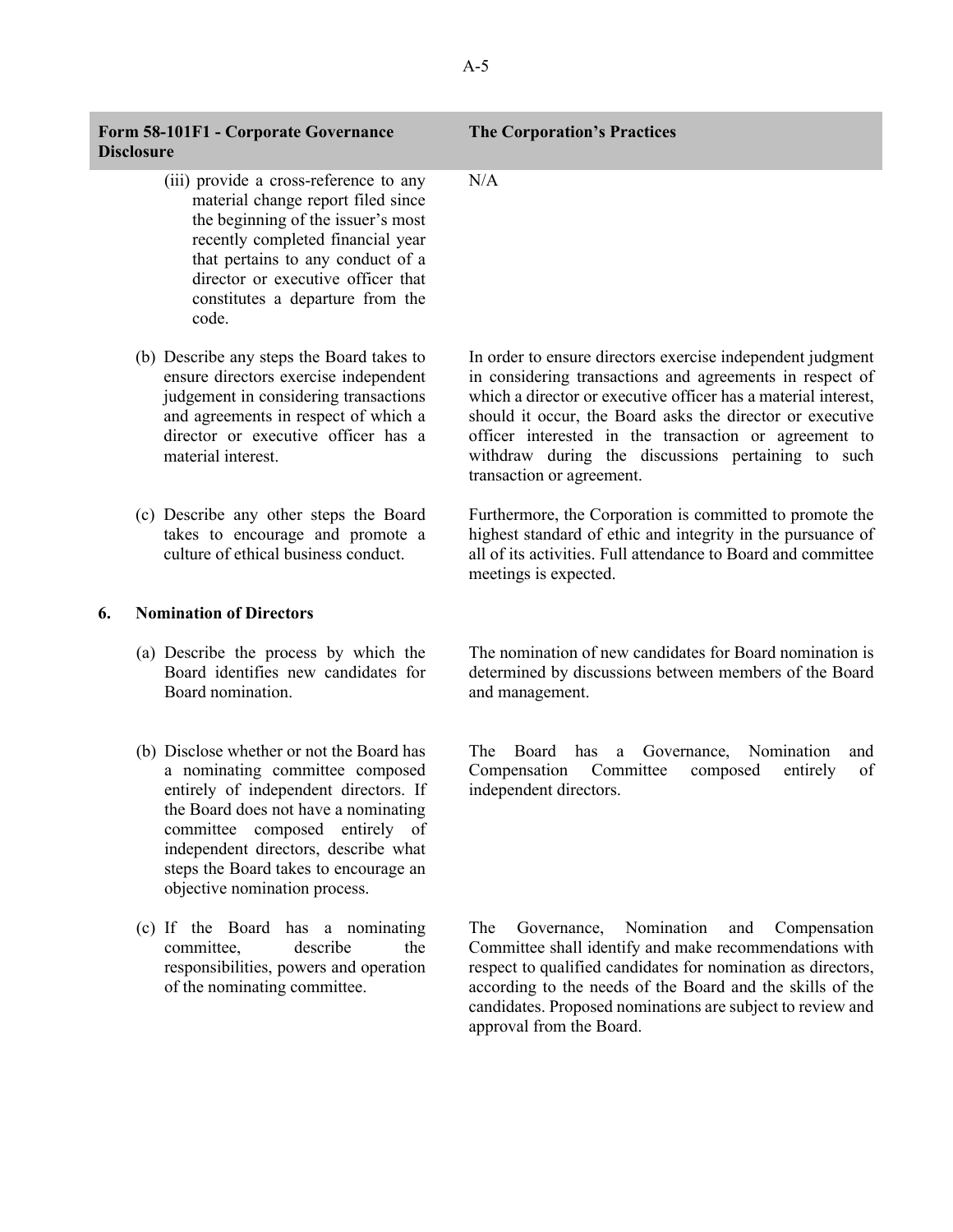| Form 58-101F1 - Corporate Governance<br><b>Disclosure</b> | <b>The Corporation's Practices</b> |
|-----------------------------------------------------------|------------------------------------|
| $\Gamma$ omnongotion                                      |                                    |

#### **7. Compensation**

- (a) Describe the process by which the Board determines the compensation for the issuer's directors and officers.
- (b) Disclose whether or not the Board has a compensation committee composed entirely of independent directors. If the Board does not have a compensation committee composed entirely of independent directors, describe what steps the Board takes to ensure an objective process for determining such compensation.
- (c) If the Board has a compensation committee, describe the responsibilities, powers and operation of the compensation committee.

### **8. Other Board Committees**

If the Board has standing committees other than the audit, compensation and nominating committees, identify the committees and describe their function.

See section under the heading "Analysis of executive compensation" of the Proxy Circular.

See section under the heading "Governance, Nomination and Compensation Committee" of the Proxy Circular.

See section under the heading "Governance, Nomination and Compensation Committee" of the Proxy Circular.

Other than the Audit and Risk Management Committee and the Governance, Nomination and Compensation Committee, the Board has created the Environmental and Social Responsibility Committee.

The Environmental and Social Responsibility Committee is composed of Isabel Rocha and. The Committee has assumed responsibility for reviewing and recommending to the Board changes in environmental policies and standards, reviewing such reports or other matters concerning environmental issues, as may be appropriate, and monitoring compliance with environmental policies and standards.

The Committee has produced an annual sustainability [report, which can be found at https://dynacor.com/esg](https://dynacor.com/esg-data/)data/.

The Committee makes sure the Corporation meets or exceeds international standards in ethical, environmental and social practices.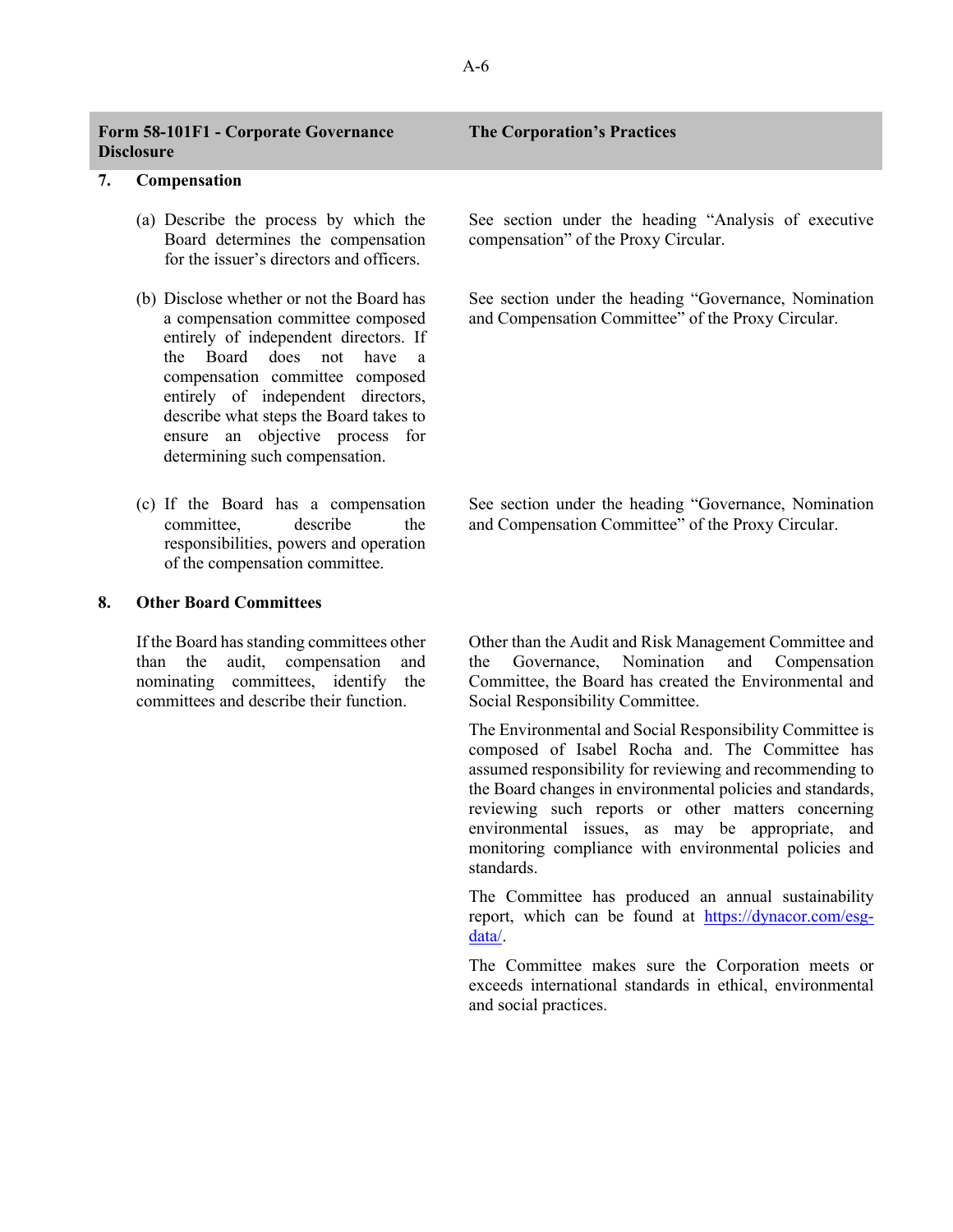| <b>Form 58-101F1 - Corporate Governance</b> |  |
|---------------------------------------------|--|
| <b>Disclosure</b>                           |  |

# **9. Assessments**

Disclose whether or not the Board, its committees and individual directors are regularly assessed with respect to their effectiveness and contribution. If assessments are regularly conducted, describe the process used for the assessments. If assessments are not regularly conducted, describe how the Board satisfies itself that the Board, its committees, and its individual directors are performing effectively.

# **10. Director Term Limits and Other Mechanisms of Board Renewal**

Disclose whether or not the issuer has adopted term limits for the directors on its board or other mechanisms of board renewal and, if so, include a description of those director term limits or other mechanisms of board renewal. If the issuer has not adopted director term limits or other mechanisms of board renewal, disclose why it has not done so.

The directors, the Board and its committees are assessed on a continued basis by reviewing the attendance and performance.

The Board has not adopted a formal assessment process. However, discussions pertaining to (i) the efficiency of the Board and of its committees, and (ii) the participation and the input of the members thereto are held annually in lieu of a formal assessment.

It is proposed that each of the persons elected as a director at the Meeting will serve until the close of the next annual meeting of the Corporation or until their respective successor is elected or appointed. The Board did not deem appropriate to adopt term limits for the mandates of its members as the Board believes that the renewal of a member's mandate is neither a matter of age nor the number of years the director has served on the Board, but rather the director's contribution to the orientation, management, development, growth and profitability of the Corporation, in keeping with the highest standards of integrity.

#### **11. Policies Regarding the Representation of Women on the Board**

N/A

(a) Disclose whether the issuer has adopted a written policy relating to the identification and nomination of women directors. If the issuer has not adopted such a policy, disclose why it has not done so.

The Corporation has not adopted a written policy specifically relating to the identification and nomination of women directors, as the Corporation is not in a position to predict with assurance the Board's future turnover rate and needs in relation thereto. Two women currently sit on the Board, representing 28.5% of the Board. The Board is willing to increase the number of women directors on its Board as new positions are opened up. Regardless of their gender, candidates must meet the leadership criteria, have the necessary skills and meet the independence criteria that the Board has set in order to contribute to the development of the Corporation.

(b) If an issuer has adopted a policy referred to in (a), disclose the following in respect of the policy: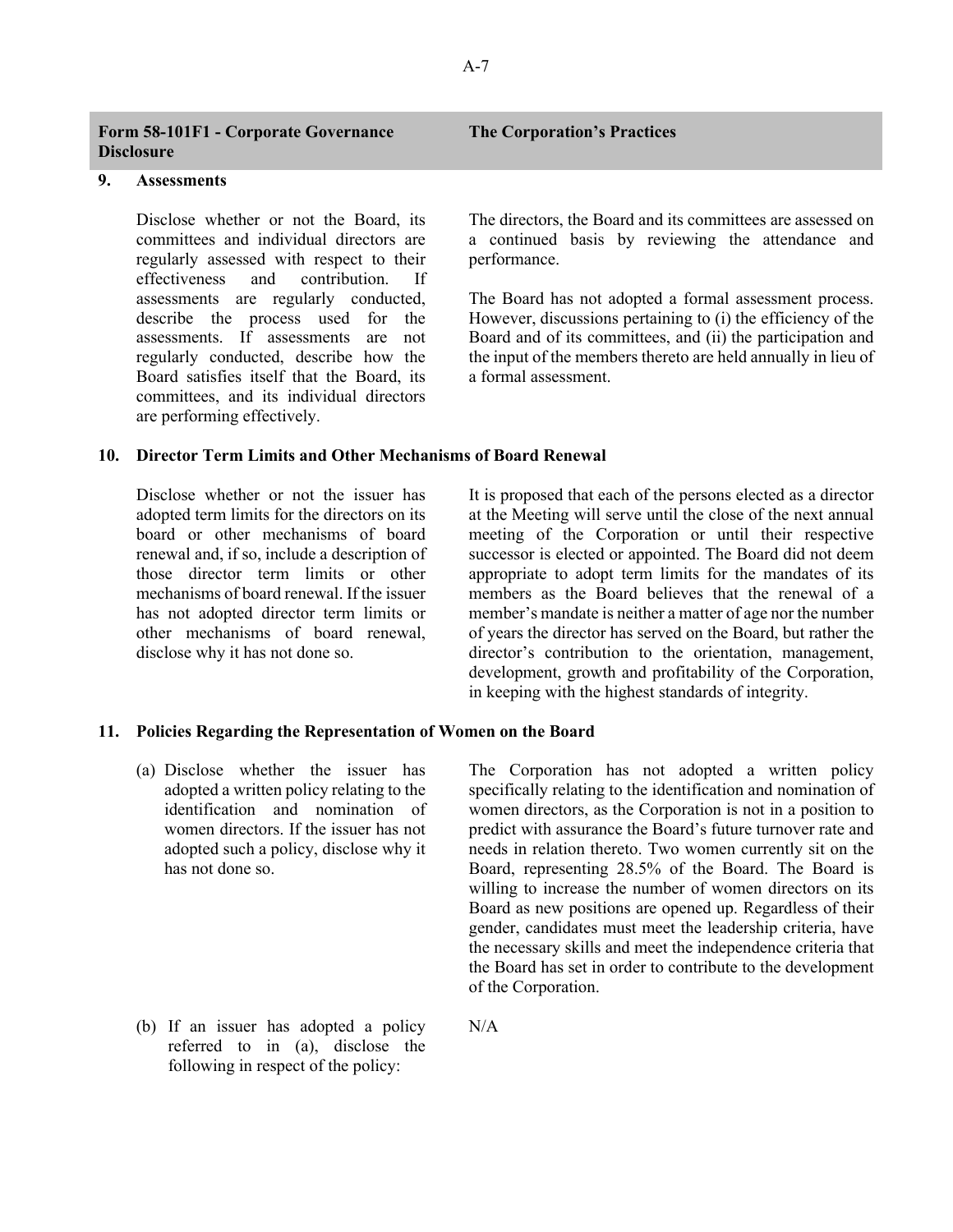| Form 58-101F1 - Corporate Governance<br><b>Disclosure</b>                                                             | <b>The Corporation's Practices</b> |  |
|-----------------------------------------------------------------------------------------------------------------------|------------------------------------|--|
| a short summary of its objectives<br>(1)<br>and key provisions,                                                       | N/A                                |  |
| (ii) the measures taken to ensure that<br>the policy has been effectively<br>implemented,                             | N/A                                |  |
| (iii) annual and cumulative progress<br>by the issuer in achieving the<br>objectives of the policy, and               | N/A                                |  |
| (iv) whether and, if so, how the board<br>or its nominating committee<br>measures the effectiveness of the<br>policy. | N/A                                |  |
| $\sim$ $\sim$ $\sim$ $\sim$ $\sim$<br>$P$ v v $\tau$                                                                  |                                    |  |

### **12. Consideration of the Representation of Women in the Director Identification and Selection Process**

Disclose whether and, if so, how the board or nominating committee considers the level of representation of women on the board in identifying and nominating candidates for election or re-election to the board. If the issuer does not consider the level of representation of women on the board in identifying and nominating candidates for election or re-election to the board, disclose the issuer's reasons for not doing so.

In identifying and nominating candidates for election or reelection to the Board, the Board considers a number of factors, including the level of representation of women, to contribute to diversity within the Board. All nominations for a directorship will always be based on the expertise of the candidate, the needs of the Board and the Corporation at a given moment in time.

### **13. Consideration Given to the Representation of Women in Executive Officer Appointments**

Disclose whether and, if so, how the issuer considers the level of representation of women in executive officer positions when making executive officer appointments. If the issuer does not consider the level of representation of women in executive officer positions when making executive officer appointments, disclose the issuer's reasons for not doing so.

The Corporation considers the level of representation of women in executive officer positions in the context of new appointments by taking into consideration candidates' skills, functional experience, background, personal qualities and knowledge desired at that particular time.

# **14. Issuer's Targets Regarding the Representation of Women on the Board and in Executive Officer Positions**

(a) For purposes of this item, a "target" means a number or percentage, or a